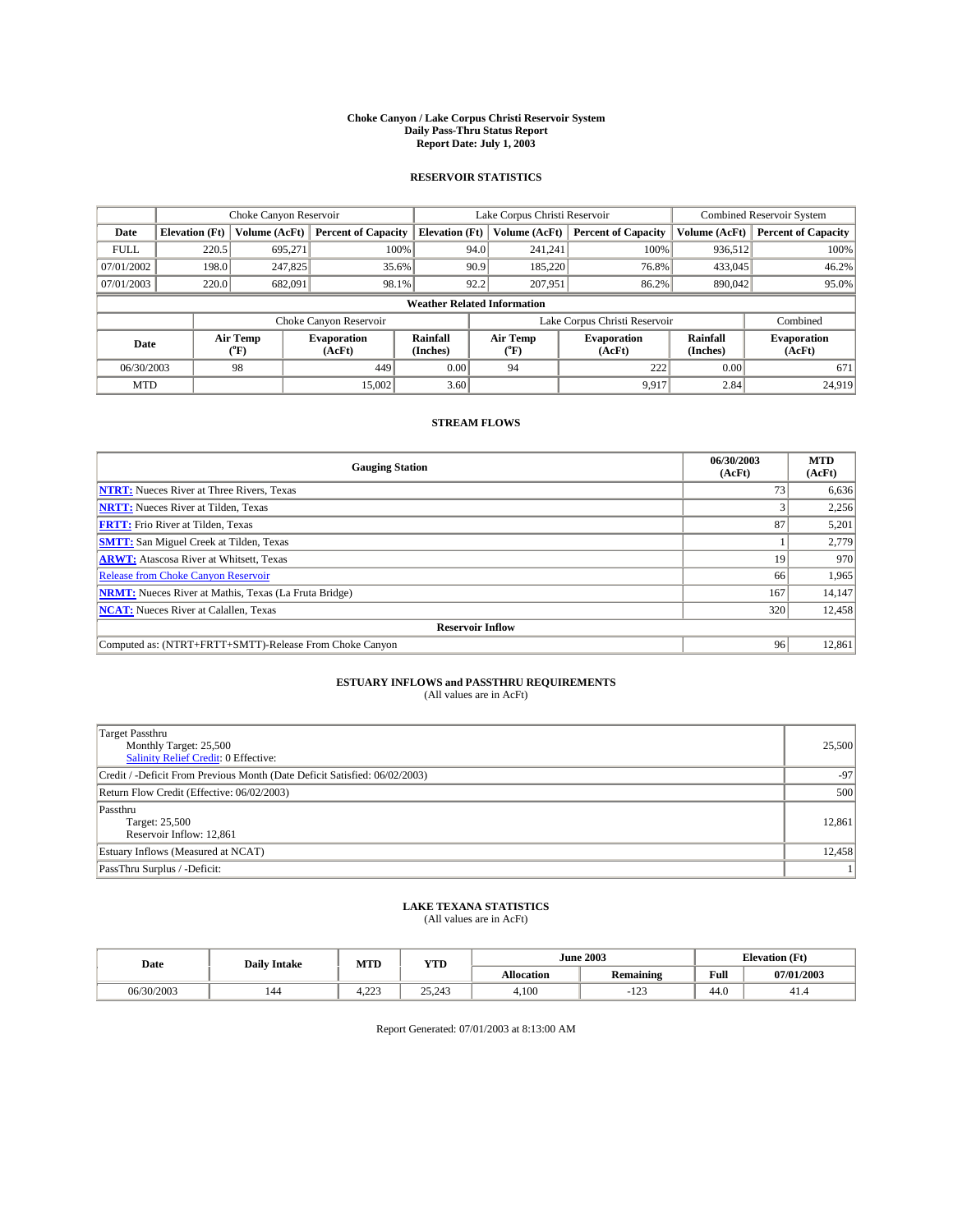#### **Choke Canyon / Lake Corpus Christi Reservoir System Daily Pass-Thru Status Report Report Date: July 2, 2003**

### **RESERVOIR STATISTICS**

|             | Choke Canyon Reservoir             |                  |                              |                       | Lake Corpus Christi Reservoir |                  |                               |                      | Combined Reservoir System    |  |  |
|-------------|------------------------------------|------------------|------------------------------|-----------------------|-------------------------------|------------------|-------------------------------|----------------------|------------------------------|--|--|
| Date        | <b>Elevation</b> (Ft)              | Volume (AcFt)    | <b>Percent of Capacity</b>   | <b>Elevation (Ft)</b> |                               | Volume (AcFt)    | <b>Percent of Capacity</b>    | Volume (AcFt)        | <b>Percent of Capacity</b>   |  |  |
| <b>FULL</b> | 220.5                              | 695,271          | 100%                         |                       | 94.0                          | 241,241          | 100%                          | 936.512              | 100%                         |  |  |
| 07/02/2002  | 199.8                              | 274,497          | 39.5%                        |                       | 92.3                          | 208,677          | 86.5%                         | 483.174              | 51.6%                        |  |  |
| 07/02/2003  | 220.0                              | 682,346          | 98.1%                        |                       | 92.2                          | 207,769          | 86.1%                         | 890.115              | 95.0%                        |  |  |
|             | <b>Weather Related Information</b> |                  |                              |                       |                               |                  |                               |                      |                              |  |  |
|             |                                    |                  | Choke Canyon Reservoir       |                       |                               |                  | Lake Corpus Christi Reservoir |                      | Combined                     |  |  |
| Date        |                                    | Air Temp<br>(°F) | <b>Evaporation</b><br>(AcFt) | Rainfall<br>(Inches)  |                               | Air Temp<br>("F) | <b>Evaporation</b><br>(AcFt)  | Rainfall<br>(Inches) | <b>Evaporation</b><br>(AcFt) |  |  |
| 07/01/2003  |                                    | 93               | 419                          | 0.40                  |                               | 94               | 243                           | 0.02                 | 662                          |  |  |
| <b>MTD</b>  |                                    |                  | 419                          | 0.40                  |                               |                  | 243                           | 0.02                 | 662                          |  |  |

## **STREAM FLOWS**

| <b>Gauging Station</b>                                       | 07/01/2003<br>(AcFt) | <b>MTD</b><br>(AcFt) |
|--------------------------------------------------------------|----------------------|----------------------|
| <b>NTRT:</b> Nueces River at Three Rivers, Texas             | 64                   | 64                   |
| <b>NRTT:</b> Nueces River at Tilden, Texas                   |                      |                      |
| <b>FRTT:</b> Frio River at Tilden, Texas                     | 85                   | 85                   |
| <b>SMTT:</b> San Miguel Creek at Tilden, Texas               |                      |                      |
| <b>ARWT:</b> Atascosa River at Whitsett, Texas               | 15                   | 15                   |
| <b>Release from Choke Canyon Reservoir</b>                   | 66                   | 66                   |
| <b>NRMT:</b> Nueces River at Mathis, Texas (La Fruta Bridge) | 145                  | 145                  |
| <b>NCAT:</b> Nueces River at Calallen, Texas                 | 50                   | 50                   |
| <b>Reservoir Inflow</b>                                      |                      |                      |
| Computed as: NRTT+FRTT+SMTT+ARWT                             | 104                  | 104                  |

## **ESTUARY INFLOWS and PASSTHRU REQUIREMENTS**

(All values are in AcFt)

| <b>Target Passthru</b><br>Monthly Target: 6,500<br><b>Salinity Relief Credit: 0 Effective:</b> | 6,500 |
|------------------------------------------------------------------------------------------------|-------|
| Credit / -Deficit From Previous Month (Date Deficit Satisfied: 07/01/2003)                     |       |
| Return Flow Credit (Effective: 07/01/2003)                                                     | 500   |
| Passthru<br>Target: 6,500<br>Reservoir Inflow: 104                                             | 104   |
| Estuary Inflows (Measured at NCAT)                                                             | 50    |
| PassThru Surplus / -Deficit:                                                                   | 0     |

# **LAKE TEXANA STATISTICS** (All values are in AcFt)

| Date       | <b>Daily Intake</b> | MTD                                       | <b>YTD</b> |                   | <b>July 2003</b> |      | <b>Elevation</b> (Ft) |
|------------|---------------------|-------------------------------------------|------------|-------------------|------------------|------|-----------------------|
|            |                     |                                           |            | <b>Allocation</b> | <b>Remaining</b> | Full | 07/02/2003            |
| 07/01/2003 | $\sim$<br>143       | $\overline{\phantom{a}}$<br>140<br>$\sim$ | 25,386     | 4,100             | 3,957            | 44.0 | 41.3                  |

Report Generated: 07/02/2003 at 8:06:28 AM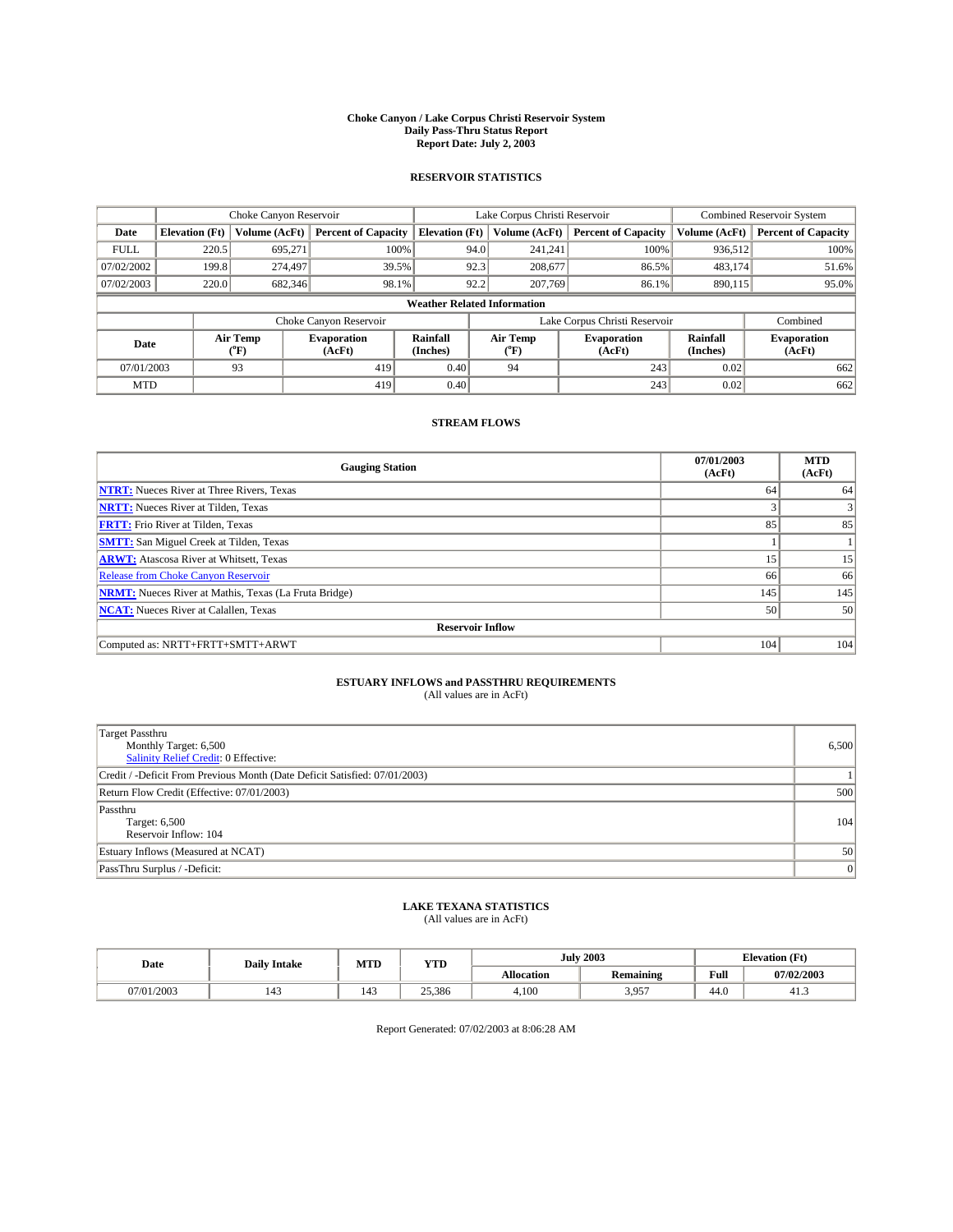#### **Choke Canyon / Lake Corpus Christi Reservoir System Daily Pass-Thru Status Report Report Date: July 3, 2003**

### **RESERVOIR STATISTICS**

|             | Choke Canyon Reservoir             |                  |                              |                       | Lake Corpus Christi Reservoir |                  |                               |                      | <b>Combined Reservoir System</b> |  |  |
|-------------|------------------------------------|------------------|------------------------------|-----------------------|-------------------------------|------------------|-------------------------------|----------------------|----------------------------------|--|--|
| Date        | <b>Elevation</b> (Ft)              | Volume (AcFt)    | <b>Percent of Capacity</b>   | <b>Elevation (Ft)</b> |                               | Volume (AcFt)    | <b>Percent of Capacity</b>    | Volume (AcFt)        | <b>Percent of Capacity</b>       |  |  |
| <b>FULL</b> | 220.5                              | 695,271          | 100%                         |                       | 94.0                          | 241,241          | 100%                          | 936.512              | 100%                             |  |  |
| 07/03/2002  | 202.5                              | 316,012          | 45.5%                        |                       | 92.9                          | 220,438          | 91.4%                         | 536,450              | 57.3%                            |  |  |
| 07/03/2003  | 220.0                              | 681,836          | 98.1%                        |                       | 92.2                          | 207,588          | 86.1%                         | 889.424              | 95.0%                            |  |  |
|             | <b>Weather Related Information</b> |                  |                              |                       |                               |                  |                               |                      |                                  |  |  |
|             |                                    |                  | Choke Canyon Reservoir       |                       |                               |                  | Lake Corpus Christi Reservoir |                      | Combined                         |  |  |
| Date        |                                    | Air Temp<br>(°F) | <b>Evaporation</b><br>(AcFt) | Rainfall<br>(Inches)  |                               | Air Temp<br>("F) | <b>Evaporation</b><br>(AcFt)  | Rainfall<br>(Inches) | <b>Evaporation</b><br>(AcFt)     |  |  |
| 07/02/2003  |                                    | 92               | 194                          | 0.09                  |                               | 92               | 211                           | 0.07                 | 405                              |  |  |
| <b>MTD</b>  |                                    |                  | 613                          | 0.49                  |                               |                  | 454                           | 0.09                 | 1,067                            |  |  |

## **STREAM FLOWS**

| <b>Gauging Station</b>                                       | 07/02/2003<br>(AcFt) | <b>MTD</b><br>(AcFt) |
|--------------------------------------------------------------|----------------------|----------------------|
| <b>NTRT:</b> Nueces River at Three Rivers, Texas             | 97                   | 161                  |
| <b>NRTT:</b> Nueces River at Tilden, Texas                   |                      |                      |
| <b>FRTT:</b> Frio River at Tilden, Texas                     | 83                   | 169                  |
| <b>SMTT:</b> San Miguel Creek at Tilden, Texas               |                      |                      |
| <b>ARWT:</b> Atascosa River at Whitsett, Texas               | 12                   | 26                   |
| <b>Release from Choke Canyon Reservoir</b>                   | 496                  | 562                  |
| <b>NRMT:</b> Nueces River at Mathis, Texas (La Fruta Bridge) | 147                  | 292                  |
| <b>NCAT:</b> Nueces River at Calallen, Texas                 | 40                   | 89                   |
| <b>Reservoir Inflow</b>                                      |                      |                      |
| Computed as: NRTT+FRTT+SMTT+ARWT                             | 98                   | 201                  |

## **ESTUARY INFLOWS and PASSTHRU REQUIREMENTS**

(All values are in AcFt)

| <b>Target Passthru</b><br>Monthly Target: 6,500<br><b>Salinity Relief Credit: 0 Effective:</b> | 6,500 |
|------------------------------------------------------------------------------------------------|-------|
| Credit / -Deficit From Previous Month (Date Deficit Satisfied: 07/01/2003)                     |       |
| Return Flow Credit (Effective: 07/01/2003)                                                     | 500   |
| Passthru<br>Target: 6,500<br>Reservoir Inflow: 201                                             | 201   |
| Estuary Inflows (Measured at NCAT)                                                             | 89    |
| PassThru Surplus / -Deficit:                                                                   | 0     |

# **LAKE TEXANA STATISTICS** (All values are in AcFt)

| Date      | <b>Daily Intake</b> | MTD      | <b>YTD</b>   |                   | <b>July 2003</b> | <b>Elevation</b> (Ft) |            |
|-----------|---------------------|----------|--------------|-------------------|------------------|-----------------------|------------|
|           |                     |          |              | <b>Allocation</b> | <b>Remaining</b> | Full                  | 07/03/2003 |
| 1/02/2003 | 143                 | $28^{-}$ | 2550<br>رے ب | 4,100             | 3.813            | $\sim$<br>44.U        | 41.3       |

Report Generated: 07/03/2003 at 8:16:27 AM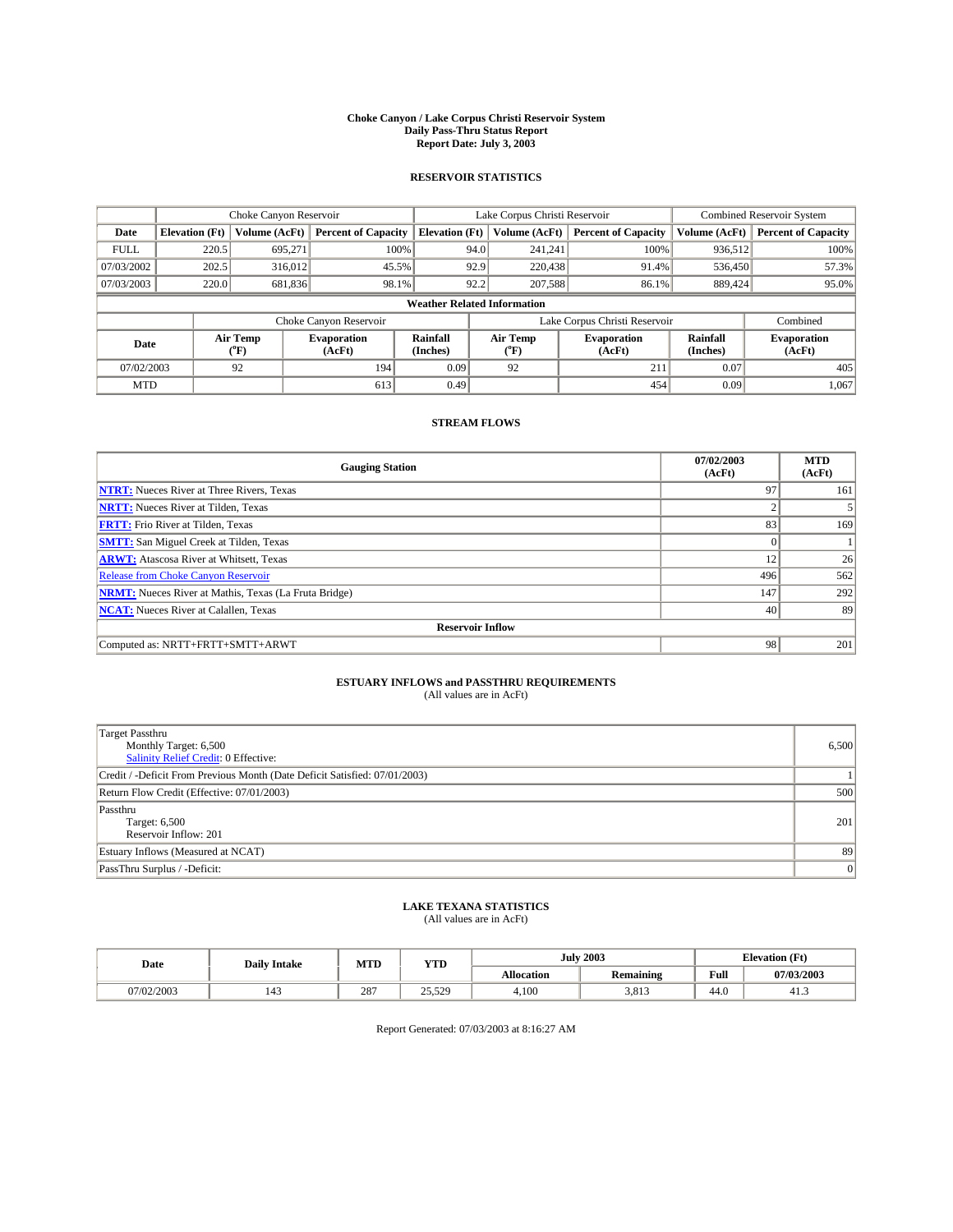#### **Choke Canyon / Lake Corpus Christi Reservoir System Daily Pass-Thru Status Report Report Date: July 4, 2003**

### **RESERVOIR STATISTICS**

|                                    | Choke Canyon Reservoir |                             |                              |                             | Lake Corpus Christi Reservoir |                  |                               |                      | Combined Reservoir System    |  |  |
|------------------------------------|------------------------|-----------------------------|------------------------------|-----------------------------|-------------------------------|------------------|-------------------------------|----------------------|------------------------------|--|--|
| Date                               | <b>Elevation</b> (Ft)  | Volume (AcFt)               | <b>Percent of Capacity</b>   | <b>Elevation</b> (Ft)       |                               | Volume (AcFt)    | <b>Percent of Capacity</b>    | Volume (AcFt)        | <b>Percent of Capacity</b>   |  |  |
| <b>FULL</b>                        | 220.5                  | 695,271                     |                              | 100%                        | 94.0                          | 241,241          | 100%                          | 936.512              | 100%                         |  |  |
| 07/04/2002                         | 204.2                  | 344,140                     | 49.5%                        |                             | 93.5                          | 231.124          | 95.8%                         | 575.264              | 61.4%                        |  |  |
| 07/04/2003                         | 220.0                  | 682,091                     | 98.1%                        |                             | 92.2                          | 207,769          | 86.1%                         | 889,860              | 95.0%                        |  |  |
| <b>Weather Related Information</b> |                        |                             |                              |                             |                               |                  |                               |                      |                              |  |  |
|                                    |                        |                             | Choke Canyon Reservoir       |                             |                               |                  | Lake Corpus Christi Reservoir |                      | Combined                     |  |  |
| Date                               |                        | Air Temp<br>${}^{\circ}$ F) | <b>Evaporation</b><br>(AcFt) | <b>Rainfall</b><br>(Inches) |                               | Air Temp<br>("F) | <b>Evaporation</b><br>(AcFt)  | Rainfall<br>(Inches) | <b>Evaporation</b><br>(AcFt) |  |  |
| 07/03/2003                         |                        | 82                          | 90                           | 0.07                        |                               | 81               | 63                            | 0.30                 | 153                          |  |  |
| <b>MTD</b>                         |                        |                             | 703                          | 0.56                        |                               |                  | 517                           | 0.39                 | 1,220                        |  |  |

## **STREAM FLOWS**

| <b>Gauging Station</b>                                       | 07/03/2003<br>(AcFt) | <b>MTD</b><br>(AcFt) |
|--------------------------------------------------------------|----------------------|----------------------|
| <b>NTRT:</b> Nueces River at Three Rivers, Texas             | 649                  | 810                  |
| <b>NRTT:</b> Nueces River at Tilden, Texas                   |                      | 10                   |
| <b>FRTT:</b> Frio River at Tilden, Texas                     | 83                   | 252                  |
| <b>SMTT:</b> San Miguel Creek at Tilden, Texas               |                      |                      |
| <b>ARWT:</b> Atascosa River at Whitsett, Texas               | 10                   | 36                   |
| <b>Release from Choke Canyon Reservoir</b>                   | 562                  | 1,124                |
| <b>NRMT:</b> Nueces River at Mathis, Texas (La Fruta Bridge) | 149                  | 441                  |
| <b>NCAT:</b> Nueces River at Calallen, Texas                 | 24 <sub>1</sub>      | 113                  |
| <b>Reservoir Inflow</b>                                      |                      |                      |
| Computed as: (NTRT+FRTT+SMTT)-Release From Choke Canyon      | 171                  | 372                  |

## **ESTUARY INFLOWS and PASSTHRU REQUIREMENTS**<br>(All values are in AcFt)

| <b>Target Passthru</b><br>Monthly Target: 6,500<br>Salinity Relief Credit: 0 Effective: | 6,500 |
|-----------------------------------------------------------------------------------------|-------|
| Credit / -Deficit From Previous Month (Date Deficit Satisfied: 07/01/2003)              |       |
| Return Flow Credit (Effective: 07/01/2003)                                              | 500   |
| Passthru<br>Target: 6,500<br>Reservoir Inflow: 372                                      | 372   |
| Estuary Inflows (Measured at NCAT)                                                      | 113   |
| PassThru Surplus / -Deficit:                                                            | 0     |

# **LAKE TEXANA STATISTICS** (All values are in AcFt)

| Date      | <b>Daily Intake</b> | MTD | <b>YTD</b>                                  |                   | <b>July 2003</b> | <b>Elevation</b> (Ft) |            |
|-----------|---------------------|-----|---------------------------------------------|-------------------|------------------|-----------------------|------------|
|           |                     |     |                                             | <b>Allocation</b> | <b>Remaining</b> | Full                  | 07/04/2003 |
| 7/03/2003 | 143                 | 430 | $\overline{\phantom{a}}$<br>$\sim$<br>2.012 | 4.100             | 3.670            | 44.0                  | 41.4       |

Report Generated: 07/04/2003 at 8:00:35 AM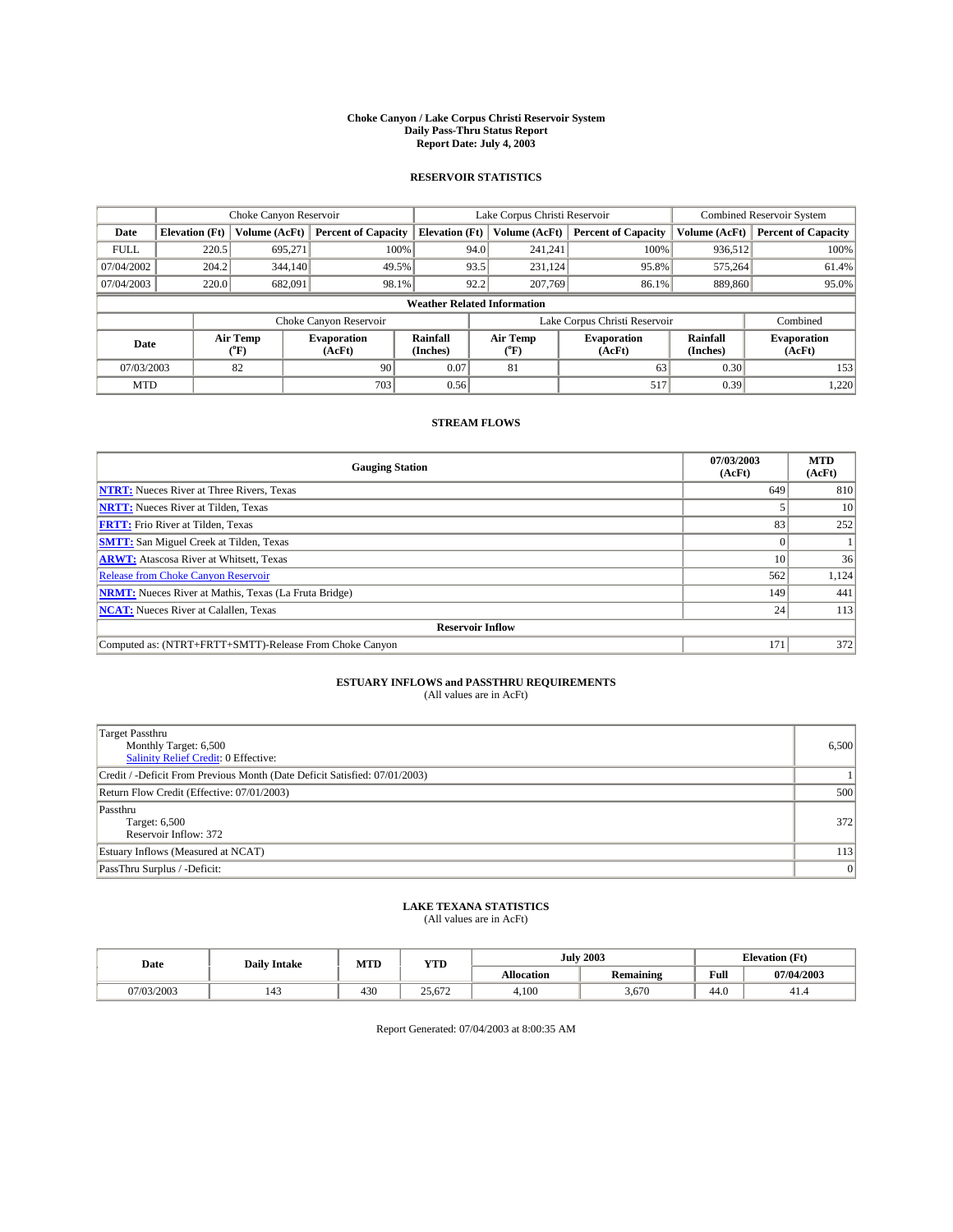#### **Choke Canyon / Lake Corpus Christi Reservoir System Daily Pass-Thru Status Report Report Date: July 5, 2003**

### **RESERVOIR STATISTICS**

|                                    |                       |                          | Lake Corpus Christi Reservoir |                       |      |                          | <b>Combined Reservoir System</b> |                      |                              |
|------------------------------------|-----------------------|--------------------------|-------------------------------|-----------------------|------|--------------------------|----------------------------------|----------------------|------------------------------|
| Date                               | <b>Elevation</b> (Ft) | Volume (AcFt)            | <b>Percent of Capacity</b>    | <b>Elevation</b> (Ft) |      | Volume (AcFt)            | <b>Percent of Capacity</b>       | Volume (AcFt)        | <b>Percent of Capacity</b>   |
| <b>FULL</b>                        | 220.5                 | 695.271                  |                               | 100%                  | 94.0 | 241,241                  | 100%                             | 936,512              | 100%                         |
| 07/05/2002                         | 206.9                 | 393.244                  |                               | 56.6%                 | 94.0 | 241.241                  | 100.0%                           | 634.485              | 67.7%                        |
| 07/05/2003                         | 220.2                 | 686,733                  |                               | 98.8%                 | 92.4 | 212,142                  | 87.9%                            | 898,875              | 96.0%                        |
| <b>Weather Related Information</b> |                       |                          |                               |                       |      |                          |                                  |                      |                              |
|                                    |                       |                          | Choke Canyon Reservoir        |                       |      |                          | Lake Corpus Christi Reservoir    |                      | Combined                     |
| Date                               |                       | Air Temp<br>$\rm ^{o}F)$ | <b>Evaporation</b><br>(AcFt)  | Rainfall<br>(Inches)  |      | Air Temp<br>$\rm ^{o}F)$ | <b>Evaporation</b><br>(AcFt)     | Rainfall<br>(Inches) | <b>Evaporation</b><br>(AcFt) |
| 07/04/2003                         |                       | 82                       | 45                            | 2.48                  |      | 78                       | Pan overflow                     | 1.87                 | 45                           |
| <b>MTD</b>                         |                       |                          | 748                           | 3.04                  |      |                          | 517                              | 2.26                 | 1,265                        |

## **STREAM FLOWS**

| <b>Gauging Station</b>                                       | 07/04/2003<br>(AcFt) | <b>MTD</b><br>(AcFt) |
|--------------------------------------------------------------|----------------------|----------------------|
| <b>NTRT:</b> Nueces River at Three Rivers, Texas             | 105                  | 915                  |
| <b>NRTT:</b> Nueces River at Tilden, Texas                   |                      | 25                   |
| <b>FRTT:</b> Frio River at Tilden, Texas                     | 95                   | 347                  |
| <b>SMTT:</b> San Miguel Creek at Tilden, Texas               | 20                   | 21                   |
| <b>ARWT:</b> Atascosa River at Whitsett, Texas               | 20 <sub>1</sub>      | 56                   |
| Release from Choke Canyon Reservoir                          | 66                   | 1,189                |
| <b>NRMT:</b> Nueces River at Mathis, Texas (La Fruta Bridge) | 165                  | 605                  |
| <b>NCAT:</b> Nueces River at Calallen, Texas                 | 56                   | 169                  |
| <b>Reservoir Inflow</b>                                      |                      |                      |
| Computed as: (NTRT+FRTT+SMTT)-Release From Choke Canyon      | 155                  | 527                  |

## **ESTUARY INFLOWS and PASSTHRU REQUIREMENTS**<br>(All values are in AcFt)

| <b>Target Passthru</b><br>Monthly Target: 6,500<br>Salinity Relief Credit: 0 Effective: | 6,500 |
|-----------------------------------------------------------------------------------------|-------|
| Credit / -Deficit From Previous Month (Date Deficit Satisfied: 07/01/2003)              |       |
| Return Flow Credit (Effective: 07/01/2003)                                              | 500   |
| Passthru<br>Target: 6,500<br>Reservoir Inflow: 527                                      | 527   |
| Estuary Inflows (Measured at NCAT)                                                      | 169   |
| PassThru Surplus / -Deficit:                                                            | 143   |

# **LAKE TEXANA STATISTICS** (All values are in AcFt)

| Date       | <b>Daily Intake</b> | MTD   | <b>YTD</b>      |                   | <b>July 2003</b> | <b>Elevation</b> (Ft) |            |
|------------|---------------------|-------|-----------------|-------------------|------------------|-----------------------|------------|
|            |                     |       |                 | <b>Allocation</b> | <b>Remaining</b> | Full                  | 07/05/2003 |
| 07/04/2003 | 143                 | $- -$ | 25015<br>25,815 | 4,100             | 527<br>3.JZ      | $\sim$<br>44.0        | 41.5       |

Report Generated: 07/05/2003 at 8:02:02 AM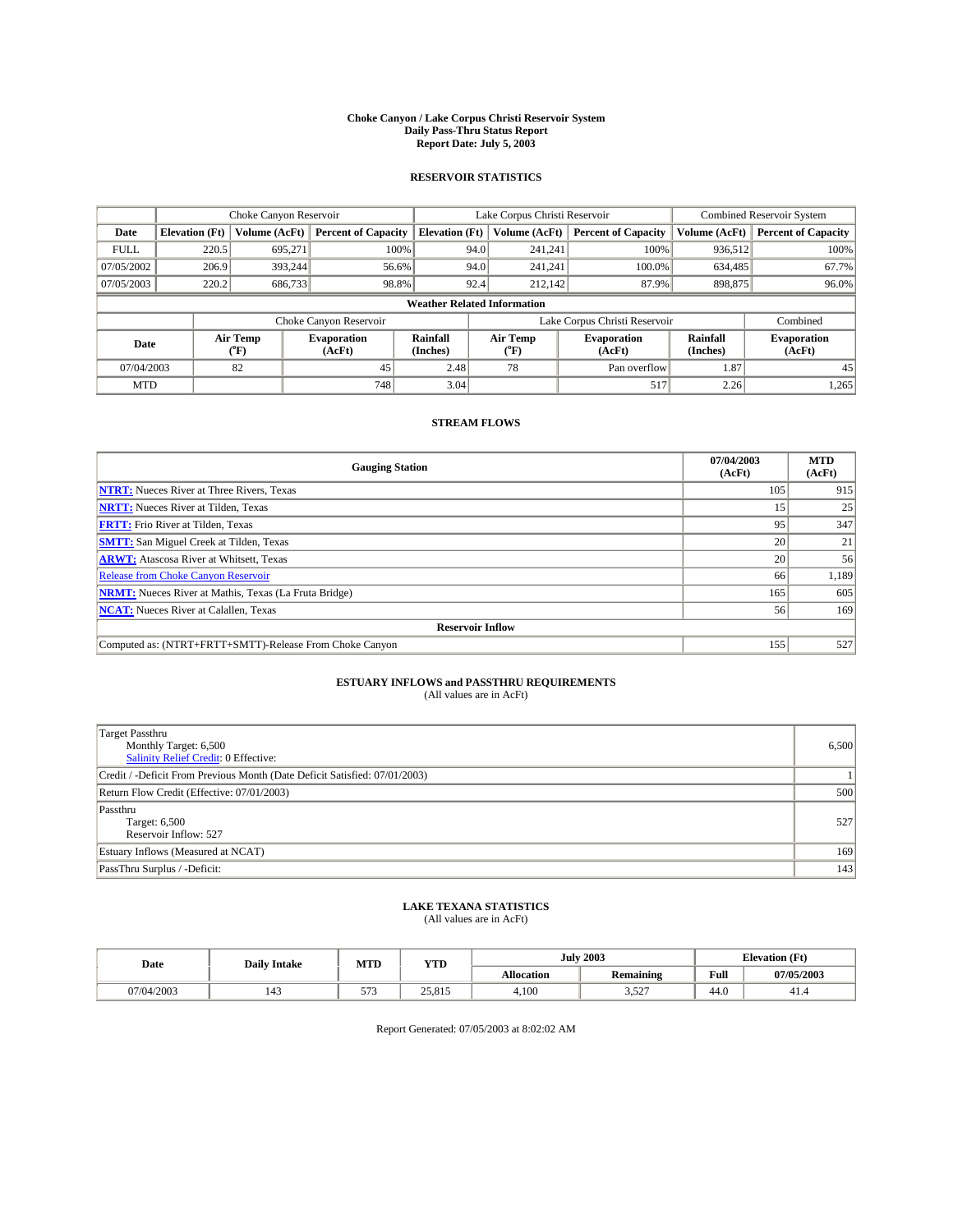#### **Choke Canyon / Lake Corpus Christi Reservoir System Daily Pass-Thru Status Report Report Date: July 6, 2003**

### **RESERVOIR STATISTICS**

|                                    | Choke Canyon Reservoir |                  |                              |                             | Lake Corpus Christi Reservoir |                  |                              |                      | Combined Reservoir System    |  |  |
|------------------------------------|------------------------|------------------|------------------------------|-----------------------------|-------------------------------|------------------|------------------------------|----------------------|------------------------------|--|--|
| Date                               | <b>Elevation</b> (Ft)  | Volume (AcFt)    | <b>Percent of Capacity</b>   | <b>Elevation (Ft)</b>       |                               | Volume (AcFt)    | <b>Percent of Capacity</b>   | Volume (AcFt)        | <b>Percent of Capacity</b>   |  |  |
| <b>FULL</b>                        | 220.5                  | 695,271          | 100%                         |                             | 94.0                          | 241,241          | 100%                         | 936.512              | 100%                         |  |  |
| 07/06/2002                         | 209.7                  | 446,416          | 64.2%                        |                             | 94.0                          | 241.241          | $100.0\%$                    | 687,657              | 73.4%                        |  |  |
| 07/06/2003                         | 220.2                  | 687,511          | 98.9%                        |                             | 92.4                          | 210.681          | 87.3%                        | 898,192              | 95.9%                        |  |  |
| <b>Weather Related Information</b> |                        |                  |                              |                             |                               |                  |                              |                      |                              |  |  |
|                                    |                        |                  | Choke Canyon Reservoir       |                             | Lake Corpus Christi Reservoir |                  |                              |                      | Combined                     |  |  |
| Date                               |                        | Air Temp<br>(°F) | <b>Evaporation</b><br>(AcFt) | <b>Rainfall</b><br>(Inches) |                               | Air Temp<br>("F) | <b>Evaporation</b><br>(AcFt) | Rainfall<br>(Inches) | <b>Evaporation</b><br>(AcFt) |  |  |
| 07/05/2003                         |                        | 83               | 135                          | 0.11                        |                               | 86               | 85                           | 0.04                 | 220                          |  |  |
| <b>MTD</b>                         |                        |                  | 883                          | 3.15                        |                               |                  | 602                          | 2.30                 | 1,485                        |  |  |

## **STREAM FLOWS**

| <b>Gauging Station</b>                                       | 07/05/2003<br>(AcFt) | <b>MTD</b><br>(AcFt) |
|--------------------------------------------------------------|----------------------|----------------------|
| <b>NTRT:</b> Nueces River at Three Rivers, Texas             | 163                  | 1,078                |
| <b>NRTT:</b> Nueces River at Tilden, Texas                   | 24 <sub>1</sub>      | 49                   |
| <b>FRTT:</b> Frio River at Tilden, Texas                     | 111                  | 459                  |
| <b>SMTT:</b> San Miguel Creek at Tilden, Texas               | 155                  | 176                  |
| <b>ARWT:</b> Atascosa River at Whitsett, Texas               | 99                   | 155                  |
| <b>Release from Choke Canyon Reservoir</b>                   | 66                   | 1,255                |
| <b>NRMT:</b> Nueces River at Mathis, Texas (La Fruta Bridge) | 129                  | 734                  |
| <b>NCAT:</b> Nueces River at Calallen, Texas                 | 157                  | 326                  |
| <b>Reservoir Inflow</b>                                      |                      |                      |
| Computed as: (NTRT+FRTT+SMTT)-Release From Choke Canyon      | 363                  | 890                  |

## **ESTUARY INFLOWS and PASSTHRU REQUIREMENTS**<br>(All values are in AcFt)

| <b>Target Passthru</b><br>Monthly Target: 6,500<br>Salinity Relief Credit: 0 Effective: | 6,500 |
|-----------------------------------------------------------------------------------------|-------|
| Credit / -Deficit From Previous Month (Date Deficit Satisfied: 07/01/2003)              |       |
| Return Flow Credit (Effective: 07/01/2003)                                              | 500   |
| Passthru<br>Target: 6,500<br>Reservoir Inflow: 890                                      | 890   |
| Estuary Inflows (Measured at NCAT)                                                      | 326   |
| PassThru Surplus / -Deficit:                                                            | $-64$ |

# **LAKE TEXANA STATISTICS** (All values are in AcFt)

| Date       | <b>Daily Intake</b> | MTD | <b>YTD</b>             |                   | <b>July 2003</b> | <b>Elevation</b> (Ft) |            |
|------------|---------------------|-----|------------------------|-------------------|------------------|-----------------------|------------|
|            |                     |     |                        | <b>Allocation</b> | Remaining        | Full                  | 07/06/2003 |
| 07/05/2003 | 143                 | 10  | 25.959<br><i>--</i> -- | 4.100             | 3.384            | 44.0                  | 71.T       |

Report Generated: 07/06/2003 at 8:45:31 AM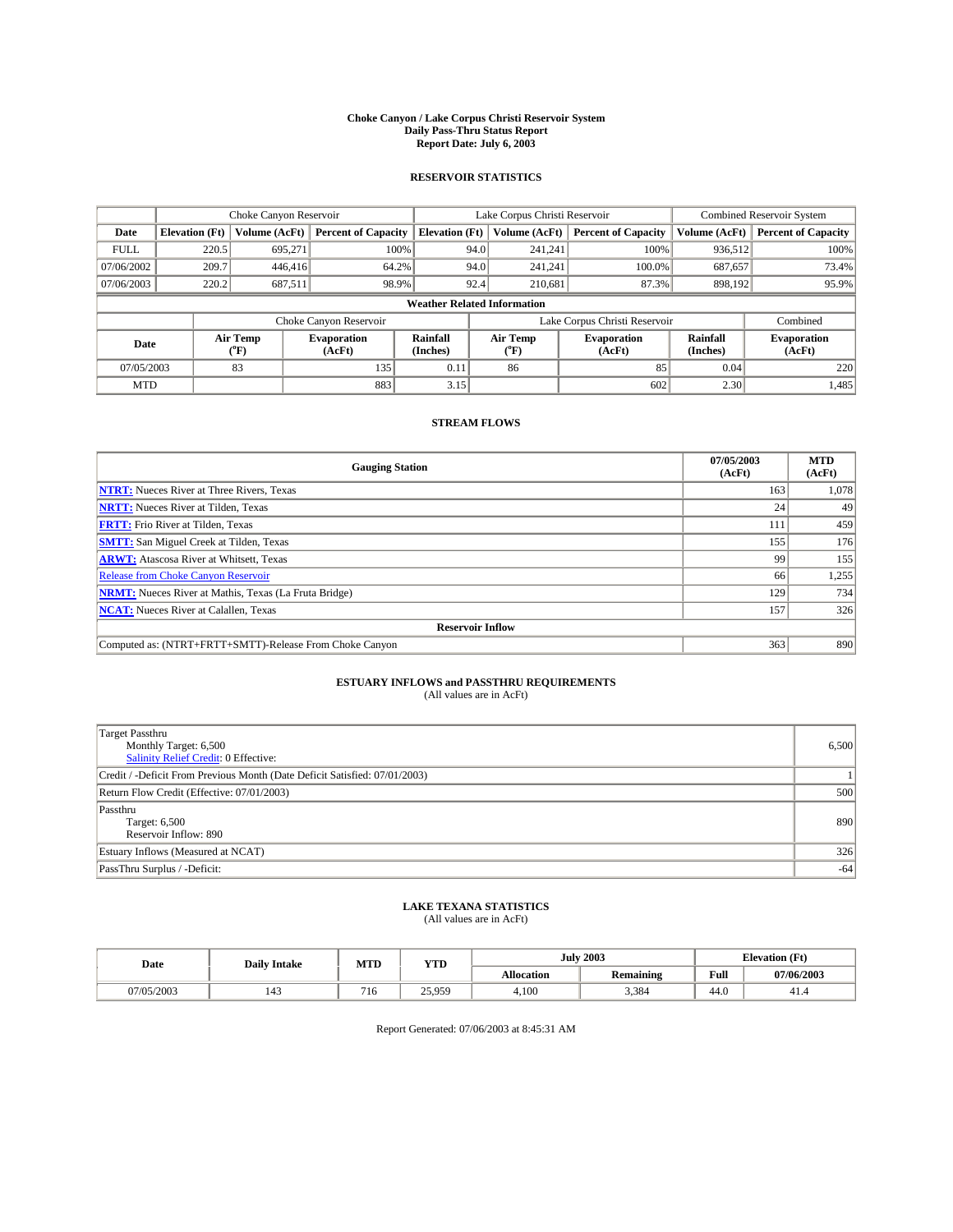#### **Choke Canyon / Lake Corpus Christi Reservoir System Daily Pass-Thru Status Report Report Date: July 7, 2003**

### **RESERVOIR STATISTICS**

|             | Choke Canyon Reservoir                      |                  |                              |                          | Lake Corpus Christi Reservoir |                                  |  |                               | <b>Combined Reservoir System</b> |                              |  |
|-------------|---------------------------------------------|------------------|------------------------------|--------------------------|-------------------------------|----------------------------------|--|-------------------------------|----------------------------------|------------------------------|--|
| Date        | <b>Elevation</b><br>(Ft)                    | Volume<br>(AcFt) | Percent of<br>Capacity       | <b>Elevation</b><br>(Ft) |                               | Volume<br>(AcFt)                 |  | Percent of<br>Capacity        | Volume<br>(AcFt)                 | Percent of<br>Capacity       |  |
| <b>FULL</b> | 220.5                                       | 695.271          |                              | 100%                     | 94.0                          | 241.241                          |  | 100%                          | 936,512                          | 100%                         |  |
| 07/07/2002  | 212.4                                       | 501,875          |                              | 72.2%                    | 94.0                          | 241.241                          |  | 100.0%                        | 743,116                          | 79.3%                        |  |
| 07/07/2003  | 220.2                                       | 687,511          |                              | 98.9%                    | 92.4                          | 210,863                          |  | 87.4%                         | 898.374                          | 95.9%                        |  |
|             | <b>Weather Related Information</b>          |                  |                              |                          |                               |                                  |  |                               |                                  |                              |  |
|             |                                             |                  | Choke Canyon Reservoir       |                          |                               |                                  |  | Lake Corpus Christi Reservoir |                                  | Combined                     |  |
| Date        | <b>Air Temp</b><br>$({}^{\circ}\mathrm{F})$ |                  | <b>Evaporation</b><br>(AcFt) | Rainfall<br>(Inches)     |                               | <b>Air Temp</b><br>$(^{\circ}F)$ |  | <b>Evaporation</b><br>(AcFt)  | Rainfall<br>(Inches)             | <b>Evaporation</b><br>(AcFt) |  |
| 07/06/2003  | 89                                          |                  | 391                          | 0.06                     |                               | 88                               |  | 362                           | 0.12                             | 753                          |  |
| <b>MTD</b>  |                                             |                  | 1.274                        | 3.21                     |                               |                                  |  | 964                           | 2.42                             | 2,238                        |  |

### **STREAM FLOWS**

| <b>Gauging Station</b>                                       | 07/06/2003<br>(AcFt) | <b>MTD</b><br>(AcFt) |
|--------------------------------------------------------------|----------------------|----------------------|
| <b>NTRT:</b> Nueces River at Three Rivers, Texas             | 810                  | 1,888                |
| <b>NRTT:</b> Nueces River at Tilden. Texas                   | 66                   | 114                  |
| <b>FRTT:</b> Frio River at Tilden, Texas                     | 111                  | 570                  |
| <b>SMTT:</b> San Miguel Creek at Tilden, Texas               | 69                   | 245                  |
| <b>ARWT:</b> Atascosa River at Whitsett, Texas               | 310                  | 465                  |
| <b>Release from Choke Canyon Reservoir</b>                   | 66                   | 1,320                |
| <b>NRMT:</b> Nueces River at Mathis, Texas (La Fruta Bridge) | 97                   | 832                  |
| <b>NCAT:</b> Nueces River at Calallen, Texas                 | 79                   | 405                  |
| <b>Reservoir Inflow</b>                                      |                      |                      |
| Computed as: (NTRT+FRTT+SMTT)-Release From Choke Canyon      | 925                  | 1,815                |

## **ESTUARY INFLOWS and PASSTHRU REQUIREMENTS**<br>(All values are in AcFt)

| Target Passthru<br>Monthly Target: 6,500<br><b>Salinity Relief Credit: 0 Effective:</b> | 6,500  |
|-----------------------------------------------------------------------------------------|--------|
| Credit / -Deficit From Previous Month (Date Deficit Satisfied: 07/01/2003)              |        |
| Return Flow Credit (Effective: 07/01/2003)                                              | 500    |
| Passthru<br>Target: 6,500<br>Reservoir Inflow: 1,815                                    | 1.815  |
| Estuary Inflows (Measured at NCAT)                                                      | 405    |
| PassThru Surplus / -Deficit:                                                            | $-909$ |

## **LAKE TEXANA STATISTICS**

(All values are in AcFt)

| Date       | <b>Daily Intake</b> | <b>MTD</b> | $v_{\rm TD}$ |            | <b>July 2003</b> | <b>Elevation</b> (Ft) |            |
|------------|---------------------|------------|--------------|------------|------------------|-----------------------|------------|
|            |                     |            |              | Allocation | Remaining        | Full                  | 07/07/2003 |
| 07/06/2003 | 144                 | 860        | 26.102       | 4.100      | 3.240            | 44.0                  | 41.4       |

Report Generated: 07/07/2003 at 8:16:15 AM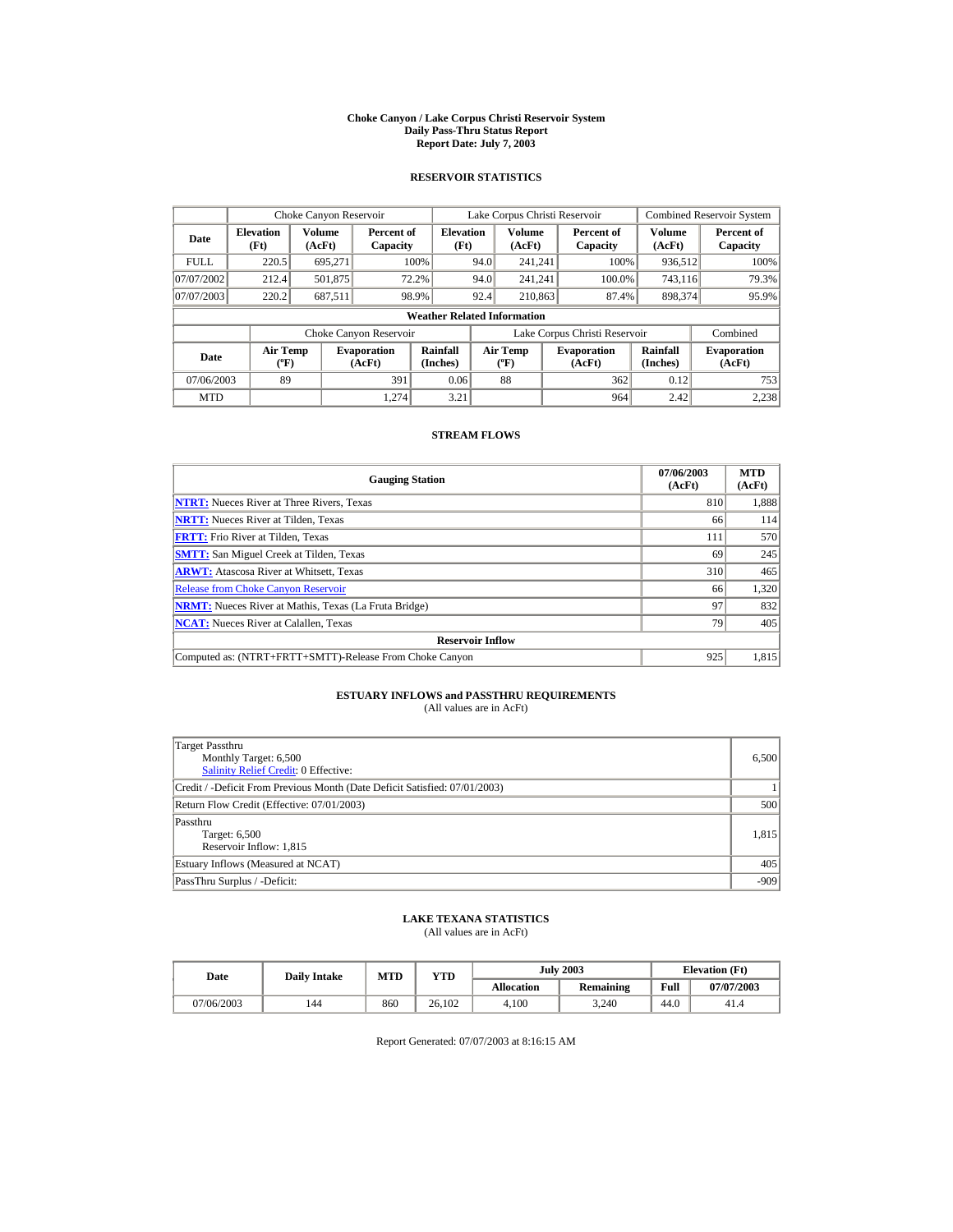#### **Choke Canyon / Lake Corpus Christi Reservoir System Daily Pass-Thru Status Report Report Date: July 8, 2003**

### **RESERVOIR STATISTICS**

|                                    | Choke Canyon Reservoir |                  | Lake Corpus Christi Reservoir |                             |                               |                  | <b>Combined Reservoir System</b> |                      |                              |
|------------------------------------|------------------------|------------------|-------------------------------|-----------------------------|-------------------------------|------------------|----------------------------------|----------------------|------------------------------|
| Date                               | <b>Elevation</b> (Ft)  | Volume (AcFt)    | <b>Percent of Capacity</b>    | <b>Elevation (Ft)</b>       |                               | Volume (AcFt)    | <b>Percent of Capacity</b>       | Volume (AcFt)        | <b>Percent of Capacity</b>   |
| <b>FULL</b>                        | 220.5                  | 695,271          |                               | 100%                        | 94.0                          | 241,241          | 100%                             | 936.512              | 100%                         |
| 07/08/2002                         | 214.5                  | 547,927          |                               | 78.8%                       | 94.0                          | 241.241          | $100.0\%$                        | 789.168              | 84.3%                        |
| 07/08/2003                         | 220.1                  | 685,695          | 98.6%                         |                             | 92.4                          | 210.681          | 87.3%                            | 896,376              | 95.7%                        |
| <b>Weather Related Information</b> |                        |                  |                               |                             |                               |                  |                                  |                      |                              |
|                                    |                        |                  | Choke Canyon Reservoir        |                             | Lake Corpus Christi Reservoir |                  |                                  |                      | Combined                     |
| Date                               |                        | Air Temp<br>(°F) | <b>Evaporation</b><br>(AcFt)  | <b>Rainfall</b><br>(Inches) |                               | Air Temp<br>("F) | <b>Evaporation</b><br>(AcFt)     | Rainfall<br>(Inches) | <b>Evaporation</b><br>(AcFt) |
| 07/07/2003                         |                        | 90               | 390                           | 0.02                        |                               | 90               | 372                              | 0.16                 | 762                          |
| <b>MTD</b>                         |                        |                  | 1,664                         | 3.23                        |                               |                  | 1,336                            | 2.58                 | 3,000                        |

## **STREAM FLOWS**

| <b>Gauging Station</b>                                       | 07/07/2003<br>(AcFt) | <b>MTD</b><br>(AcFt) |  |  |  |  |  |
|--------------------------------------------------------------|----------------------|----------------------|--|--|--|--|--|
| <b>NTRT:</b> Nueces River at Three Rivers, Texas             | 812                  | 2,700                |  |  |  |  |  |
| <b>NRTT:</b> Nueces River at Tilden, Texas                   | 248                  | 362                  |  |  |  |  |  |
| <b>FRTT:</b> Frio River at Tilden, Texas                     | 99                   | 669                  |  |  |  |  |  |
| <b>SMTT:</b> San Miguel Creek at Tilden, Texas               | 44                   | 289                  |  |  |  |  |  |
| <b>ARWT:</b> Atascosa River at Whitsett, Texas               | 175                  | 639                  |  |  |  |  |  |
| <b>Release from Choke Canyon Reservoir</b>                   | 723                  | 2,043                |  |  |  |  |  |
| <b>NRMT:</b> Nueces River at Mathis, Texas (La Fruta Bridge) | 161                  | 992                  |  |  |  |  |  |
| <b>NCAT:</b> Nueces River at Calallen, Texas                 |                      | 406                  |  |  |  |  |  |
| <b>Reservoir Inflow</b>                                      |                      |                      |  |  |  |  |  |
| Computed as: (NTRT+FRTT+SMTT)-Release From Choke Canyon      | 232                  | 2,048                |  |  |  |  |  |

# **ESTUARY INFLOWS and PASSTHRU REQUIREMENTS**<br>(All values are in AcFt)

| <b>Target Passthru</b><br>Monthly Target: 6,500<br>Salinity Relief Credit: 0 Effective: | 6,500    |
|-----------------------------------------------------------------------------------------|----------|
| Credit / -Deficit From Previous Month (Date Deficit Satisfied: 07/01/2003)              |          |
| Return Flow Credit (Effective: 07/01/2003)                                              | 500      |
| Passthru<br>Target: 6,500<br>Reservoir Inflow: 2,048                                    | 2,048    |
| Estuary Inflows (Measured at NCAT)                                                      | 406      |
| PassThru Surplus / -Deficit:                                                            | $-1,140$ |

# **LAKE TEXANA STATISTICS** (All values are in AcFt)

| Date       | <b>Daily Intake</b> | MTD   | <b>YTD</b> |                   | <b>July 2003</b> | <b>Elevation</b> (Ft) |            |
|------------|---------------------|-------|------------|-------------------|------------------|-----------------------|------------|
|            |                     |       |            | <b>Allocation</b> | <b>Remaining</b> | Full                  | 07/08/2003 |
| 07/07/2003 | 144                 | 1.004 | 26.247     | 4.100             | 3,096            | 44.0                  | 42.6       |

Report Generated: 07/08/2003 at 9:36:09 AM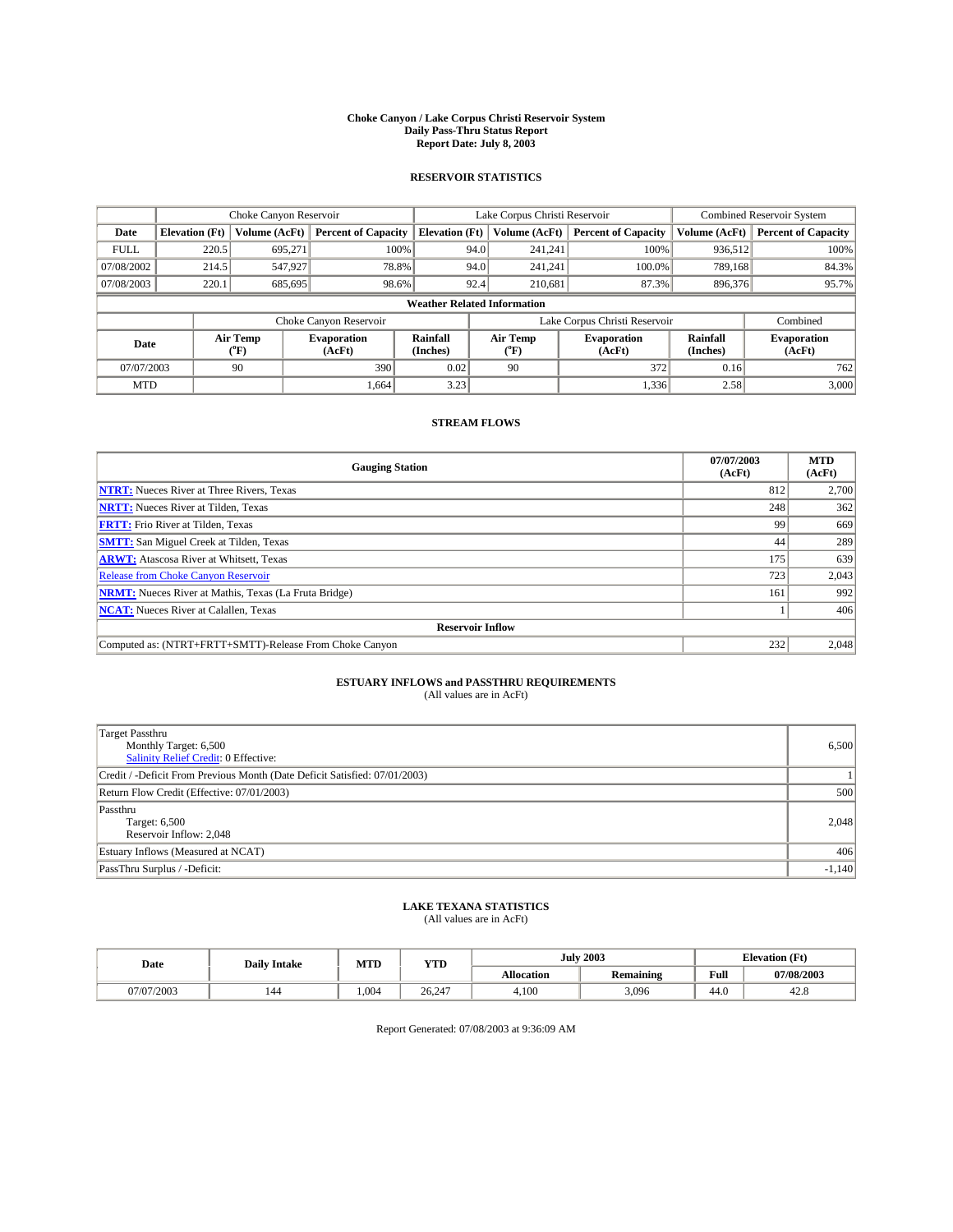#### **Choke Canyon / Lake Corpus Christi Reservoir System Daily Pass-Thru Status Report Report Date: July 9, 2003**

### **RESERVOIR STATISTICS**

|                                    | Choke Canyon Reservoir |                  | Lake Corpus Christi Reservoir |                             |                               |                  | <b>Combined Reservoir System</b> |                      |                              |
|------------------------------------|------------------------|------------------|-------------------------------|-----------------------------|-------------------------------|------------------|----------------------------------|----------------------|------------------------------|
| Date                               | <b>Elevation</b> (Ft)  | Volume (AcFt)    | <b>Percent of Capacity</b>    | <b>Elevation (Ft)</b>       |                               | Volume (AcFt)    | <b>Percent of Capacity</b>       | Volume (AcFt)        | <b>Percent of Capacity</b>   |
| <b>FULL</b>                        | 220.5                  | 695,271          |                               | 100%                        | 94.0                          | 241,241          | 100%                             | 936.512              | 100%                         |
| 07/09/2002                         | 216.6                  | 595,338          | 85.6%                         |                             | 94.0                          | 241.241          | $100.0\%$                        | 836,579              | 89.3%                        |
| 07/09/2003                         | 220.1                  | 684,660          | 98.5%                         |                             | 92.4                          | 211,959          | 87.9%                            | 896.619              | 95.7%                        |
| <b>Weather Related Information</b> |                        |                  |                               |                             |                               |                  |                                  |                      |                              |
|                                    |                        |                  | Choke Canyon Reservoir        |                             | Lake Corpus Christi Reservoir |                  |                                  |                      | Combined                     |
| Date                               |                        | Air Temp<br>(°F) | <b>Evaporation</b><br>(AcFt)  | <b>Rainfall</b><br>(Inches) |                               | Air Temp<br>("F) | <b>Evaporation</b><br>(AcFt)     | Rainfall<br>(Inches) | <b>Evaporation</b><br>(AcFt) |
| 07/08/2003                         |                        | 87               | 165                           | 0.03                        |                               | 86               | 160                              | 0.00                 | 325                          |
| <b>MTD</b>                         |                        |                  | 1,829                         | 3.26                        |                               |                  | 1,496                            | 2.58                 | 3,325                        |

## **STREAM FLOWS**

| <b>Gauging Station</b>                                       | 07/08/2003<br>(AcFt) | <b>MTD</b><br>(AcFt) |
|--------------------------------------------------------------|----------------------|----------------------|
| <b>NTRT:</b> Nueces River at Three Rivers, Texas             | 2,580                | 5,280                |
| <b>NRTT:</b> Nueces River at Tilden, Texas                   | 222                  | 585                  |
| <b>FRTT:</b> Frio River at Tilden, Texas                     | 351                  | 1,020                |
| <b>SMTT:</b> San Miguel Creek at Tilden, Texas               | <b>20</b>            | 309                  |
| <b>ARWT:</b> Atascosa River at Whitsett, Texas               | 56                   | 695                  |
| <b>Release from Choke Canyon Reservoir</b>                   | 1,503                | 3,545                |
| <b>NRMT:</b> Nueces River at Mathis, Texas (La Fruta Bridge) | 214                  | 1,207                |
| <b>NCAT:</b> Nueces River at Calallen, Texas                 | 32                   | 438                  |
| <b>Reservoir Inflow</b>                                      |                      |                      |
| Computed as: (NTRT+FRTT+SMTT)-Release From Choke Canyon      | 1.449                | 3,497                |

# **ESTUARY INFLOWS and PASSTHRU REQUIREMENTS**<br>(All values are in AcFt)

| <b>Target Passthru</b><br>Monthly Target: 6,500<br>Salinity Relief Credit: 0 Effective: | 6,500    |
|-----------------------------------------------------------------------------------------|----------|
| Credit / -Deficit From Previous Month (Date Deficit Satisfied: 07/01/2003)              |          |
| Return Flow Credit (Effective: 07/01/2003)                                              | 500      |
| Passthru<br>Target: 6,500<br>Reservoir Inflow: 3,497                                    | 3,497    |
| Estuary Inflows (Measured at NCAT)                                                      | 438      |
| PassThru Surplus / -Deficit:                                                            | $-2,558$ |

# **LAKE TEXANA STATISTICS** (All values are in AcFt)

| Date       | <b>Daily Intake</b> | MTD  | <b>VTD</b><br>1 I D |                   | <b>July 2003</b> | <b>Elevation</b> (Ft) |            |
|------------|---------------------|------|---------------------|-------------------|------------------|-----------------------|------------|
|            |                     |      |                     | <b>Allocation</b> | Remaining        | Full                  | 07/09/2003 |
| J7/08/2003 | 144                 | .148 | 26.391              | 4,100             | 2.952<br>ムココム    | 44.0                  | 42.9       |

Report Generated: 07/09/2003 at 10:21:51 AM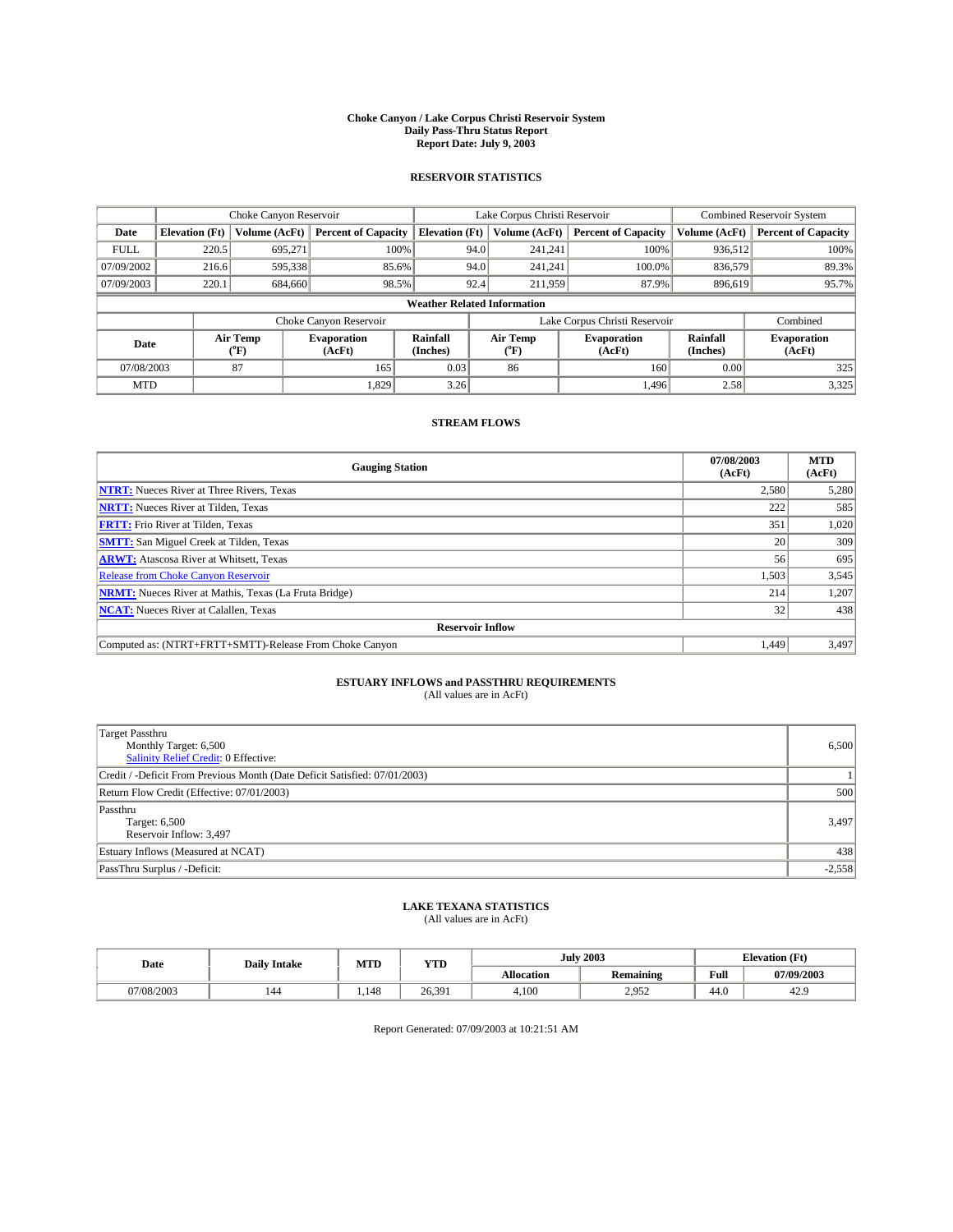#### **Choke Canyon / Lake Corpus Christi Reservoir System Daily Pass-Thru Status Report Report Date: July 10, 2003**

### **RESERVOIR STATISTICS**

|             | Choke Canyon Reservoir             |                  |                              |                             | Lake Corpus Christi Reservoir |                  |                              |                      | <b>Combined Reservoir System</b> |  |  |
|-------------|------------------------------------|------------------|------------------------------|-----------------------------|-------------------------------|------------------|------------------------------|----------------------|----------------------------------|--|--|
| Date        | <b>Elevation</b> (Ft)              | Volume (AcFt)    | <b>Percent of Capacity</b>   | <b>Elevation (Ft)</b>       |                               | Volume (AcFt)    | <b>Percent of Capacity</b>   | Volume (AcFt)        | <b>Percent of Capacity</b>       |  |  |
| <b>FULL</b> | 220.5                              | 695,271          | 100%                         |                             | 94.0                          | 241,241          | 100%                         | 936.512              | 100%                             |  |  |
| 07/10/2002  | 218.5                              | 645.218          | 92.8%                        |                             | 94.0                          | 241.241          | $100.0\%$                    | 886,459              | 94.7%                            |  |  |
| 07/10/2003  | 220.1                              | 684,660          | 98.5%                        |                             | 92.5                          | 212,875          | 88.2%                        | 897,535              | 95.8%                            |  |  |
|             | <b>Weather Related Information</b> |                  |                              |                             |                               |                  |                              |                      |                                  |  |  |
|             |                                    |                  | Choke Canyon Reservoir       |                             | Lake Corpus Christi Reservoir |                  |                              |                      | Combined                         |  |  |
| Date        |                                    | Air Temp<br>(°F) | <b>Evaporation</b><br>(AcFt) | <b>Rainfall</b><br>(Inches) |                               | Air Temp<br>("F) | <b>Evaporation</b><br>(AcFt) | Rainfall<br>(Inches) | <b>Evaporation</b><br>(AcFt)     |  |  |
| 07/09/2003  |                                    | 89               | 345                          | 0.00                        |                               | 90               | 299                          | 0.00                 | 644                              |  |  |
| <b>MTD</b>  |                                    |                  | 2,174                        | 3.26                        |                               |                  | 1,795                        | 2.58                 | 3,969                            |  |  |

## **STREAM FLOWS**

| <b>Gauging Station</b>                                       | 07/09/2003<br>(AcFt) | <b>MTD</b><br>(AcFt) |
|--------------------------------------------------------------|----------------------|----------------------|
| <b>NTRT:</b> Nueces River at Three Rivers, Texas             | 2,521                | 7,801                |
| <b>NRTT:</b> Nueces River at Tilden, Texas                   | 212                  | 797                  |
| <b>FRTT:</b> Frio River at Tilden, Texas                     | 472                  | 1,493                |
| <b>SMTT:</b> San Miguel Creek at Tilden, Texas               | 44                   | 352                  |
| <b>ARWT:</b> Atascosa River at Whitsett, Texas               | 191                  | 886                  |
| <b>Release from Choke Canyon Reservoir</b>                   | 1,503                | 5,048                |
| <b>NRMT:</b> Nueces River at Mathis, Texas (La Fruta Bridge) | 214                  | 1,421                |
| <b>NCAT:</b> Nueces River at Calallen, Texas                 | 28 <sub>1</sub>      | 466                  |
| <b>Reservoir Inflow</b>                                      |                      |                      |
| Computed as: (NTRT+FRTT+SMTT)-Release From Choke Canyon      | 1,534                | 5,031                |

# **ESTUARY INFLOWS and PASSTHRU REQUIREMENTS**<br>(All values are in AcFt)

| <b>Target Passthru</b><br>Monthly Target: 6,500<br>Salinity Relief Credit: 0 Effective: | 6,500    |
|-----------------------------------------------------------------------------------------|----------|
| Credit / -Deficit From Previous Month (Date Deficit Satisfied: 07/01/2003)              |          |
| Return Flow Credit (Effective: 07/01/2003)                                              | 500      |
| Passthru<br>Target: 6,500<br>Reservoir Inflow: 5,031                                    | 5,031    |
| Estuary Inflows (Measured at NCAT)                                                      | 466      |
| PassThru Surplus / -Deficit:                                                            | $-4,064$ |

# **LAKE TEXANA STATISTICS** (All values are in AcFt)

| Date      | <b>Daily Intake</b> | MTD               | <b>YTD</b>    |                   | <b>July 2003</b> | <b>Elevation</b> (Ft) |                |
|-----------|---------------------|-------------------|---------------|-------------------|------------------|-----------------------|----------------|
|           |                     |                   |               | <b>Allocation</b> | Remaining        | Full                  | 07/10/2003     |
| 7/09/2003 | 144                 | 293<br>. <i>.</i> | 26.535<br>525 | 4.100             | 2,807            | 44.0                  | $\sim$<br>43.U |

Report Generated: 07/10/2003 at 8:23:08 AM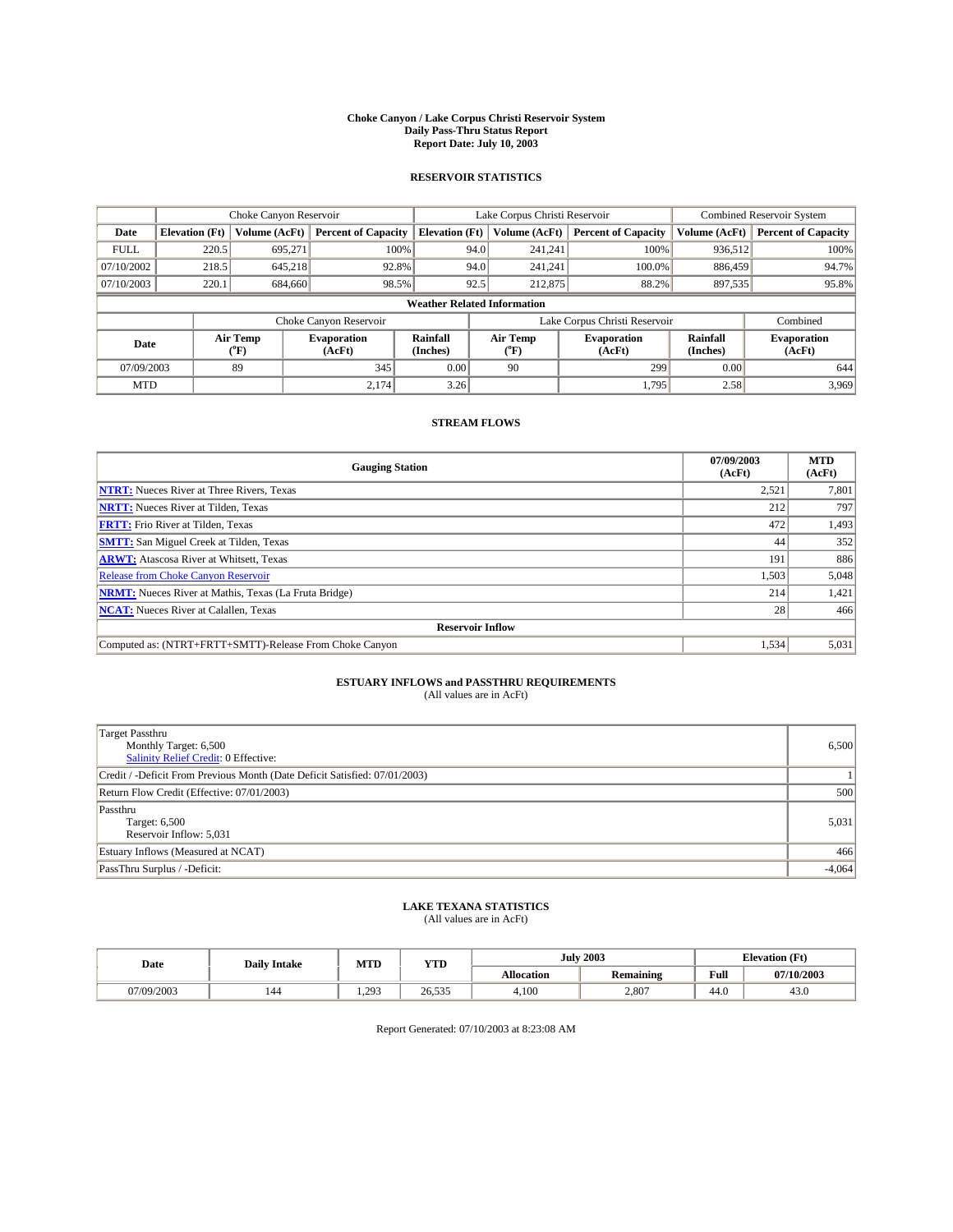#### **Choke Canyon / Lake Corpus Christi Reservoir System Daily Pass-Thru Status Report Report Date: July 11, 2003**

### **RESERVOIR STATISTICS**

|             | Choke Canyon Reservoir                      |                  |                              |                          | Lake Corpus Christi Reservoir            |                         |  |                               | <b>Combined Reservoir System</b> |                              |  |
|-------------|---------------------------------------------|------------------|------------------------------|--------------------------|------------------------------------------|-------------------------|--|-------------------------------|----------------------------------|------------------------------|--|
| Date        | <b>Elevation</b><br>(Ft)                    | Volume<br>(AcFt) | Percent of<br>Capacity       | <b>Elevation</b><br>(Ft) |                                          | <b>Volume</b><br>(AcFt) |  | Percent of<br>Capacity        | Volume<br>(AcFt)                 | Percent of<br>Capacity       |  |
| <b>FULL</b> | 220.5                                       | 695.271          |                              | 100%                     | 94.0                                     | 241.241                 |  | 100%                          | 936,512                          | 100%                         |  |
| 07/11/2002  | 220.2                                       | 683,950          |                              | 98.4%                    | 94.0                                     | 241.241                 |  | 100.0%                        | 925,191                          | 98.8%                        |  |
| 07/11/2003  | 220.0                                       | 683,374          |                              | 98.3%                    | 92.6                                     | 214.159                 |  | 88.8%                         | 897,533                          | 95.8%                        |  |
|             | <b>Weather Related Information</b>          |                  |                              |                          |                                          |                         |  |                               |                                  |                              |  |
|             |                                             |                  | Choke Canyon Reservoir       |                          |                                          |                         |  | Lake Corpus Christi Reservoir |                                  | Combined                     |  |
| Date        | <b>Air Temp</b><br>$({}^{\circ}\mathrm{F})$ |                  | <b>Evaporation</b><br>(AcFt) | Rainfall<br>(Inches)     | <b>Air Temp</b><br>$({}^{\circ}{\rm F})$ |                         |  | <b>Evaporation</b><br>(AcFt)  | Rainfall<br>(Inches)             | <b>Evaporation</b><br>(AcFt) |  |
| 07/10/2003  | 94                                          |                  | 509                          | 0.00                     |                                          | 92                      |  | 310                           | 0.00                             | 819                          |  |
| <b>MTD</b>  |                                             |                  | 2.683                        | 3.26                     |                                          |                         |  | 2.105                         | 2.58                             | 4.788                        |  |

### **STREAM FLOWS**

| <b>Gauging Station</b>                                       | 07/10/2003<br>(AcFt) | <b>MTD</b><br>(AcFt) |
|--------------------------------------------------------------|----------------------|----------------------|
| <b>NTRT:</b> Nueces River at Three Rivers, Texas             | 2.759                | 10,560               |
| <b>NRTT:</b> Nueces River at Tilden, Texas                   | 165                  | 962                  |
| <b>FRTT:</b> Frio River at Tilden, Texas                     | 814                  | 2,307                |
| <b>SMTT:</b> San Miguel Creek at Tilden, Texas               | 50                   | 402                  |
| <b>ARWT:</b> Atascosa River at Whitsett, Texas               | 500                  | 1,386                |
| <b>Release from Choke Canyon Reservoir</b>                   | 1,501                | 6,549                |
| <b>NRMT:</b> Nueces River at Mathis, Texas (La Fruta Bridge) | 212                  | 1,634                |
| <b>NCAT:</b> Nueces River at Calallen, Texas                 | 38                   | 503                  |
| <b>Reservoir Inflow</b>                                      |                      |                      |
| Computed as: (NTRT+FRTT+SMTT)-Release From Choke Canyon      | 2.122                | 7,153                |

## **ESTUARY INFLOWS and PASSTHRU REQUIREMENTS**<br>(All values are in AcFt)

| Target Passthru<br>Monthly Target: 6,500<br><b>Salinity Relief Credit: 0 Effective:</b> | 6.500    |
|-----------------------------------------------------------------------------------------|----------|
| Credit / -Deficit From Previous Month (Date Deficit Satisfied: 07/01/2003)              |          |
| Return Flow Credit (Effective: 07/01/2003)                                              | 500      |
| Passthru<br>Target: 6,500<br>Reservoir Inflow: 7,153                                    | 6,500    |
| Estuary Inflows (Measured at NCAT)                                                      | 503      |
| PassThru Surplus / -Deficit:                                                            | $-5,496$ |

## **LAKE TEXANA STATISTICS**

(All values are in AcFt)

| Date       | <b>Daily Intake</b> | MTD  | VTD    |            | <b>July 2003</b> | <b>Elevation</b> (Ft) |            |
|------------|---------------------|------|--------|------------|------------------|-----------------------|------------|
|            |                     |      |        | Allocation | Remaining        | Full                  | 07/11/2003 |
| 07/10/2003 | 145                 | .438 | 26.680 | 4.100      | 2.662            | 44.0                  | 43.0       |

Report Generated: 07/11/2003 at 10:27:46 AM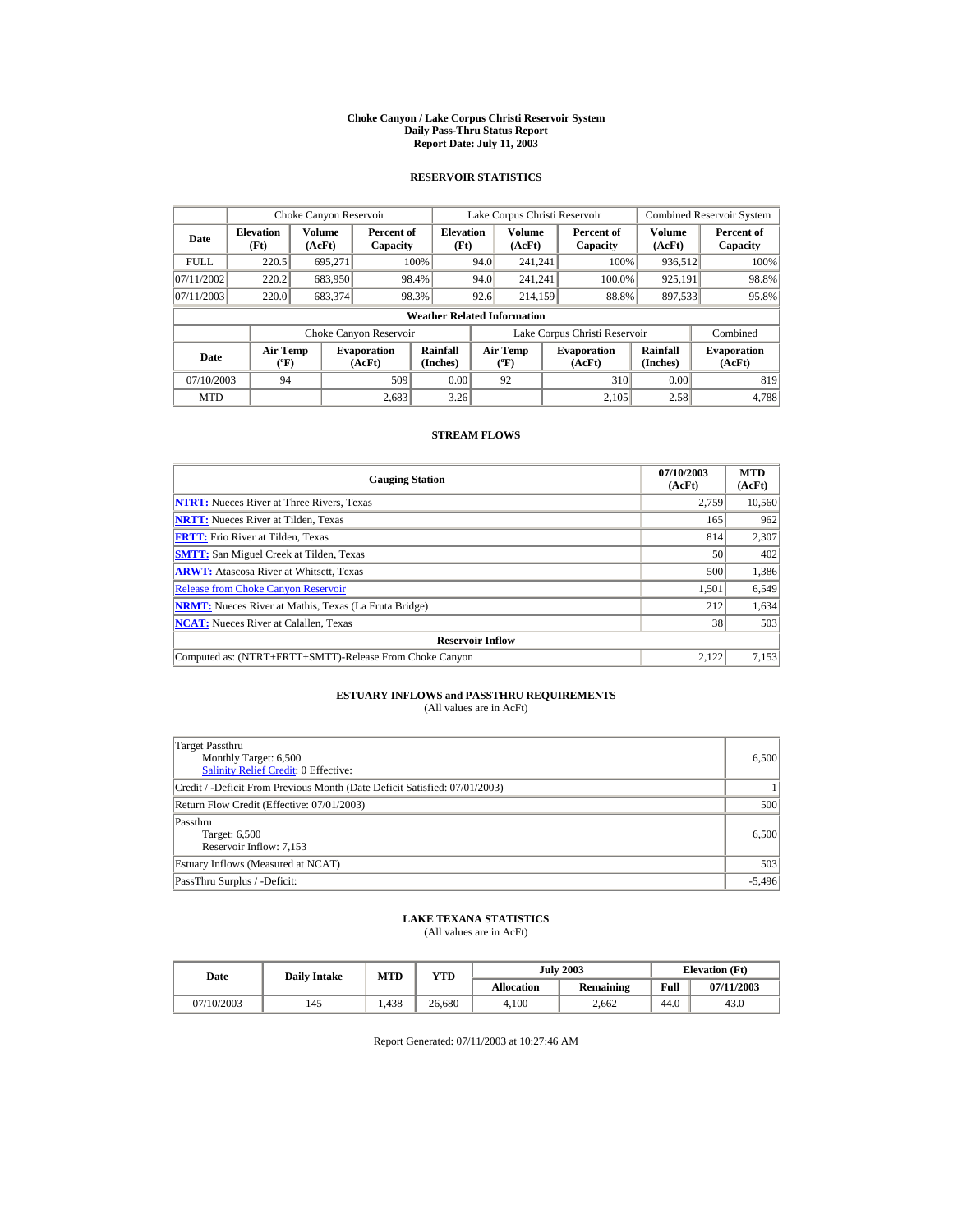#### **Choke Canyon / Lake Corpus Christi Reservoir System Daily Pass-Thru Status Report Report Date: July 12, 2003**

### **RESERVOIR STATISTICS**

|             | Choke Canyon Reservoir             |                  |                              |                             | Lake Corpus Christi Reservoir |                  |                              |                      | <b>Combined Reservoir System</b> |  |  |
|-------------|------------------------------------|------------------|------------------------------|-----------------------------|-------------------------------|------------------|------------------------------|----------------------|----------------------------------|--|--|
| Date        | <b>Elevation</b> (Ft)              | Volume (AcFt)    | <b>Percent of Capacity</b>   | <b>Elevation (Ft)</b>       |                               | Volume (AcFt)    | <b>Percent of Capacity</b>   | Volume (AcFt)        | <b>Percent of Capacity</b>       |  |  |
| <b>FULL</b> | 220.5                              | 695,271          |                              | 100%                        | 94.0                          | 241,241          | 100%                         | 936.512              | 100%                             |  |  |
| 07/12/2002  | 220.5                              | 695.271          | $100.0\%$                    |                             | 94.0                          | 241.241          | $100.0\%$                    | 936.512              | 100.0%                           |  |  |
| 07/12/2003  | 220.1                              | 683,889          | 98.4%                        |                             | 92.6                          | 215,814          | 89.5%                        | 899,703              | 96.1%                            |  |  |
|             | <b>Weather Related Information</b> |                  |                              |                             |                               |                  |                              |                      |                                  |  |  |
|             |                                    |                  | Choke Canyon Reservoir       |                             | Lake Corpus Christi Reservoir |                  |                              |                      | Combined                         |  |  |
| Date        |                                    | Air Temp<br>(°F) | <b>Evaporation</b><br>(AcFt) | <b>Rainfall</b><br>(Inches) |                               | Air Temp<br>("F) | <b>Evaporation</b><br>(AcFt) | Rainfall<br>(Inches) | <b>Evaporation</b><br>(AcFt)     |  |  |
| 07/11/2003  |                                    | 94               | 479                          | 0.00                        |                               | 93               | 311                          | 0.00                 | 790                              |  |  |
| <b>MTD</b>  |                                    |                  | 3,162                        | 3.26                        |                               |                  | 2,416                        | 2.58                 | 5,578                            |  |  |

## **STREAM FLOWS**

| <b>Gauging Station</b>                                       | 07/11/2003<br>(AcFt) | <b>MTD</b><br>(AcFt) |
|--------------------------------------------------------------|----------------------|----------------------|
| <b>NTRT:</b> Nueces River at Three Rivers, Texas             | 2,620                | 13,180               |
| <b>NRTT:</b> Nueces River at Tilden, Texas                   | 161                  | 1,123                |
| <b>FRTT:</b> Frio River at Tilden, Texas                     | 2,938                | 5,244                |
| <b>SMTT:</b> San Miguel Creek at Tilden, Texas               | 32                   | 434                  |
| <b>ARWT:</b> Atascosa River at Whitsett, Texas               | 77                   | 1,463                |
| <b>Release from Choke Canyon Reservoir</b>                   | 1,253                | 7,801                |
| <b>NRMT:</b> Nueces River at Mathis, Texas (La Fruta Bridge) | 216                  | 1,850                |
| <b>NCAT:</b> Nueces River at Calallen, Texas                 | 62                   | 565                  |
| <b>Reservoir Inflow</b>                                      |                      |                      |
| Computed as: (NTRT+FRTT+SMTT)-Release From Choke Canyon      | 4,337                | 11.490               |

# **ESTUARY INFLOWS and PASSTHRU REQUIREMENTS**<br>(All values are in AcFt)

| <b>Target Passthru</b><br>Monthly Target: 6,500<br>Salinity Relief Credit: 0 Effective: | 6,500    |
|-----------------------------------------------------------------------------------------|----------|
| Credit / -Deficit From Previous Month (Date Deficit Satisfied: 07/01/2003)              |          |
| Return Flow Credit (Effective: 07/01/2003)                                              | 500      |
| Passthru<br>Target: 6,500<br>Reservoir Inflow: 11,490                                   | 6,500    |
| Estuary Inflows (Measured at NCAT)                                                      | 565      |
| PassThru Surplus / -Deficit:                                                            | $-5,434$ |

# **LAKE TEXANA STATISTICS** (All values are in AcFt)

| Date   | <b>Daily Intake</b>             | MTD   | VTT<br>1. L.D |            | <b>July 2003</b> | <b>Elevation</b> (Ft) |            |
|--------|---------------------------------|-------|---------------|------------|------------------|-----------------------|------------|
|        |                                 |       |               | Allocation | Remaining        | Full                  | 07/12/2003 |
| 1/2003 | $\overline{\phantom{a}}$<br>145 | 1.582 | 26.825        | 4.100      | 250<br>2,310     | 44.0                  | 43.0       |

Report Generated: 07/12/2003 at 9:38:26 AM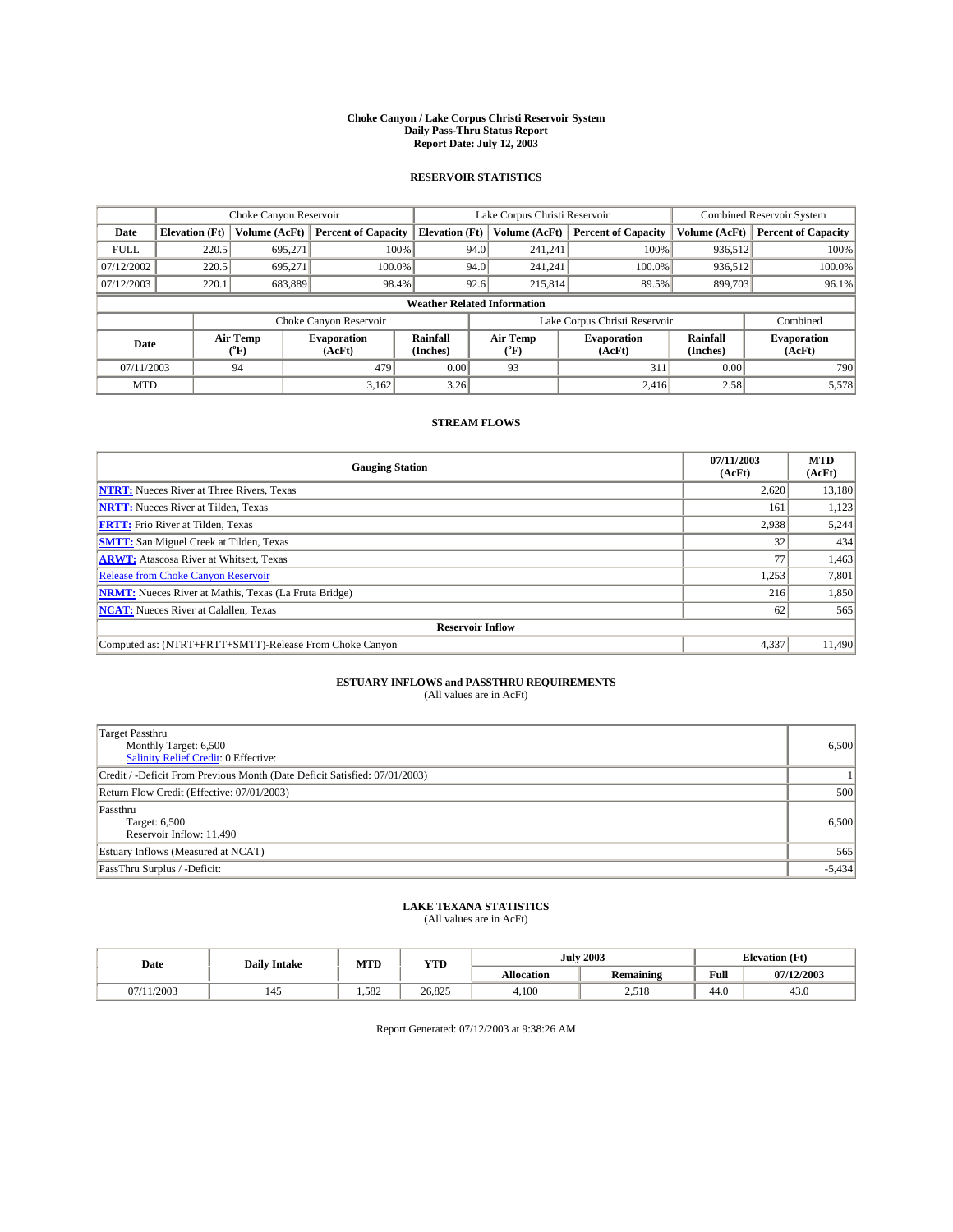#### **Choke Canyon / Lake Corpus Christi Reservoir System Daily Pass-Thru Status Report Report Date: July 13, 2003**

### **RESERVOIR STATISTICS**

|             | Choke Canyon Reservoir             |                  | Lake Corpus Christi Reservoir |                             |      |                  | <b>Combined Reservoir System</b> |                      |                              |  |
|-------------|------------------------------------|------------------|-------------------------------|-----------------------------|------|------------------|----------------------------------|----------------------|------------------------------|--|
| Date        | <b>Elevation</b> (Ft)              | Volume (AcFt)    | <b>Percent of Capacity</b>    | <b>Elevation (Ft)</b>       |      | Volume (AcFt)    | <b>Percent of Capacity</b>       | Volume (AcFt)        | <b>Percent of Capacity</b>   |  |
| <b>FULL</b> | 220.5                              | 695,271          |                               | 100%                        | 94.0 | 241,241          | 100%                             | 936.512              | 100%                         |  |
| 07/13/2002  | 220.5                              | 695.271          | $100.0\%$                     |                             | 94.0 | 241.241          | $100.0\%$                        | 936,512              | 100.0%                       |  |
| 07/13/2003  | 220.4                              | 693,974          | 99.8%                         |                             | 92.7 | 217,104          | 90.0%                            | 911,078              | 97.3%                        |  |
|             | <b>Weather Related Information</b> |                  |                               |                             |      |                  |                                  |                      |                              |  |
|             |                                    |                  | Choke Canyon Reservoir        |                             |      |                  | Lake Corpus Christi Reservoir    |                      | Combined                     |  |
| Date        |                                    | Air Temp<br>(°F) | <b>Evaporation</b><br>(AcFt)  | <b>Rainfall</b><br>(Inches) |      | Air Temp<br>("F) | <b>Evaporation</b><br>(AcFt)     | Rainfall<br>(Inches) | <b>Evaporation</b><br>(AcFt) |  |
| 07/12/2003  |                                    | 93               | 348                           | 0.08                        |      | 92               | 290                              | 0.13                 | 638                          |  |
| <b>MTD</b>  |                                    |                  | 3,510                         | 3.34                        |      |                  | 2,706                            | 2.71                 | 6,216                        |  |

## **STREAM FLOWS**

| <b>Gauging Station</b>                                       | 07/12/2003<br>(AcFt) | <b>MTD</b><br>(AcFt) |
|--------------------------------------------------------------|----------------------|----------------------|
| <b>NTRT:</b> Nueces River at Three Rivers, Texas             | 1,812                | 14,993               |
| <b>NRTT:</b> Nueces River at Tilden, Texas                   | 304                  | 1,426                |
| <b>FRTT:</b> Frio River at Tilden, Texas                     | 13.061               | 18,306               |
| <b>SMTT:</b> San Miguel Creek at Tilden, Texas               | 22                   | 456                  |
| <b>ARWT:</b> Atascosa River at Whitsett, Texas               | 44                   | 1,507                |
| <b>Release from Choke Canyon Reservoir</b>                   | 1,002                | 8,803                |
| <b>NRMT:</b> Nueces River at Mathis, Texas (La Fruta Bridge) | 226                  | 2,076                |
| <b>NCAT:</b> Nueces River at Calallen, Texas                 | -69                  | 635                  |
| <b>Reservoir Inflow</b>                                      |                      |                      |
| Computed as: (NTRT+FRTT+SMTT)-Release From Choke Canyon      | 13.893               | 25,383               |

# **ESTUARY INFLOWS and PASSTHRU REQUIREMENTS**<br>(All values are in AcFt)

| <b>Target Passthru</b><br>Monthly Target: 6,500<br>Salinity Relief Credit: 0 Effective: | 6,500    |
|-----------------------------------------------------------------------------------------|----------|
| Credit / -Deficit From Previous Month (Date Deficit Satisfied: 07/01/2003)              |          |
| Return Flow Credit (Effective: 07/01/2003)                                              | 500      |
| Passthru<br>Target: 6,500<br>Reservoir Inflow: 25,383                                   | 6,500    |
| Estuary Inflows (Measured at NCAT)                                                      | 635      |
| PassThru Surplus / -Deficit:                                                            | $-5,364$ |

# **LAKE TEXANA STATISTICS** (All values are in AcFt)

| Date      | <b>Daily Intake</b> | MTD         | YTD    |                   | <b>July 2003</b> | <b>Elevation</b> (Ft) |            |
|-----------|---------------------|-------------|--------|-------------------|------------------|-----------------------|------------|
|           |                     |             |        | <b>Allocation</b> | <b>Remaining</b> | Full                  | 07/13/2003 |
| (12/2003) | 145                 | $\sim$<br>. | 26.970 | 4,100             | 0.052<br>ر رہے۔  | $\sim$<br>44.V        | 43.0       |

Report Generated: 07/13/2003 at 9:49:00 AM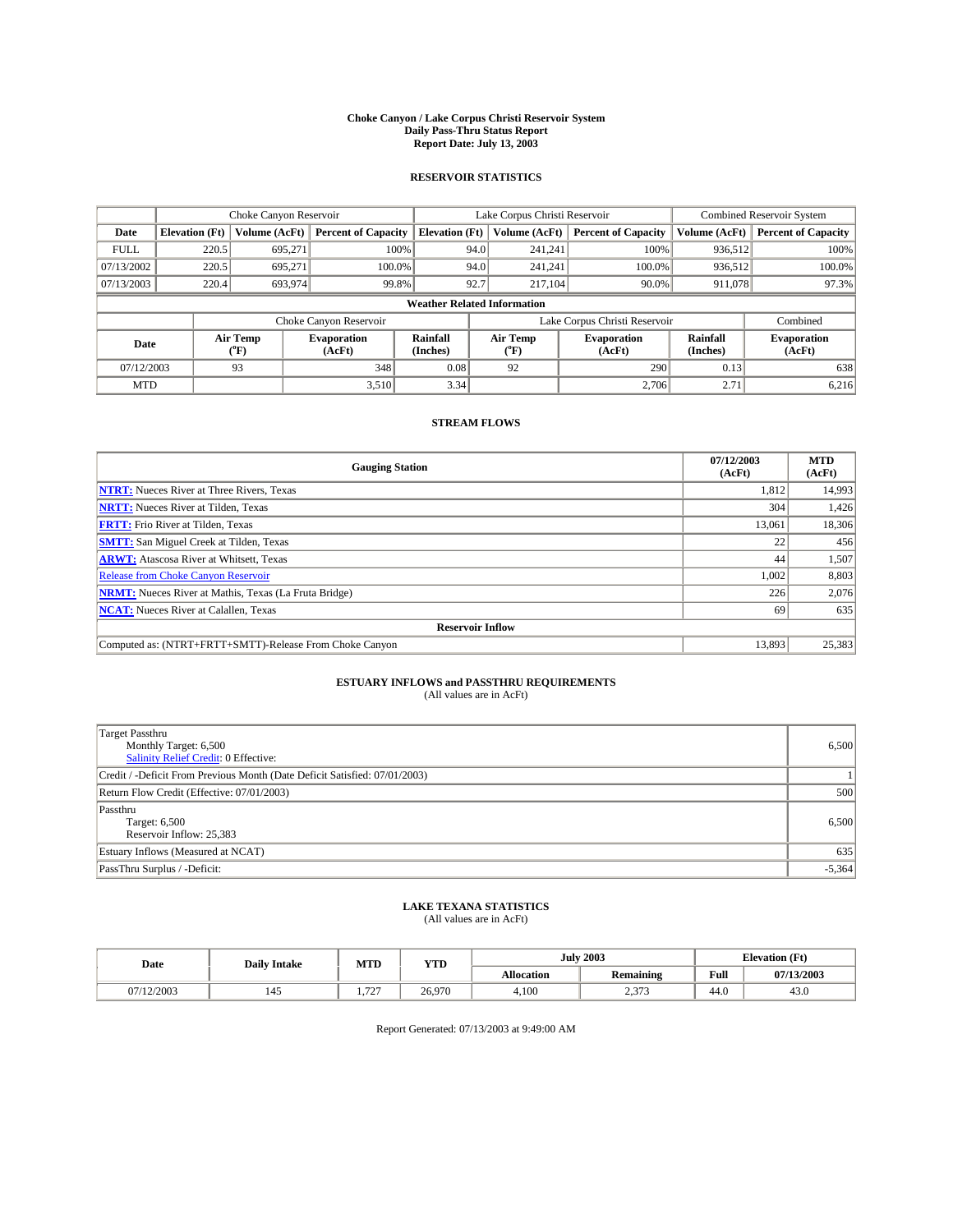#### **Choke Canyon / Lake Corpus Christi Reservoir System Daily Pass-Thru Status Report Report Date: July 14, 2003**

### **RESERVOIR STATISTICS**

|                                    | Choke Canyon Reservoir |                  |                              |                             | Lake Corpus Christi Reservoir |                  |                               |                      | <b>Combined Reservoir System</b> |  |  |
|------------------------------------|------------------------|------------------|------------------------------|-----------------------------|-------------------------------|------------------|-------------------------------|----------------------|----------------------------------|--|--|
| Date                               | <b>Elevation</b> (Ft)  | Volume (AcFt)    | <b>Percent of Capacity</b>   | <b>Elevation</b> (Ft)       |                               | Volume (AcFt)    | <b>Percent of Capacity</b>    | Volume (AcFt)        | <b>Percent of Capacity</b>       |  |  |
| <b>FULL</b>                        | 220.5                  | 695.271          | 100%                         |                             | 94.0                          | 241,241          | 100%                          | 936,512              | 100%                             |  |  |
| 07/14/2002                         | 220.5                  | 695,271          | $100.0\%$                    |                             | 94.0                          | 241.241          | 100.0%                        | 936.512              | 100.0%                           |  |  |
| 07/14/2003                         | 220.8                  | 695.271          | 100.0%                       |                             | 92.7                          | 217,474          | $90.1\%$                      | 912,745              | 97.5%                            |  |  |
| <b>Weather Related Information</b> |                        |                  |                              |                             |                               |                  |                               |                      |                                  |  |  |
|                                    |                        |                  | Choke Canyon Reservoir       |                             |                               |                  | Lake Corpus Christi Reservoir |                      | Combined                         |  |  |
| Date                               |                        | Air Temp<br>(°F) | <b>Evaporation</b><br>(AcFt) | <b>Rainfall</b><br>(Inches) |                               | Air Temp<br>("F) | <b>Evaporation</b><br>(AcFt)  | Rainfall<br>(Inches) | <b>Evaporation</b><br>(AcFt)     |  |  |
| 07/13/2003                         |                        | 93               | 454                          | 0.00                        |                               | 91               | 215                           | 0.00                 | 669                              |  |  |
| <b>MTD</b>                         |                        |                  | 3.964                        | 3.34                        |                               |                  | 2,921                         | 2.71                 | 6,885                            |  |  |

## **STREAM FLOWS**

| <b>Gauging Station</b>                                       | 07/13/2003<br>(AcFt) | <b>MTD</b><br>(AcFt) |
|--------------------------------------------------------------|----------------------|----------------------|
| <b>NTRT:</b> Nueces River at Three Rivers, Texas             | 1,959                | 16,952               |
| <b>NRTT:</b> Nueces River at Tilden, Texas                   | 768                  | 2,194                |
| <b>FRTT:</b> Frio River at Tilden, Texas                     | 11,712               | 30,017               |
| <b>SMTT:</b> San Miguel Creek at Tilden, Texas               | 15                   | 470                  |
| <b>ARWT:</b> Atascosa River at Whitsett, Texas               | 32 <sub>1</sub>      | 1,539                |
| <b>Release from Choke Canyon Reservoir</b>                   | 1,858                | 10,661               |
| <b>NRMT:</b> Nueces River at Mathis, Texas (La Fruta Bridge) | 222                  | 2,299                |
| <b>NCAT:</b> Nueces River at Calallen, Texas                 | 79                   | 714                  |
| <b>Reservoir Inflow</b>                                      |                      |                      |
| Computed as: (NTRT+FRTT+SMTT)-Release From Choke Canyon      | 11,827               | 37.211               |

# **ESTUARY INFLOWS and PASSTHRU REQUIREMENTS**<br>(All values are in AcFt)

| <b>Target Passthru</b><br>Monthly Target: 6,500<br>Salinity Relief Credit: 0 Effective: | 6,500    |
|-----------------------------------------------------------------------------------------|----------|
| Credit / -Deficit From Previous Month (Date Deficit Satisfied: 07/01/2003)              |          |
| Return Flow Credit (Effective: 07/01/2003)                                              | 500      |
| Passthru<br>Target: 6,500<br>Reservoir Inflow: 37,211                                   | 6,500    |
| Estuary Inflows (Measured at NCAT)                                                      | 714      |
| PassThru Surplus / -Deficit:                                                            | $-5,285$ |

# **LAKE TEXANA STATISTICS** (All values are in AcFt)

| Date    | <b>Daily Intake</b> | MTD   | <b>WITH</b><br>1 I.D            |            | <b>July 2003</b> | <b>Elevation</b> (Ft) |            |
|---------|---------------------|-------|---------------------------------|------------|------------------|-----------------------|------------|
|         |                     |       |                                 | Allocation | <b>Remaining</b> | T.<br>Full            | 07/14/2003 |
| 13/2003 | 145                 | 1.872 | $\sim$<br>$\sim$ $\sim$<br>---- | 4.100      | 220<br>2.220     | 44.0                  | 43.0       |

Report Generated: 07/14/2003 at 9:00:35 AM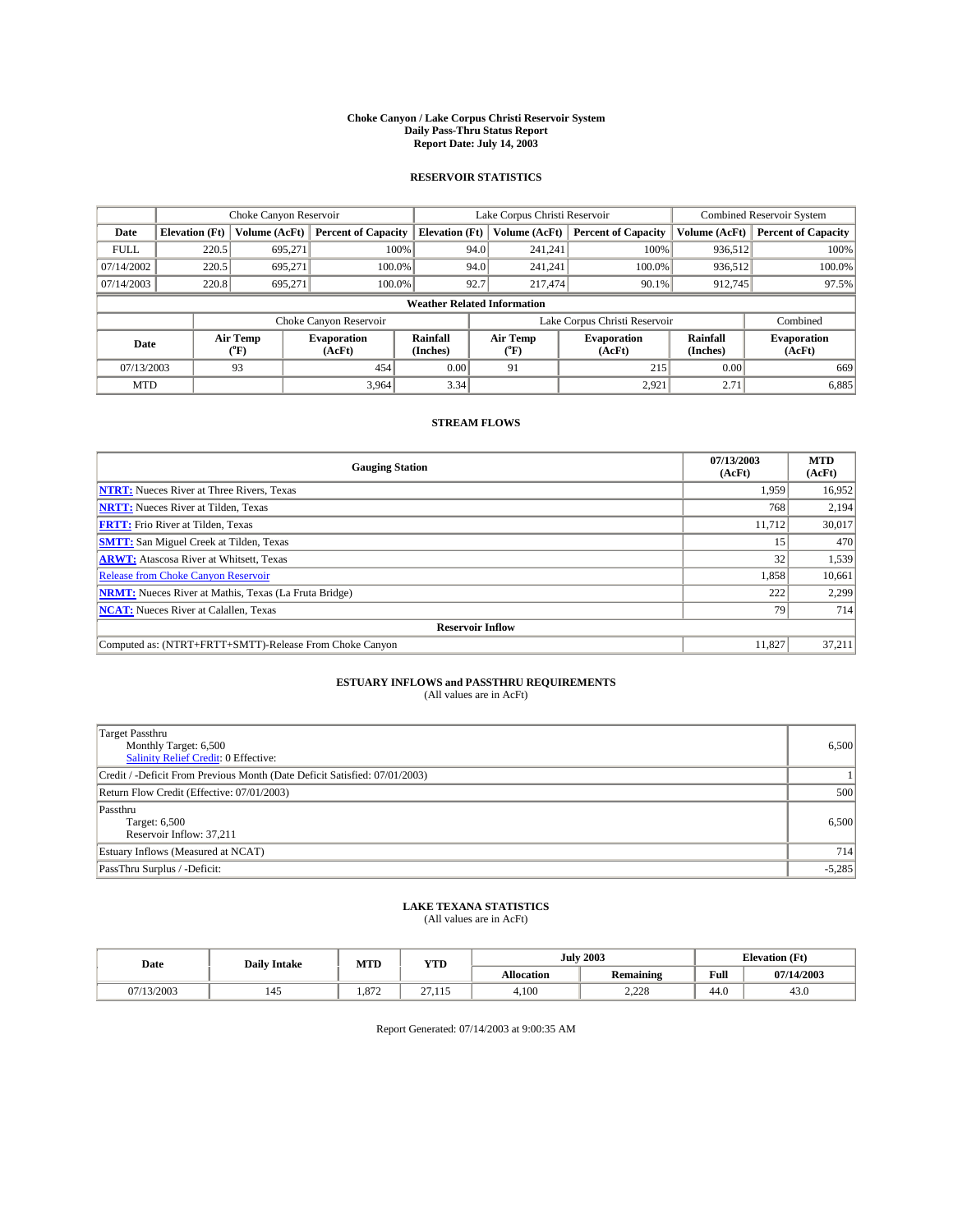#### **Choke Canyon / Lake Corpus Christi Reservoir System Daily Pass-Thru Status Report Report Date: July 15, 2003**

### **RESERVOIR STATISTICS**

|             | Choke Canyon Reservoir             |                  | Lake Corpus Christi Reservoir |                             |      |                         | Combined Reservoir System     |                             |                              |  |
|-------------|------------------------------------|------------------|-------------------------------|-----------------------------|------|-------------------------|-------------------------------|-----------------------------|------------------------------|--|
| Date        | <b>Elevation</b> (Ft)              | Volume (AcFt)    | <b>Percent of Capacity</b>    | <b>Elevation</b> (Ft)       |      | Volume (AcFt)           | <b>Percent of Capacity</b>    | Volume (AcFt)               | <b>Percent of Capacity</b>   |  |
| <b>FULL</b> | 220.5                              | 695,271          |                               | 100%                        | 94.0 | 241,241                 | 100%                          | 936,512                     | 100%                         |  |
| 07/15/2002  | 220.5                              | 695.271          | $100.0\%$                     |                             | 94.0 | 241,241                 | $100.0\%$                     | 936,512                     | 100.0%                       |  |
| 07/15/2003  | 220.7                              | 695,271          | 100.0%                        |                             | 92.9 | 219,881                 | 91.1%                         | 915,152                     | 97.7%                        |  |
|             | <b>Weather Related Information</b> |                  |                               |                             |      |                         |                               |                             |                              |  |
|             |                                    |                  | Choke Canyon Reservoir        |                             |      |                         | Lake Corpus Christi Reservoir |                             | Combined                     |  |
| Date        |                                    | Air Temp<br>(°F) | <b>Evaporation</b><br>(AcFt)  | <b>Rainfall</b><br>(Inches) |      | Air Temp<br>$\rm ^{op}$ | <b>Evaporation</b><br>(AcFt)  | <b>Rainfall</b><br>(Inches) | <b>Evaporation</b><br>(AcFt) |  |
| 07/14/2003  |                                    | 95               | 454                           | 0.00                        |      | 91                      | 335                           | 0.00                        | 789                          |  |
| <b>MTD</b>  |                                    |                  | 4.418                         | 3.34                        |      |                         | 3,256                         | 2.71                        | 7,674                        |  |

## **STREAM FLOWS**

| <b>Gauging Station</b>                                       | 07/14/2003<br>(AcFt) | <b>MTD</b><br>(AcFt) |  |  |  |  |
|--------------------------------------------------------------|----------------------|----------------------|--|--|--|--|
| <b>NTRT:</b> Nueces River at Three Rivers, Texas             | 4,883                | 21,835               |  |  |  |  |
| <b>NRTT:</b> Nueces River at Tilden, Texas                   | 1.050                | 3,244                |  |  |  |  |
| <b>FRTT:</b> Frio River at Tilden, Texas                     | 5,975                | 35,992               |  |  |  |  |
| <b>SMTT:</b> San Miguel Creek at Tilden, Texas               | 11                   | 481                  |  |  |  |  |
| <b>ARWT:</b> Atascosa River at Whitsett, Texas               | 28                   | 1,566                |  |  |  |  |
| <b>Release from Choke Canyon Reservoir</b>                   | 5,010                | 15,672               |  |  |  |  |
| <b>NRMT:</b> Nueces River at Mathis, Texas (La Fruta Bridge) | 316                  | 2,614                |  |  |  |  |
| <b>NCAT:</b> Nueces River at Calallen, Texas                 | 24                   | 738                  |  |  |  |  |
| <b>Reservoir Inflow</b>                                      |                      |                      |  |  |  |  |
| Computed as: NRTT+FRTT+SMTT+ARWT                             | 7,063                | 44,274               |  |  |  |  |

## **ESTUARY INFLOWS and PASSTHRU REQUIREMENTS**

(All values are in AcFt)

| <b>Target Passthru</b><br>Monthly Target: 6,500<br>Salinity Relief Credit: 0 Effective: | 6,500    |
|-----------------------------------------------------------------------------------------|----------|
| Credit / -Deficit From Previous Month (Date Deficit Satisfied: 07/01/2003)              |          |
| Return Flow Credit (Effective: 07/01/2003)                                              | 500      |
| Passthru<br>Target: 6,500<br>Reservoir Inflow: 44,274                                   | 6,500    |
| Estuary Inflows (Measured at NCAT)                                                      | 738      |
| PassThru Surplus / -Deficit:                                                            | $-5,261$ |

# **LAKE TEXANA STATISTICS** (All values are in AcFt)

| Date     | <b>Daily Intake</b> | MTD   | <b>YTD</b>          |                   | <b>July 2003</b> | <b>Elevation</b> (Ft) |            |
|----------|---------------------|-------|---------------------|-------------------|------------------|-----------------------|------------|
|          |                     |       |                     | <b>Allocation</b> | Remaining        | Full                  | 07/15/2003 |
| /14/2003 | 145                 | 2.017 | 27.250<br>ر رے ، اس | 4,100             | 2,083            | 44.0                  | 45.1       |

Report Generated: 07/15/2003 at 9:42:09 AM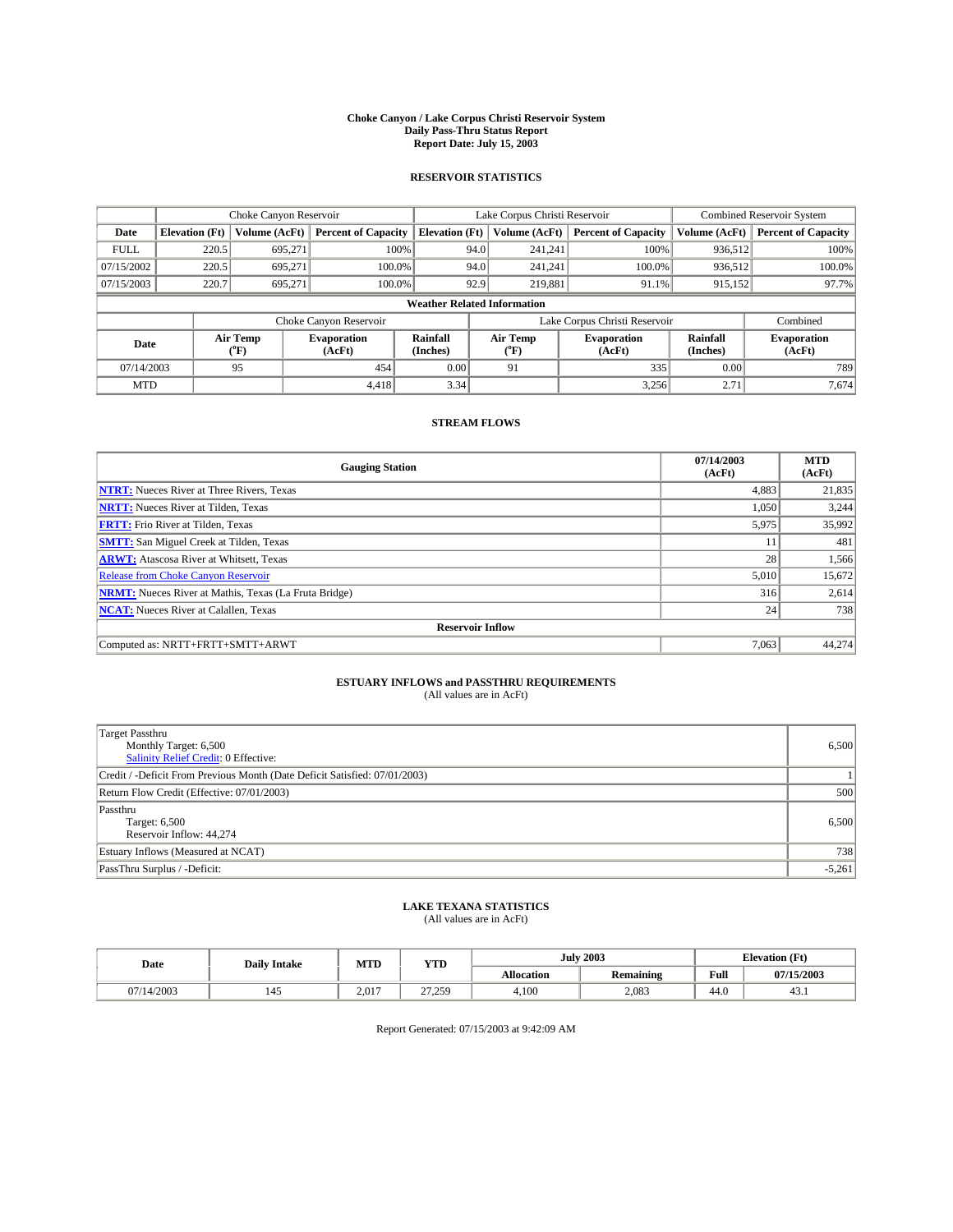#### **Choke Canyon / Lake Corpus Christi Reservoir System Daily Pass-Thru Status Report Report Date: July 16, 2003**

### **RESERVOIR STATISTICS**

|             | Choke Canyon Reservoir             |                  |                              |                          | Lake Corpus Christi Reservoir |                                          |  |                               |                         | <b>Combined Reservoir System</b> |  |  |
|-------------|------------------------------------|------------------|------------------------------|--------------------------|-------------------------------|------------------------------------------|--|-------------------------------|-------------------------|----------------------------------|--|--|
| Date        | <b>Elevation</b><br>(Ft)           | Volume<br>(AcFt) | Percent of<br>Capacity       | <b>Elevation</b><br>(Ft) |                               | <b>Volume</b><br>(AcFt)                  |  | Percent of<br>Capacity        | <b>Volume</b><br>(AcFt) | Percent of<br>Capacity           |  |  |
| <b>FULL</b> | 220.5                              | 695.271          |                              | 100%                     | 94.0                          | 241.241                                  |  | 100%                          | 936,512                 | 100%                             |  |  |
| 07/16/2002  | 220.5                              | 695.271          |                              | 100.0%                   | 94.0                          | 241.241                                  |  | 100.0%                        | 936,512                 | 100.0%                           |  |  |
| 07/16/2003  | 220.9                              | 695.271          |                              | 100.0%                   | 93.3                          | 227,352                                  |  | 94.2%                         | 922,623                 | 98.5%                            |  |  |
|             | <b>Weather Related Information</b> |                  |                              |                          |                               |                                          |  |                               |                         |                                  |  |  |
|             |                                    |                  | Choke Canyon Reservoir       |                          |                               |                                          |  | Lake Corpus Christi Reservoir |                         | Combined                         |  |  |
| Date        | Air Temp<br>$({}^o\mathrm{F})$     |                  | <b>Evaporation</b><br>(AcFt) | Rainfall<br>(Inches)     |                               | <b>Air Temp</b><br>$({}^{\circ}{\rm F})$ |  | <b>Evaporation</b><br>(AcFt)  | Rainfall<br>(Inches)    | <b>Evaporation</b><br>(AcFt)     |  |  |
| 07/15/2003  | 88                                 |                  | 303                          | 3.41                     |                               | 81                                       |  | 307                           | 0.92                    | 610                              |  |  |
| <b>MTD</b>  |                                    |                  | 4.721                        | 6.75                     |                               |                                          |  | 3.563                         | 3.63                    | 8.284                            |  |  |

### **STREAM FLOWS**

| <b>Gauging Station</b>                                       | 07/15/2003<br>(AcFt) | <b>MTD</b><br>(AcFt) |
|--------------------------------------------------------------|----------------------|----------------------|
| <b>NTRT:</b> Nueces River at Three Rivers, Texas             | 7,325                | 29,160               |
| <b>NRTT:</b> Nueces River at Tilden, Texas                   | 1.225                | 4,469                |
| <b>FRTT:</b> Frio River at Tilden, Texas                     | 3.017                | 39,009               |
| <b>SMTT:</b> San Miguel Creek at Tilden, Texas               | 369                  | 850                  |
| <b>ARWT:</b> Atascosa River at Whitsett, Texas               | 195                  | 1,761                |
| <b>Release from Choke Canyon Reservoir</b>                   | 6.001                | 21,672               |
| <b>NRMT:</b> Nueces River at Mathis, Texas (La Fruta Bridge) | 578                  | 3,192                |
| <b>NCAT:</b> Nueces River at Calallen, Texas                 | 91                   | 829                  |
| <b>Reservoir Inflow</b>                                      |                      |                      |
| Computed as: (NTRT+FRTT+SMTT)-Release From Choke Canyon      | 4.710                | 48,984               |

## **ESTUARY INFLOWS and PASSTHRU REQUIREMENTS**<br>(All values are in AcFt)

| Target Passthru<br>Monthly Target: 6,500<br><b>Salinity Relief Credit: 0 Effective:</b> | 6.500    |
|-----------------------------------------------------------------------------------------|----------|
| Credit / -Deficit From Previous Month (Date Deficit Satisfied: 07/01/2003)              |          |
| Return Flow Credit (Effective: 07/01/2003)                                              | 500      |
| Passthru<br>Target: 6,500<br>Reservoir Inflow: 48,984                                   | 6,500    |
| Estuary Inflows (Measured at NCAT)                                                      | 829      |
| PassThru Surplus / -Deficit:                                                            | $-5,170$ |

## **LAKE TEXANA STATISTICS**

(All values are in AcFt)

| Date       | <b>Daily Intake</b> | MTD   | $_{\rm VTD}$ |            | <b>July 2003</b> | <b>Elevation</b> (Ft) |            |
|------------|---------------------|-------|--------------|------------|------------------|-----------------------|------------|
|            |                     |       |              | Allocation | Remaining        | Full                  | 07/16/2003 |
| 07/15/2003 | 142                 | 2.158 | 27.401       | 4.100      | .942             | 44.0                  | 43.2       |

Report Generated: 07/16/2003 at 8:34:33 AM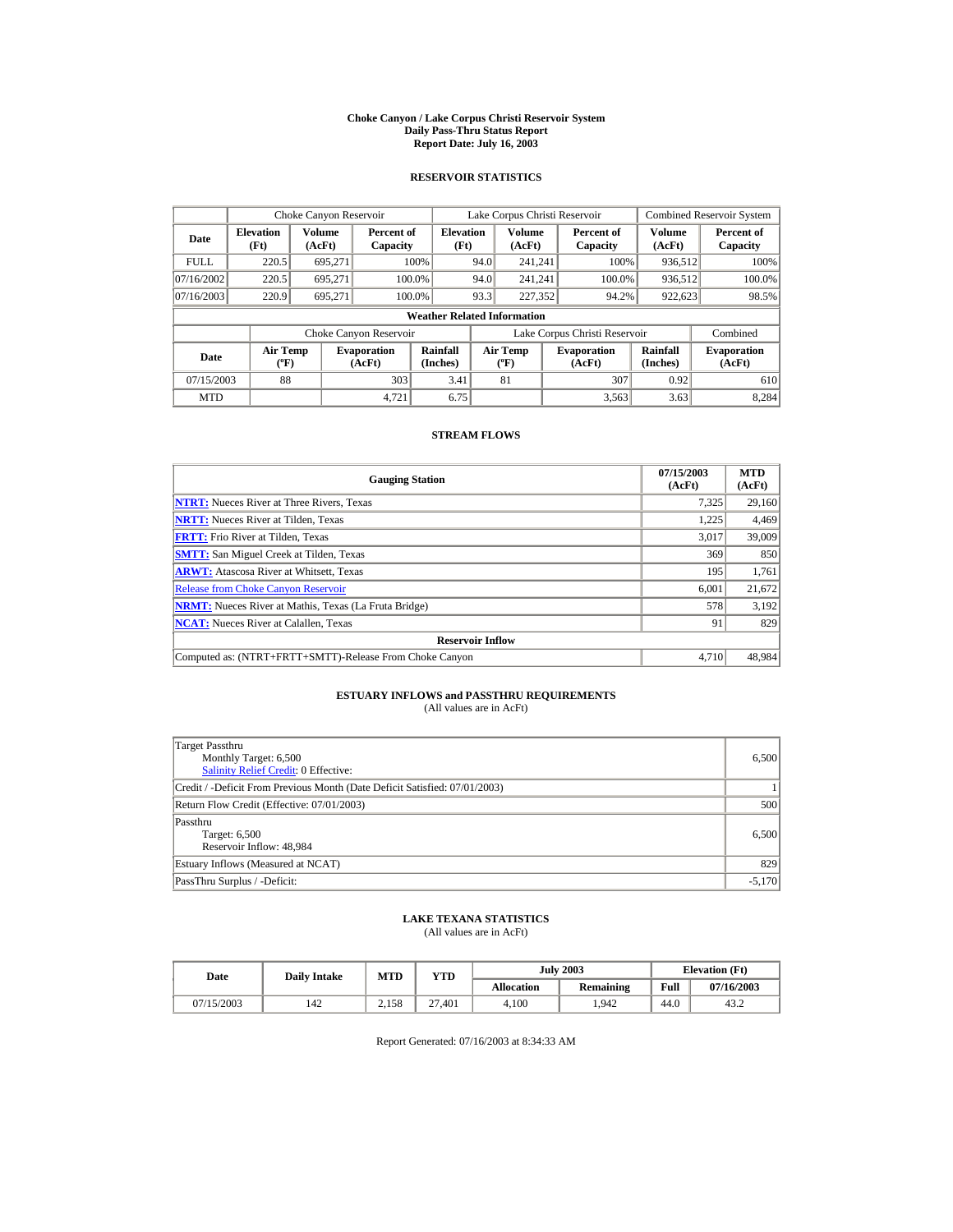#### **Choke Canyon / Lake Corpus Christi Reservoir System Daily Pass-Thru Status Report Report Date: July 17, 2003**

### **RESERVOIR STATISTICS**

|             | Choke Canyon Reservoir             |                  | Lake Corpus Christi Reservoir |                       |      |                          | Combined Reservoir System     |                      |                              |  |
|-------------|------------------------------------|------------------|-------------------------------|-----------------------|------|--------------------------|-------------------------------|----------------------|------------------------------|--|
| Date        | <b>Elevation</b> (Ft)              | Volume (AcFt)    | <b>Percent of Capacity</b>    | <b>Elevation</b> (Ft) |      | Volume (AcFt)            | <b>Percent of Capacity</b>    | Volume (AcFt)        | <b>Percent of Capacity</b>   |  |
| <b>FULL</b> | 220.5                              | 695.271          |                               | 100%                  | 94.0 | 241,241                  | 100%                          | 936.512              | 100%                         |  |
| 07/17/2002  | 220.5                              | 695.271          |                               | $100.0\%$             | 94.0 | 241,241                  | $100.0\%$                     | 936,512              | 100.0%                       |  |
| 07/17/2003  | 221.0                              | 695,271          | 100.0%                        |                       | 93.6 | 234,540                  | 97.2%                         | 929,811              | 99.3%                        |  |
|             | <b>Weather Related Information</b> |                  |                               |                       |      |                          |                               |                      |                              |  |
|             |                                    |                  | Choke Canyon Reservoir        |                       |      |                          | Lake Corpus Christi Reservoir |                      | Combined                     |  |
| Date        |                                    | Air Temp<br>(°F) | <b>Evaporation</b><br>(AcFt)  | Rainfall<br>(Inches)  |      | Air Temp<br>$\rm ^{o}F)$ | <b>Evaporation</b><br>(AcFt)  | Rainfall<br>(Inches) | <b>Evaporation</b><br>(AcFt) |  |
| 07/16/2003  |                                    | 87               | 182                           | 0.00                  |      | 88                       | Pan overflow                  | 1.10                 | 182                          |  |
| <b>MTD</b>  |                                    |                  | 4.903                         | 6.75                  |      |                          | 3,563                         | 4.73                 | 8,466                        |  |

## **STREAM FLOWS**

| <b>Gauging Station</b>                                       | 07/16/2003<br>(AcFt) | <b>MTD</b><br>(AcFt) |
|--------------------------------------------------------------|----------------------|----------------------|
| <b>NTRT:</b> Nueces River at Three Rivers, Texas             | 8,873                | 38,033               |
| <b>NRTT:</b> Nueces River at Tilden, Texas                   | 1,507                | 5,976                |
| <b>FRTT:</b> Frio River at Tilden, Texas                     | 4,208                | 43,217               |
| <b>SMTT:</b> San Miguel Creek at Tilden, Texas               | 2.561                | 3,411                |
| <b>ARWT:</b> Atascosa River at Whitsett, Texas               | 2,025                | 3,786                |
| Release from Choke Canyon Reservoir                          | 6,001                | 27,673               |
| <b>NRMT:</b> Nueces River at Mathis, Texas (La Fruta Bridge) | 822                  | 4,014                |
| <b>NCAT:</b> Nueces River at Calallen, Texas                 | 461                  | 1,290                |
| <b>Reservoir Inflow</b>                                      |                      |                      |
| Computed as: (NTRT+FRTT+SMTT)-Release From Choke Canyon      | 9.641                | 58,625               |

# **ESTUARY INFLOWS and PASSTHRU REQUIREMENTS**<br>(All values are in AcFt)

| Target Passthru<br>Monthly Target: 6,500<br>Salinity Relief Credit: 0 Effective: | 6,500    |
|----------------------------------------------------------------------------------|----------|
| Credit / -Deficit From Previous Month (Date Deficit Satisfied: 07/01/2003)       |          |
| Return Flow Credit (Effective: 07/01/2003)                                       | 500      |
| Passthru<br>Target: 6,500<br>Reservoir Inflow: 58,625                            | 6,500    |
| Estuary Inflows (Measured at NCAT)                                               | 1,290    |
| PassThru Surplus / -Deficit:                                                     | $-4,709$ |

# **LAKE TEXANA STATISTICS** (All values are in AcFt)

| Date       | <b>Daily Intake</b> | MTD   | YTD             | <b>July 2003</b>  |           | <b>Elevation (Ft)</b> |            |
|------------|---------------------|-------|-----------------|-------------------|-----------|-----------------------|------------|
|            |                     |       |                 | <b>Allocation</b> | Remaining | Full                  | 07/17/2003 |
| 07/16/2003 | 144                 | 2.303 | 27545<br>ر در ر | 4.100             | 1,797     | 44.0                  | 43.2       |

Report Generated: 07/17/2003 at 8:29:29 AM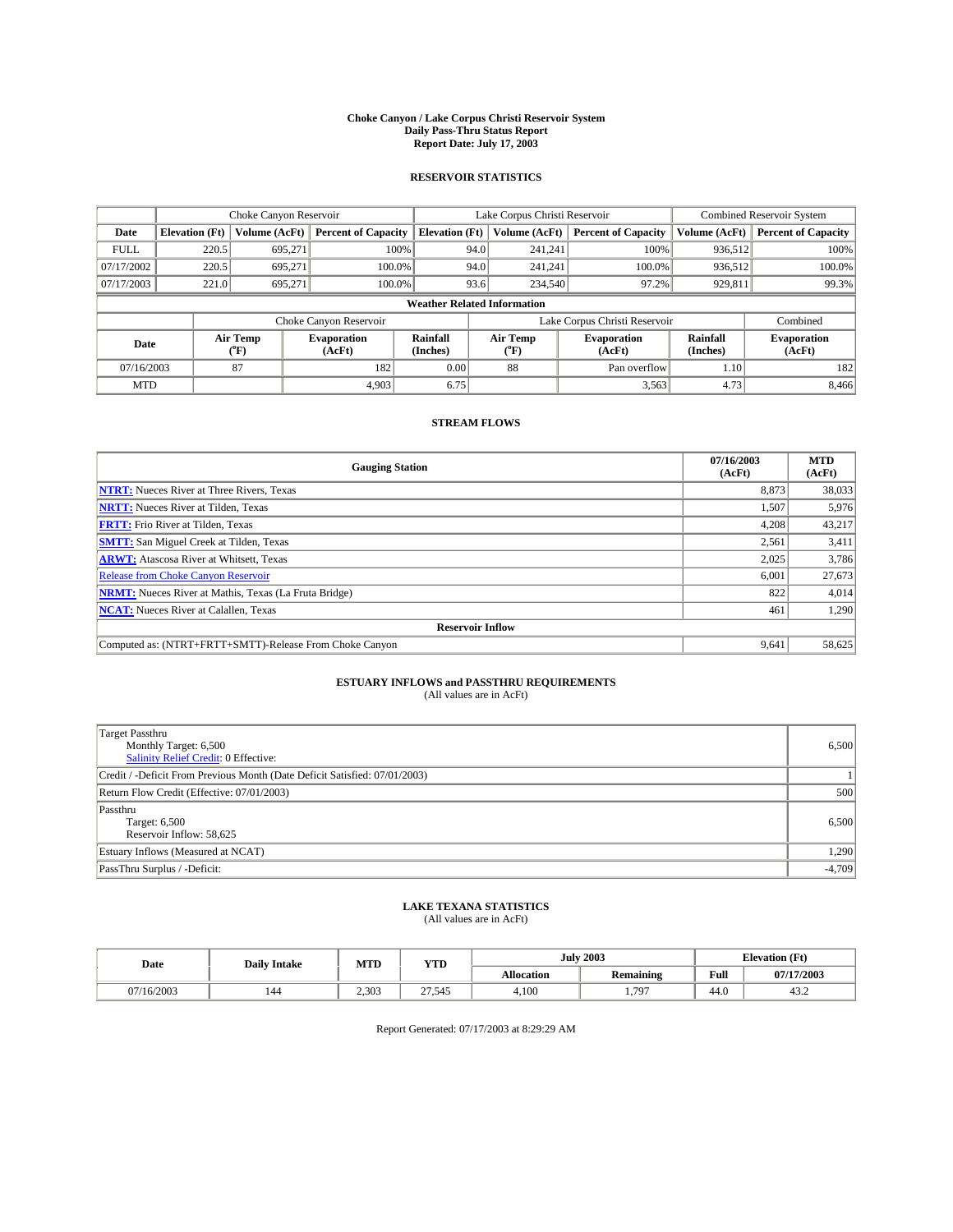#### **Choke Canyon / Lake Corpus Christi Reservoir System Daily Pass-Thru Status Report Report Date: July 18, 2003**

### **RESERVOIR STATISTICS**

|             | Choke Canyon Reservoir             |                  |                              |                             |      | Lake Corpus Christi Reservoir | Combined Reservoir System     |                             |                              |  |
|-------------|------------------------------------|------------------|------------------------------|-----------------------------|------|-------------------------------|-------------------------------|-----------------------------|------------------------------|--|
| Date        | <b>Elevation</b> (Ft)              | Volume (AcFt)    | <b>Percent of Capacity</b>   | <b>Elevation</b> (Ft)       |      | Volume (AcFt)                 | <b>Percent of Capacity</b>    | Volume (AcFt)               | <b>Percent of Capacity</b>   |  |
| <b>FULL</b> | 220.5                              | 695,271          |                              | 100%                        | 94.0 | 241,241                       | 100%                          | 936.512                     | 100%                         |  |
| 07/18/2002  | 220.5                              | 695.271          | $100.0\%$                    |                             | 94.0 | 241.241                       | $100.0\%$                     | 936.512                     | 100.0%                       |  |
| 07/18/2003  | 220.9                              | 695.271          | 100.0%                       |                             | 94.0 | 241.241                       | $100.0\%$                     | 936,512                     | 100.0%                       |  |
|             | <b>Weather Related Information</b> |                  |                              |                             |      |                               |                               |                             |                              |  |
|             |                                    |                  | Choke Canyon Reservoir       |                             |      |                               | Lake Corpus Christi Reservoir |                             | Combined                     |  |
| Date        |                                    | Air Temp<br>(°F) | <b>Evaporation</b><br>(AcFt) | <b>Rainfall</b><br>(Inches) |      | Air Temp<br>("F)              | <b>Evaporation</b><br>(AcFt)  | <b>Rainfall</b><br>(Inches) | <b>Evaporation</b><br>(AcFt) |  |
| 07/17/2003  |                                    | 89               | 394                          | 0.00                        |      | 88                            | 280                           | 0.09                        | 674                          |  |
| <b>MTD</b>  |                                    |                  | 5,297                        | 6.75                        |      |                               | 3,843                         | 4.82                        | 9,140                        |  |

## **STREAM FLOWS**

| <b>Gauging Station</b>                                       | 07/17/2003<br>(AcFt) | <b>MTD</b><br>(AcFt) |
|--------------------------------------------------------------|----------------------|----------------------|
| <b>NTRT:</b> Nueces River at Three Rivers, Texas             | 11,037               | 49,069               |
| <b>NRTT:</b> Nueces River at Tilden, Texas                   | 1,588                | 7,564                |
| <b>FRTT:</b> Frio River at Tilden, Texas                     | 3,315                | 46,532               |
| <b>SMTT:</b> San Miguel Creek at Tilden, Texas               | 1,894                | 5,304                |
| <b>ARWT:</b> Atascosa River at Whitsett, Texas               | 6,451                | 10,237               |
| <b>Release from Choke Canyon Reservoir</b>                   | 6,001                | 33,674               |
| <b>NRMT:</b> Nueces River at Mathis, Texas (La Fruta Bridge) | 1,826                | 5,840                |
| <b>NCAT:</b> Nueces River at Calallen, Texas                 | 1,143                | 2,433                |
| <b>Reservoir Inflow</b>                                      |                      |                      |
| Computed as: (NTRT+FRTT+SMTT)-Release From Choke Canyon      | 10.245               | 68,870               |

# **ESTUARY INFLOWS and PASSTHRU REQUIREMENTS**<br>(All values are in AcFt)

| <b>Target Passthru</b><br>Monthly Target: 6,500<br>Salinity Relief Credit: 0 Effective: | 6,500    |
|-----------------------------------------------------------------------------------------|----------|
| Credit / -Deficit From Previous Month (Date Deficit Satisfied: 07/01/2003)              |          |
| Return Flow Credit (Effective: 07/01/2003)                                              | 500      |
| Passthru<br>Target: 6,500<br>Reservoir Inflow: 68,870                                   | 6,500    |
| Estuary Inflows (Measured at NCAT)                                                      | 2,433    |
| PassThru Surplus / -Deficit:                                                            | $-3,566$ |

# **LAKE TEXANA STATISTICS** (All values are in AcFt)

| Date    | <b>Daily Intake</b> | MTD   | <b>WITH</b><br>1 I.D |            | <b>July 2003</b> | <b>Elevation</b> (Ft)<br><b>1979.</b> |            |
|---------|---------------------|-------|----------------------|------------|------------------|---------------------------------------|------------|
|         |                     |       |                      | Allocation | <b>Remaining</b> | Full                                  | 07/18/2003 |
| 17/2003 | 144                 | 2.447 | 21,690               | 4.100      | 1,653            | 44.0                                  | 44.0       |

Report Generated: 07/18/2003 at 8:36:00 AM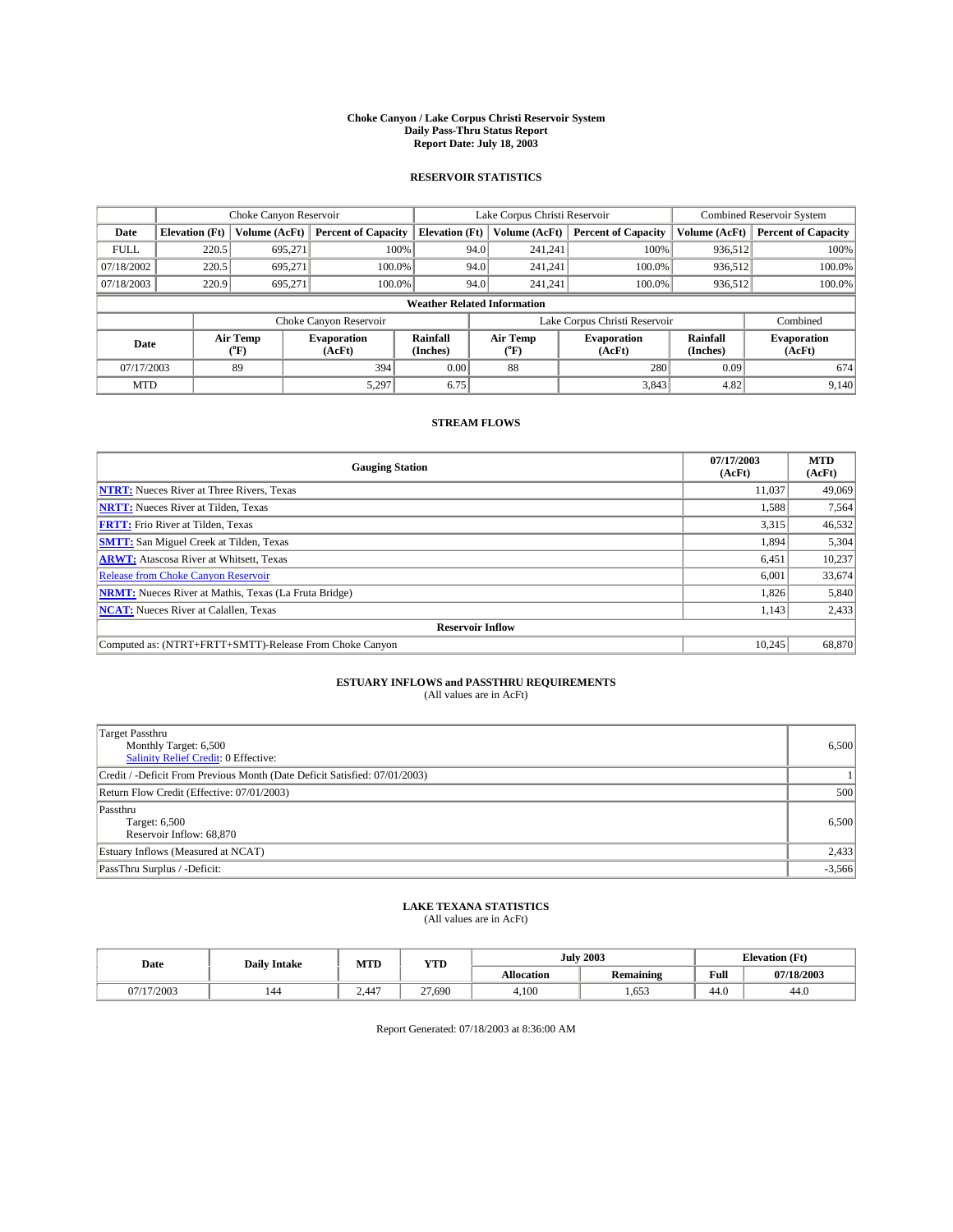#### **Choke Canyon / Lake Corpus Christi Reservoir System Daily Pass-Thru Status Report Report Date: July 19, 2003**

### **RESERVOIR STATISTICS**

|             | Choke Canyon Reservoir             |                  | Lake Corpus Christi Reservoir |                       |      |                  | <b>Combined Reservoir System</b> |                      |                              |  |
|-------------|------------------------------------|------------------|-------------------------------|-----------------------|------|------------------|----------------------------------|----------------------|------------------------------|--|
| Date        | <b>Elevation</b> (Ft)              | Volume (AcFt)    | <b>Percent of Capacity</b>    | <b>Elevation (Ft)</b> |      | Volume (AcFt)    | <b>Percent of Capacity</b>       | Volume (AcFt)        | <b>Percent of Capacity</b>   |  |
| <b>FULL</b> | 220.5                              | 695,271          | 100%                          |                       | 94.0 | 241,241          | 100%                             | 936.512              | 100%                         |  |
| 07/19/2002  | 220.5                              | 695.271          | $100.0\%$                     |                       | 94.0 | 241.241          | $100.0\%$                        | 936.512              | 100.0%                       |  |
| 07/19/2003  | 220.8                              | 695.271          | 100.0%                        |                       | 94.0 | 241,241          | $100.0\%$                        | 936,512              | 100.0%                       |  |
|             | <b>Weather Related Information</b> |                  |                               |                       |      |                  |                                  |                      |                              |  |
|             |                                    |                  | Choke Canyon Reservoir        |                       |      |                  | Lake Corpus Christi Reservoir    |                      | Combined                     |  |
| Date        |                                    | Air Temp<br>(°F) | <b>Evaporation</b><br>(AcFt)  | Rainfall<br>(Inches)  |      | Air Temp<br>("F) | <b>Evaporation</b><br>(AcFt)     | Rainfall<br>(Inches) | <b>Evaporation</b><br>(AcFt) |  |
| 07/18/2003  |                                    | 94               | 454                           | 0.00                  |      | 90               | 303                              | 0.00                 | 757                          |  |
| <b>MTD</b>  |                                    |                  | 5,751                         | 6.75                  |      |                  | 4,146                            | 4.82                 | 9,897                        |  |

## **STREAM FLOWS**

| <b>Gauging Station</b>                                       | 07/18/2003<br>(AcFt) | <b>MTD</b><br>(AcFt) |
|--------------------------------------------------------------|----------------------|----------------------|
| <b>NTRT:</b> Nueces River at Three Rivers, Texas             | 11.989               | 61,059               |
| <b>NRTT:</b> Nueces River at Tilden, Texas                   | 1.741                | 9,305                |
| <b>FRTT:</b> Frio River at Tilden, Texas                     | 2,203                | 48,736               |
| <b>SMTT:</b> San Miguel Creek at Tilden, Texas               | 625                  | 5,930                |
| <b>ARWT:</b> Atascosa River at Whitsett, Texas               | 9,250                | 19,487               |
| <b>Release from Choke Canyon Reservoir</b>                   | 5,334                | 39,007               |
| <b>NRMT:</b> Nueces River at Mathis, Texas (La Fruta Bridge) | 5,141                | 10,981               |
| <b>NCAT:</b> Nueces River at Calallen, Texas                 | 3,255                | 5,688                |
| <b>Reservoir Inflow</b>                                      |                      |                      |
| Computed as: (NTRT+FRTT+SMTT)-Release From Choke Canyon      | 9.484                | 78,354               |

# **ESTUARY INFLOWS and PASSTHRU REQUIREMENTS**<br>(All values are in AcFt)

| Target Passthru<br>Monthly Target: 6,500<br>Salinity Relief Credit: 0 Effective: | 6,500  |
|----------------------------------------------------------------------------------|--------|
| Credit / -Deficit From Previous Month (Date Deficit Satisfied: 07/01/2003)       |        |
| Return Flow Credit (Effective: 07/01/2003)                                       | 500    |
| Passthru<br>Target: 6,500<br>Reservoir Inflow: 78,354                            | 6,500  |
| Estuary Inflows (Measured at NCAT)                                               | 5,688  |
| PassThru Surplus / -Deficit:                                                     | $-311$ |

# **LAKE TEXANA STATISTICS** (All values are in AcFt)

| Date       | <b>Daily Intake</b>             | MTD   | <b>YTD</b>      |                   | <b>July 2003</b> | <b>Elevation</b> (Ft) |            |
|------------|---------------------------------|-------|-----------------|-------------------|------------------|-----------------------|------------|
|            |                                 |       |                 | <b>Allocation</b> | <b>Remaining</b> | Full                  | 07/19/2003 |
| 07/18/2003 | $\overline{\phantom{a}}$<br>145 | 2.592 | 27025<br>21.833 | 4,100             | .508             | $\sim$<br>44.U        | 44.0       |

Report Generated: 07/19/2003 at 10:07:47 AM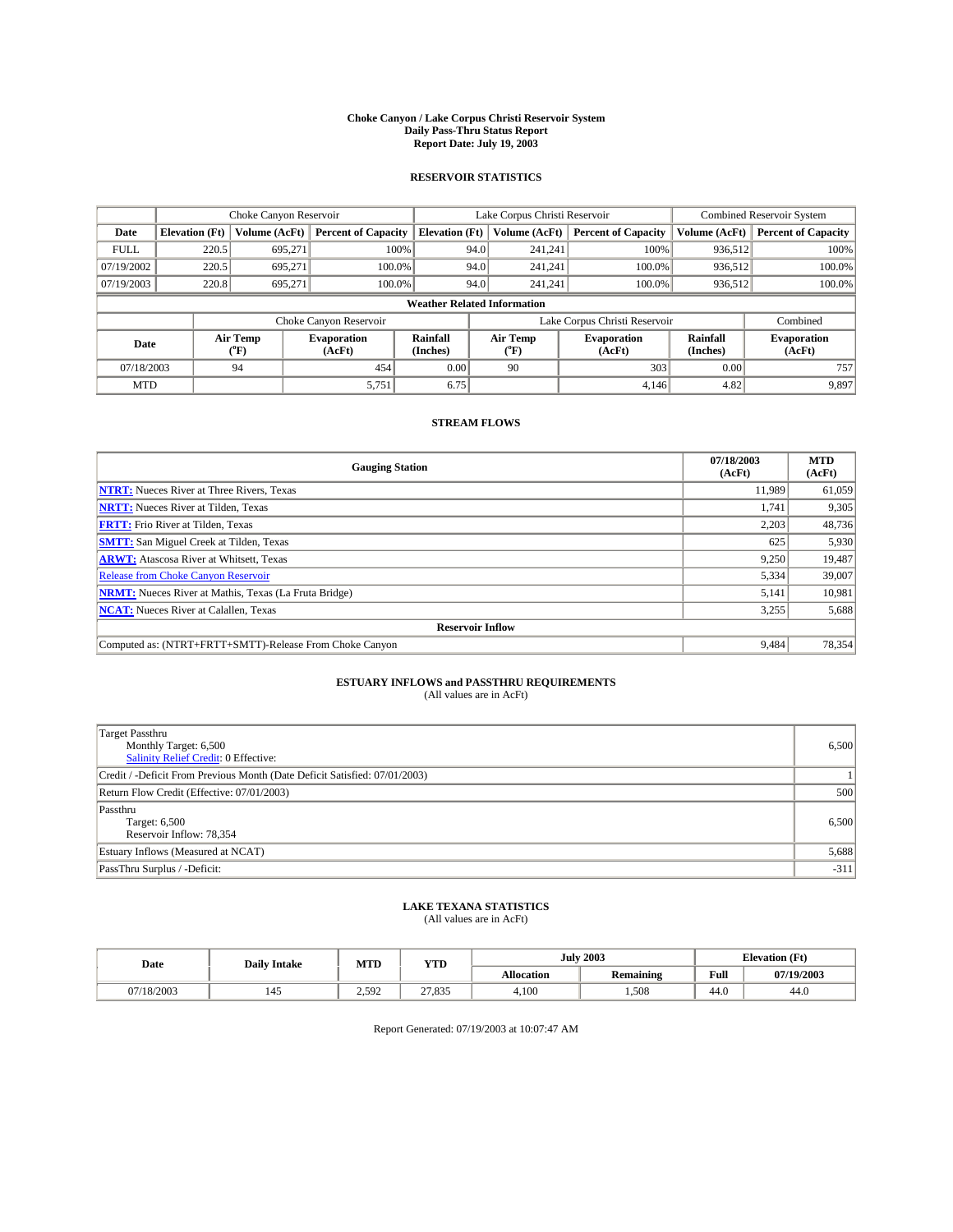#### **Choke Canyon / Lake Corpus Christi Reservoir System Daily Pass-Thru Status Report Report Date: July 20, 2003**

### **RESERVOIR STATISTICS**

|                                    | Choke Canyon Reservoir |                  | Lake Corpus Christi Reservoir |                       |      |                  | <b>Combined Reservoir System</b> |                      |                              |
|------------------------------------|------------------------|------------------|-------------------------------|-----------------------|------|------------------|----------------------------------|----------------------|------------------------------|
| Date                               | <b>Elevation</b> (Ft)  | Volume (AcFt)    | <b>Percent of Capacity</b>    | <b>Elevation (Ft)</b> |      | Volume (AcFt)    | <b>Percent of Capacity</b>       | Volume (AcFt)        | <b>Percent of Capacity</b>   |
| <b>FULL</b>                        | 220.5                  | 695,271          |                               | 100%                  | 94.0 | 241,241          | 100%                             | 936.512              | 100%                         |
| 07/20/2002                         | 220.5                  | 695.271          | $100.0\%$                     |                       | 94.0 | 241.241          | $100.0\%$                        | 936.512              | 100.0%                       |
| 07/20/2003                         | 220.8                  | 695.271          | 100.0%                        |                       | 94.0 | 241,241          | $100.0\%$                        | 936,512              | 100.0%                       |
| <b>Weather Related Information</b> |                        |                  |                               |                       |      |                  |                                  |                      |                              |
|                                    |                        |                  | Choke Canyon Reservoir        |                       |      |                  | Lake Corpus Christi Reservoir    |                      | Combined                     |
| Date                               |                        | Air Temp<br>(°F) | <b>Evaporation</b><br>(AcFt)  | Rainfall<br>(Inches)  |      | Air Temp<br>("F) | <b>Evaporation</b><br>(AcFt)     | Rainfall<br>(Inches) | <b>Evaporation</b><br>(AcFt) |
| 07/19/2003                         |                        | 91               | 484                           | 0.00                  |      | 90               | 348                              | 0.00                 | 832                          |
| <b>MTD</b>                         |                        |                  | 6,235                         | 6.75                  |      |                  | 4.494                            | 4.82                 | 10,729                       |

## **STREAM FLOWS**

| <b>Gauging Station</b>                                       | 07/19/2003<br>(AcFt) | <b>MTD</b><br>(AcFt) |
|--------------------------------------------------------------|----------------------|----------------------|
| <b>NTRT:</b> Nueces River at Three Rivers, Texas             | 13,101               | 74,160               |
| <b>NRTT:</b> Nueces River at Tilden, Texas                   | 1.919                | 11.224               |
| <b>FRTT:</b> Frio River at Tilden, Texas                     | 2,263                | 50,999               |
| <b>SMTT:</b> San Miguel Creek at Tilden, Texas               | 613                  | 6,543                |
| <b>ARWT:</b> Atascosa River at Whitsett, Texas               | 3,732                | 23,219               |
| <b>Release from Choke Canyon Reservoir</b>                   | 4,000                | 43,007               |
| <b>NRMT:</b> Nueces River at Mathis, Texas (La Fruta Bridge) | 7,067                | 18,048               |
| <b>NCAT:</b> Nueces River at Calallen, Texas                 | 5,955                | 11,643               |
| <b>Reservoir Inflow</b>                                      |                      |                      |
| Computed as: (NTRT+FRTT+SMTT)-Release From Choke Canyon      | 11,977               | 90,332               |

# **ESTUARY INFLOWS and PASSTHRU REQUIREMENTS**<br>(All values are in AcFt)

| <b>Target Passthru</b><br>Monthly Target: 6,500<br>Salinity Relief Credit: 0 Effective: | 6,500  |
|-----------------------------------------------------------------------------------------|--------|
| Credit / -Deficit From Previous Month (Date Deficit Satisfied: 07/01/2003)              |        |
| Return Flow Credit (Effective: 07/01/2003)                                              | 500    |
| Passthru<br>Target: 6,500<br>Reservoir Inflow: 90,332                                   | 6,500  |
| Estuary Inflows (Measured at NCAT)                                                      | 11,643 |
| PassThru Surplus / -Deficit:                                                            | 5,644  |

# **LAKE TEXANA STATISTICS** (All values are in AcFt)

| Date    | <b>Daily Intake</b> | MTD                                | <b>WITH</b><br>1 I.D |            | <b>July 2003</b> | <b>Elevation (Ft)</b><br>$\mathbf{r}$ |            |
|---------|---------------------|------------------------------------|----------------------|------------|------------------|---------------------------------------|------------|
|         |                     |                                    |                      | Allocation | Remaining        | T.<br>Full                            | 07/20/2003 |
| 19/2003 | 145                 | $. \n- -$<br>÷.<br>, J<br><u>.</u> | 27.980               | 4.100      | 1,363            | 44.0                                  | 44.0       |

Report Generated: 07/20/2003 at 8:06:42 AM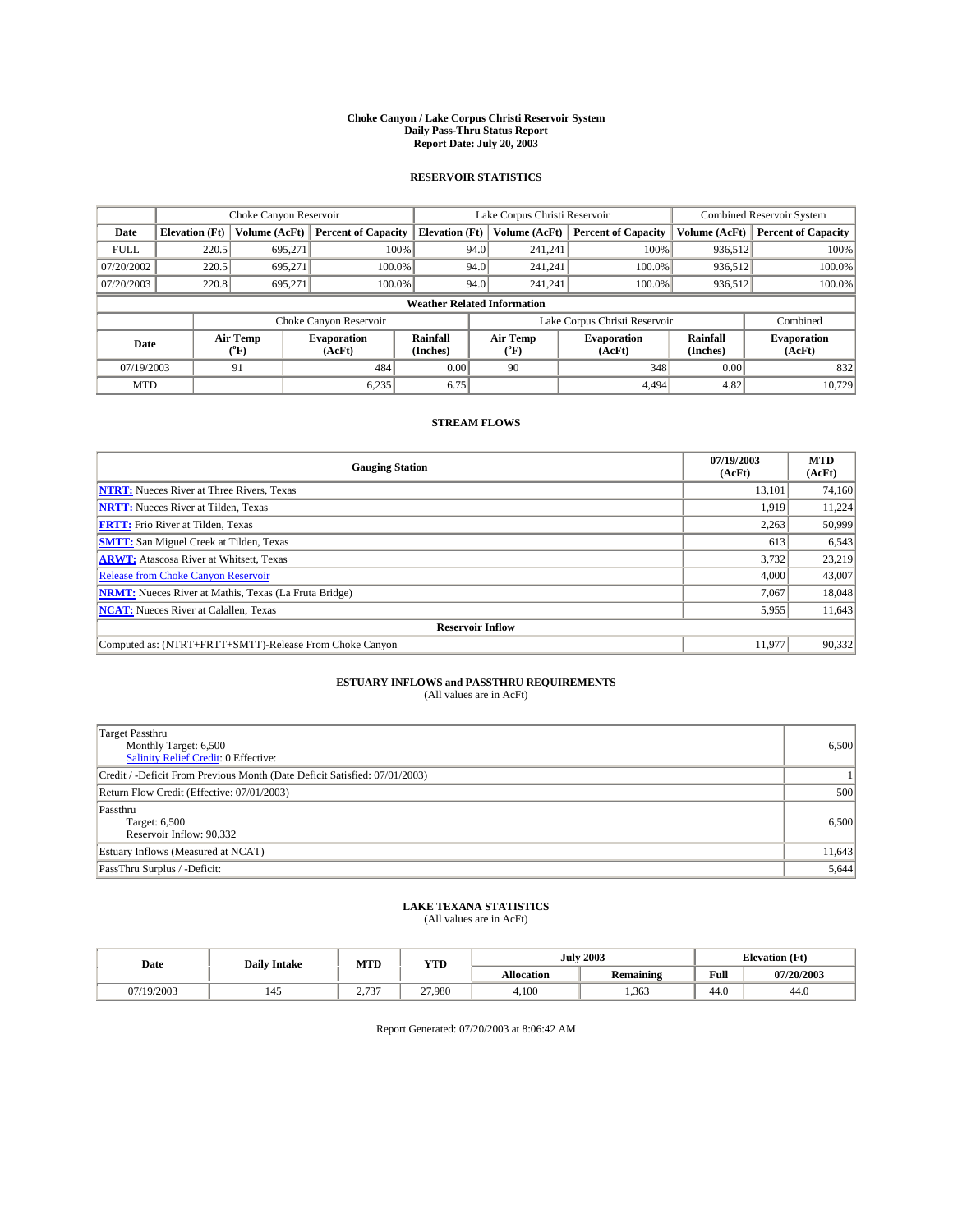#### **Choke Canyon / Lake Corpus Christi Reservoir System Daily Pass-Thru Status Report Report Date: July 21, 2003**

### **RESERVOIR STATISTICS**

|             | Choke Canyon Reservoir             |                  | Lake Corpus Christi Reservoir |                             |      |                  | Combined Reservoir System     |                             |                              |  |
|-------------|------------------------------------|------------------|-------------------------------|-----------------------------|------|------------------|-------------------------------|-----------------------------|------------------------------|--|
| Date        | <b>Elevation</b> (Ft)              | Volume (AcFt)    | <b>Percent of Capacity</b>    | <b>Elevation</b> (Ft)       |      | Volume (AcFt)    | <b>Percent of Capacity</b>    | Volume (AcFt)               | <b>Percent of Capacity</b>   |  |
| <b>FULL</b> | 220.5                              | 695,271          |                               | 100%                        | 94.0 | 241,241          | 100%                          | 936.512                     | 100%                         |  |
| 07/21/2002  | 220.5                              | 695.271          | $100.0\%$                     |                             | 94.0 | 241.241          | $100.0\%$                     | 936.512                     | 100.0%                       |  |
| 07/21/2003  | 220.6                              | 695.271          | 100.0%                        |                             | 94.0 | 241.241          | $100.0\%$                     | 936,512                     | 100.0%                       |  |
|             | <b>Weather Related Information</b> |                  |                               |                             |      |                  |                               |                             |                              |  |
|             |                                    |                  | Choke Canyon Reservoir        |                             |      |                  | Lake Corpus Christi Reservoir |                             | Combined                     |  |
| Date        |                                    | Air Temp<br>(°F) | <b>Evaporation</b><br>(AcFt)  | <b>Rainfall</b><br>(Inches) |      | Air Temp<br>("F) | <b>Evaporation</b><br>(AcFt)  | <b>Rainfall</b><br>(Inches) | <b>Evaporation</b><br>(AcFt) |  |
| 07/20/2003  |                                    | 92               | 530                           | 0.00                        |      | 92               | 336                           | 0.00                        | 866                          |  |
| <b>MTD</b>  |                                    |                  | 6,765                         | 6.75                        |      |                  | 4,830                         | 4.82                        | 11,595                       |  |

## **STREAM FLOWS**

| <b>Gauging Station</b>                                       | 07/20/2003<br>(AcFt) | <b>MTD</b><br>(AcFt) |
|--------------------------------------------------------------|----------------------|----------------------|
| <b>NTRT:</b> Nueces River at Three Rivers, Texas             | 11.632               | 85,792               |
| <b>NRTT:</b> Nueces River at Tilden, Texas                   | 2.084                | 13,308               |
| <b>FRTT:</b> Frio River at Tilden, Texas                     | 1,953                | 52,952               |
| <b>SMTT:</b> San Miguel Creek at Tilden, Texas               | 216                  | 6,759                |
| <b>ARWT:</b> Atascosa River at Whitsett, Texas               | 532                  | 23,751               |
| <b>Release from Choke Canyon Reservoir</b>                   | 4.000                | 47,007               |
| <b>NRMT:</b> Nueces River at Mathis, Texas (La Fruta Bridge) | 8.496                | 26,543               |
| <b>NCAT:</b> Nueces River at Calallen, Texas                 | 7,404                | 19,047               |
| <b>Reservoir Inflow</b>                                      |                      |                      |
| Computed as: (NTRT+FRTT+SMTT)-Release From Choke Canyon      | 9,802                | 100, 134             |

# **ESTUARY INFLOWS and PASSTHRU REQUIREMENTS**<br>(All values are in AcFt)

| <b>Target Passthru</b><br>Monthly Target: 6,500<br>Salinity Relief Credit: 0 Effective: | 6,500  |
|-----------------------------------------------------------------------------------------|--------|
| Credit / -Deficit From Previous Month (Date Deficit Satisfied: 07/01/2003)              |        |
| Return Flow Credit (Effective: 07/01/2003)                                              | 500    |
| Passthru<br>Target: 6,500<br>Reservoir Inflow: 100,134                                  | 6,500  |
| Estuary Inflows (Measured at NCAT)                                                      | 19,047 |
| PassThru Surplus / -Deficit:                                                            | 13,048 |

# **LAKE TEXANA STATISTICS** (All values are in AcFt)

| Date       | <b>Daily Intake</b> | MTD   | <b>YTD</b>    |                   | <b>July 2003</b> | <b>Elevation</b> (Ft) |            |
|------------|---------------------|-------|---------------|-------------------|------------------|-----------------------|------------|
|            |                     |       |               | <b>Allocation</b> | Remaining        | Full                  | 07/21/2003 |
| 07/20/2003 | 145                 | 2.882 | 28.125<br>125 | 4,100             | 1.218            | 44.0                  | 44.0       |

Report Generated: 07/21/2003 at 8:14:02 AM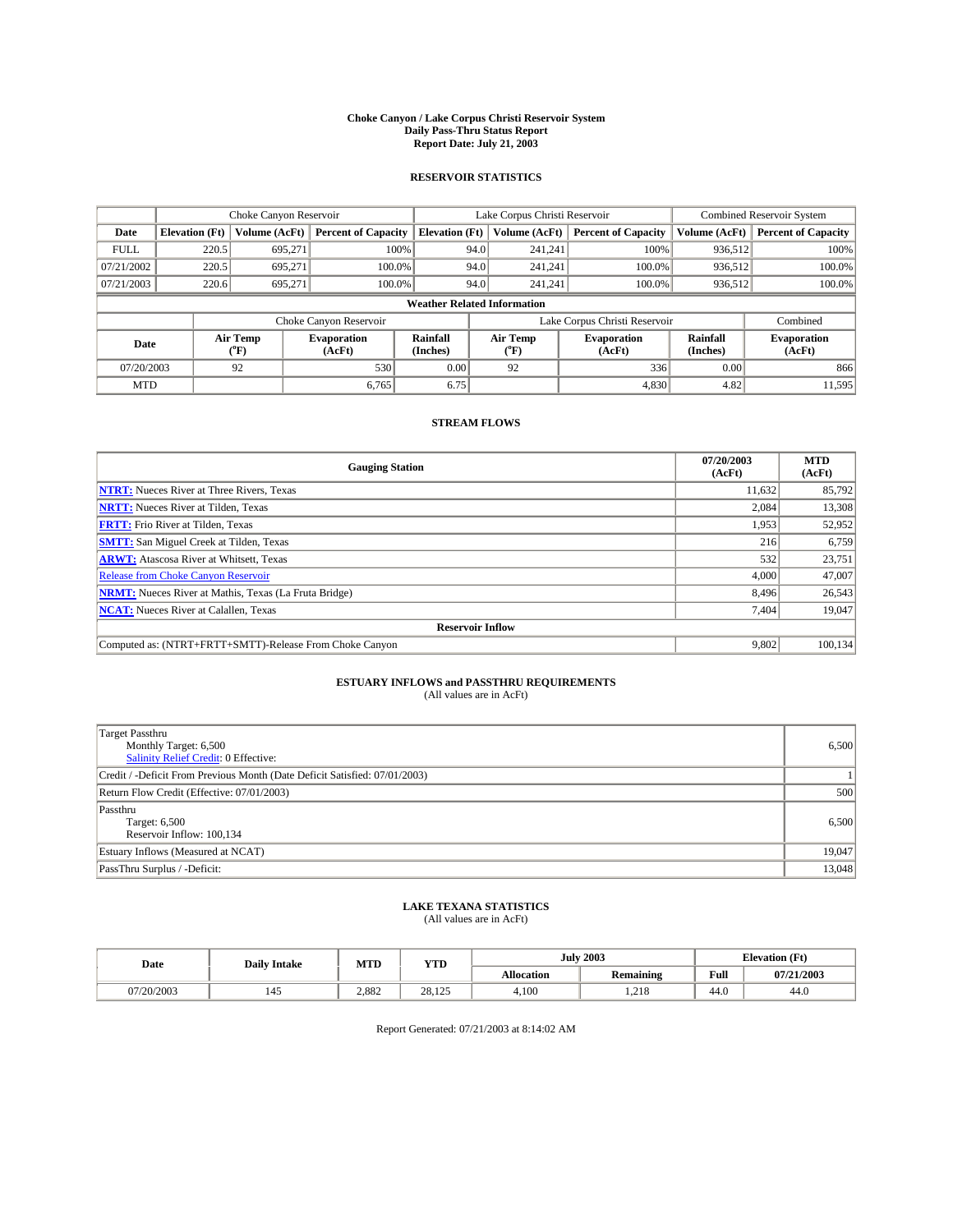#### **Choke Canyon / Lake Corpus Christi Reservoir System Daily Pass-Thru Status Report Report Date: July 22, 2003**

### **RESERVOIR STATISTICS**

|             | Choke Canyon Reservoir             |                  | Lake Corpus Christi Reservoir |                       |      |                  | <b>Combined Reservoir System</b> |                      |                              |  |  |
|-------------|------------------------------------|------------------|-------------------------------|-----------------------|------|------------------|----------------------------------|----------------------|------------------------------|--|--|
| Date        | <b>Elevation</b> (Ft)              | Volume (AcFt)    | <b>Percent of Capacity</b>    | <b>Elevation (Ft)</b> |      | Volume (AcFt)    | <b>Percent of Capacity</b>       | Volume (AcFt)        | <b>Percent of Capacity</b>   |  |  |
| <b>FULL</b> | 220.5                              | 695,271          |                               | 100%                  | 94.0 | 241,241          | 100%                             | 936.512              | 100%                         |  |  |
| 07/22/2002  | 220.5                              | 695.271          | $100.0\%$                     |                       | 94.0 | 241.241          | $100.0\%$                        | 936,512              | 100.0%                       |  |  |
| 07/22/2003  | 220.6                              | 695.271          | 100.0%                        |                       | 94.0 | 241,241          | $100.0\%$                        | 936,512              | 100.0%                       |  |  |
|             | <b>Weather Related Information</b> |                  |                               |                       |      |                  |                                  |                      |                              |  |  |
|             |                                    |                  | Choke Canyon Reservoir        |                       |      |                  | Lake Corpus Christi Reservoir    |                      | Combined                     |  |  |
| Date        |                                    | Air Temp<br>(°F) | <b>Evaporation</b><br>(AcFt)  | Rainfall<br>(Inches)  |      | Air Temp<br>("F) | <b>Evaporation</b><br>(AcFt)     | Rainfall<br>(Inches) | <b>Evaporation</b><br>(AcFt) |  |  |
| 07/21/2003  |                                    | 94               | 545                           | 0.00                  |      | 93               | 516                              | 0.00                 | 1,061                        |  |  |
| <b>MTD</b>  |                                    |                  | 7,310                         | 6.75                  |      |                  | 5,346                            | 4.82                 | 12,656                       |  |  |

## **STREAM FLOWS**

| <b>Gauging Station</b>                                       | 07/21/2003<br>(AcFt) | <b>MTD</b><br>(AcFt) |
|--------------------------------------------------------------|----------------------|----------------------|
| <b>NTRT:</b> Nueces River at Three Rivers, Texas             | 8,416                | 94,208               |
| <b>NRTT:</b> Nueces River at Tilden, Texas                   | 2.084                | 15,393               |
| <b>FRTT:</b> Frio River at Tilden, Texas                     | 1.804                | 54,756               |
| <b>SMTT:</b> San Miguel Creek at Tilden, Texas               | 101                  | 6,861                |
| <b>ARWT:</b> Atascosa River at Whitsett, Texas               | 306                  | 24,056               |
| <b>Release from Choke Canyon Reservoir</b>                   | 3.732                | 50,739               |
| <b>NRMT:</b> Nueces River at Mathis, Texas (La Fruta Bridge) | 9,349                | 35,893               |
| <b>NCAT:</b> Nueces River at Calallen, Texas                 | 9,091                | 28,139               |
| <b>Reservoir Inflow</b>                                      |                      |                      |
| Computed as: (NTRT+FRTT+SMTT)-Release From Choke Canyon      | 6.590                | 106.724              |

# **ESTUARY INFLOWS and PASSTHRU REQUIREMENTS**<br>(All values are in AcFt)

| <b>Target Passthru</b><br>Monthly Target: 6,500<br>Salinity Relief Credit: 0 Effective: | 6,500  |
|-----------------------------------------------------------------------------------------|--------|
| Credit / -Deficit From Previous Month (Date Deficit Satisfied: 07/01/2003)              |        |
| Return Flow Credit (Effective: 07/01/2003)                                              | 500    |
| Passthru<br>Target: 6,500<br>Reservoir Inflow: 106,724                                  | 6,500  |
| Estuary Inflows (Measured at NCAT)                                                      | 28,139 |
| PassThru Surplus / -Deficit:                                                            | 22,140 |

# **LAKE TEXANA STATISTICS** (All values are in AcFt)

| Date       | <b>Daily Intake</b> | MTD   | <b>YTD</b> |                   | <b>July 2003</b> | <b>Elevation</b> (Ft) |            |
|------------|---------------------|-------|------------|-------------------|------------------|-----------------------|------------|
|            |                     |       |            | <b>Allocation</b> | Remaining        | Full                  | 07/22/2003 |
| 07/21/2003 | 146                 | 3.028 | 28.271     | 4,100             | 1.072            | 44.0                  | 44.0       |

Report Generated: 07/22/2003 at 11:02:52 AM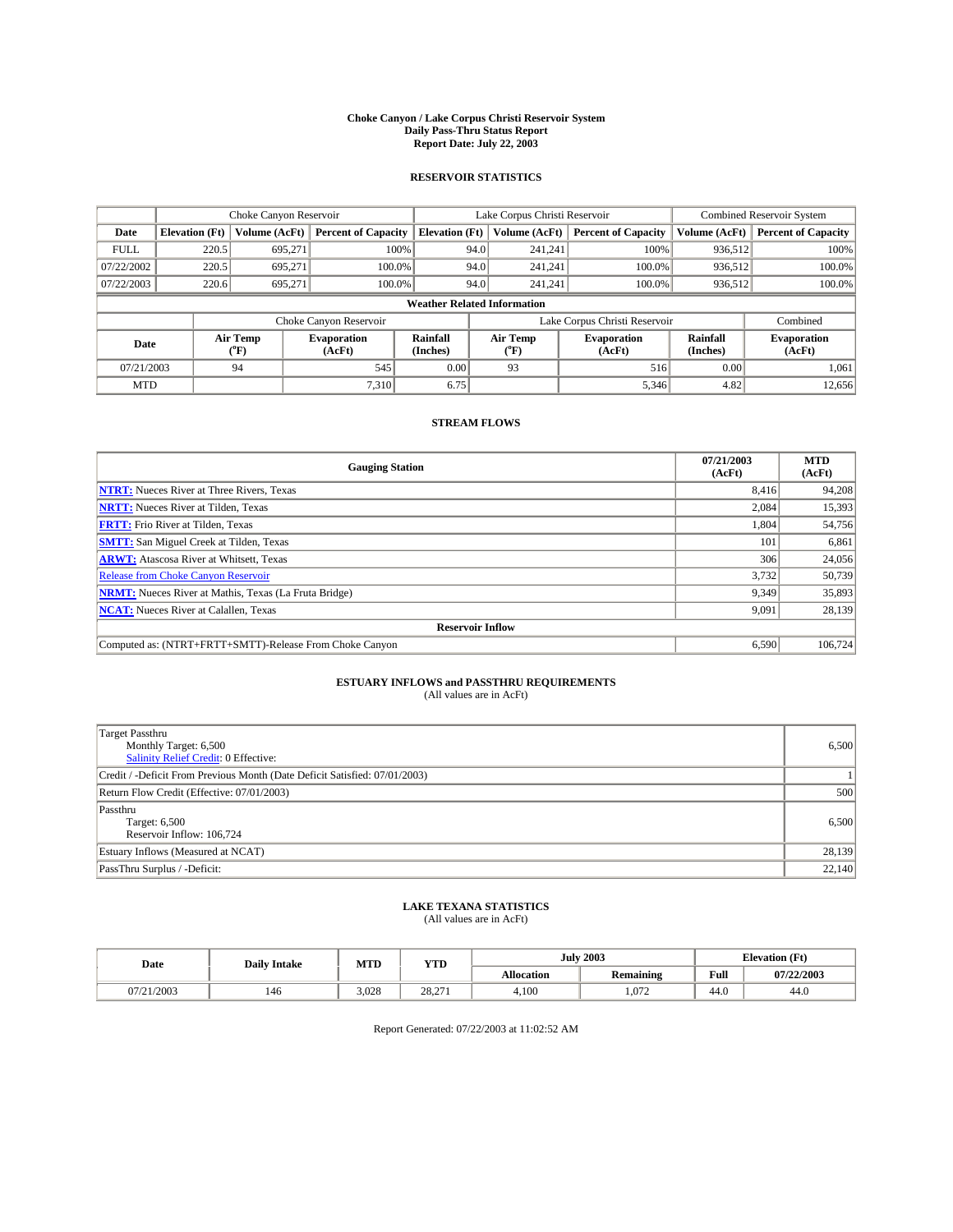#### **Choke Canyon / Lake Corpus Christi Reservoir System Daily Pass-Thru Status Report Report Date: July 23, 2003**

### **RESERVOIR STATISTICS**

|             | Choke Canyon Reservoir             |                  |                              |                             | Lake Corpus Christi Reservoir |                  |                               |                             | Combined Reservoir System    |  |  |
|-------------|------------------------------------|------------------|------------------------------|-----------------------------|-------------------------------|------------------|-------------------------------|-----------------------------|------------------------------|--|--|
| Date        | <b>Elevation</b> (Ft)              | Volume (AcFt)    | <b>Percent of Capacity</b>   | <b>Elevation</b> (Ft)       |                               | Volume (AcFt)    | <b>Percent of Capacity</b>    | Volume (AcFt)               | <b>Percent of Capacity</b>   |  |  |
| <b>FULL</b> | 220.5                              | 695,271          | 100%                         |                             | 94.0                          | 241,241          | 100%                          | 936.512                     | 100%                         |  |  |
| 07/23/2002  | 220.5                              | 695.271          | $100.0\%$                    |                             | 94.0                          | 241.241          | $100.0\%$                     | 936.512                     | 100.0%                       |  |  |
| 07/23/2003  | 220.5                              | 695.271          | 100.0%                       |                             | 94.0                          | 241.241          | $100.0\%$                     | 936,512                     | 100.0%                       |  |  |
|             | <b>Weather Related Information</b> |                  |                              |                             |                               |                  |                               |                             |                              |  |  |
|             |                                    |                  | Choke Canyon Reservoir       |                             |                               |                  | Lake Corpus Christi Reservoir |                             | Combined                     |  |  |
| Date        |                                    | Air Temp<br>(°F) | <b>Evaporation</b><br>(AcFt) | <b>Rainfall</b><br>(Inches) |                               | Air Temp<br>("F) | <b>Evaporation</b><br>(AcFt)  | <b>Rainfall</b><br>(Inches) | <b>Evaporation</b><br>(AcFt) |  |  |
| 07/22/2003  |                                    | 95               | 560                          | 0.00                        |                               | 96               | 426                           | 0.00                        | 986                          |  |  |
| <b>MTD</b>  |                                    |                  | 7,870                        | 6.75                        |                               |                  | 5,772                         | 4.82                        | 13,642                       |  |  |

## **STREAM FLOWS**

| <b>Gauging Station</b>                                       | 07/22/2003<br>(AcFt) | <b>MTD</b><br>(AcFt) |
|--------------------------------------------------------------|----------------------|----------------------|
| <b>NTRT:</b> Nueces River at Three Rivers, Texas             | 6.709                | 100.917              |
| <b>NRTT:</b> Nueces River at Tilden, Texas                   | 1.201                | 16,594               |
| <b>FRTT:</b> Frio River at Tilden, Texas                     | 1,977                | 56,733               |
| <b>SMTT:</b> San Miguel Creek at Tilden, Texas               | 54                   | 6,914                |
| <b>ARWT:</b> Atascosa River at Whitsett, Texas               | 218                  | 24,275               |
| Release from Choke Canyon Reservoir                          | 2,525                | 53,264               |
| <b>NRMT:</b> Nueces River at Mathis, Texas (La Fruta Bridge) | 8,952                | 44,845               |
| <b>NCAT:</b> Nueces River at Calallen, Texas                 | 10.540               | 38,679               |
| <b>Reservoir Inflow</b>                                      |                      |                      |
| Computed as: (NTRT+FRTT+SMTT)-Release From Choke Canyon      | 6.215                | 112.939              |

# **ESTUARY INFLOWS and PASSTHRU REQUIREMENTS**<br>(All values are in AcFt)

| Target Passthru<br>Monthly Target: 6,500<br>Salinity Relief Credit: 0 Effective: | 6,500  |
|----------------------------------------------------------------------------------|--------|
| Credit / -Deficit From Previous Month (Date Deficit Satisfied: 07/01/2003)       |        |
| Return Flow Credit (Effective: 07/01/2003)                                       | 500    |
| Passthru<br>Target: 6,500<br>Reservoir Inflow: 112,939                           | 6,500  |
| Estuary Inflows (Measured at NCAT)                                               | 38,679 |
| PassThru Surplus / -Deficit:                                                     | 32,680 |

# **LAKE TEXANA STATISTICS** (All values are in AcFt)

| Date       | <b>Daily Intake</b> | MTD | <b>WITH</b><br>1 I.D | <b>July 2003</b> |           | $E$ Levation $(F^+)$ |            |
|------------|---------------------|-----|----------------------|------------------|-----------|----------------------|------------|
|            |                     |     |                      | Allocation       | Remaining | Full                 | 07/23/2003 |
| 07/22/2003 | 146                 | 174 | 28.416               | 4.100            | 926       | 44.0                 | 44.0       |

Report Generated: 07/23/2003 at 8:46:54 AM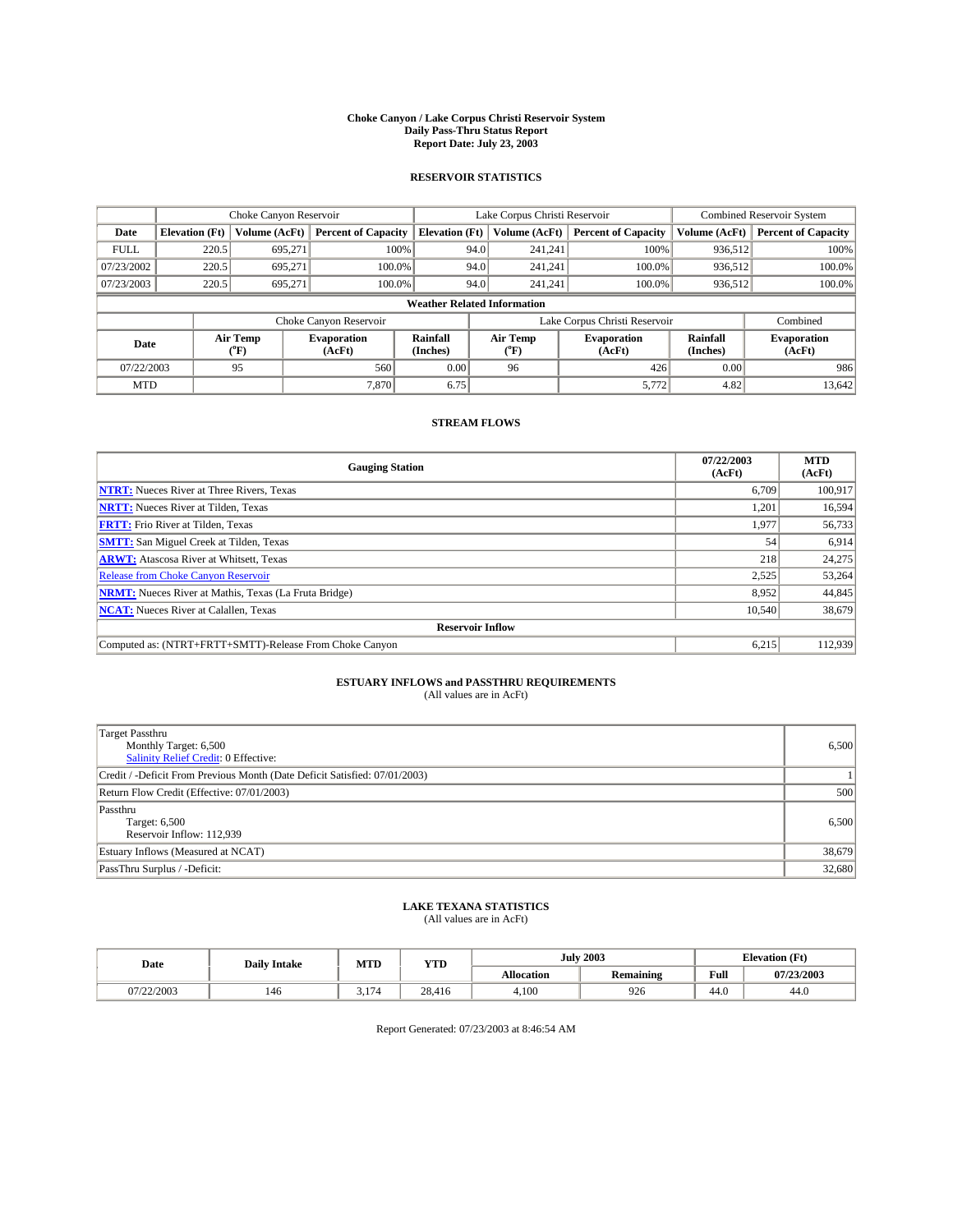#### **Choke Canyon / Lake Corpus Christi Reservoir System Daily Pass-Thru Status Report Report Date: July 24, 2003**

### **RESERVOIR STATISTICS**

|             | Choke Canyon Reservoir                      |                  |                              |                          | Lake Corpus Christi Reservoir |                                          |  |                               | <b>Combined Reservoir System</b> |                              |  |
|-------------|---------------------------------------------|------------------|------------------------------|--------------------------|-------------------------------|------------------------------------------|--|-------------------------------|----------------------------------|------------------------------|--|
| Date        | <b>Elevation</b><br>(Ft)                    | Volume<br>(AcFt) | Percent of<br>Capacity       | <b>Elevation</b><br>(Ft) |                               | <b>Volume</b><br>(AcFt)                  |  | Percent of<br>Capacity        | Volume<br>(AcFt)                 | Percent of<br>Capacity       |  |
| <b>FULL</b> | 220.5                                       | 695.271          |                              | 100%                     | 94.0                          | 241.241                                  |  | 100%                          | 936,512                          | 100%                         |  |
| 07/24/2002  | 220.5                                       | 695.271          |                              | 100.0%                   | 94.0                          | 241.241                                  |  | 100.0%                        | 936,512                          | 100.0%                       |  |
| 07/24/2003  | 220.5                                       | 695,271          |                              | 100.0%                   | 94.0                          | 241.241                                  |  | 100.0%                        | 936,512                          | 100.0%                       |  |
|             | <b>Weather Related Information</b>          |                  |                              |                          |                               |                                          |  |                               |                                  |                              |  |
|             |                                             |                  | Choke Canyon Reservoir       |                          |                               |                                          |  | Lake Corpus Christi Reservoir |                                  | Combined                     |  |
| Date        | <b>Air Temp</b><br>$({}^{\circ}\mathrm{F})$ |                  | <b>Evaporation</b><br>(AcFt) | Rainfall<br>(Inches)     |                               | <b>Air Temp</b><br>$({}^{\circ}{\rm F})$ |  | <b>Evaporation</b><br>(AcFt)  | Rainfall<br>(Inches)             | <b>Evaporation</b><br>(AcFt) |  |
| 07/23/2003  | 95                                          |                  | 454                          | 0.00                     |                               | 95                                       |  | 336                           | 0.00                             | 790                          |  |
| <b>MTD</b>  |                                             |                  | 8.324                        | 6.75                     |                               |                                          |  | 6.108                         | 4.82                             | 14.432                       |  |

### **STREAM FLOWS**

| <b>Gauging Station</b>                                       | 07/23/2003<br>(AcFt) | <b>MTD</b><br>(AcFt) |
|--------------------------------------------------------------|----------------------|----------------------|
| <b>NTRT:</b> Nueces River at Three Rivers, Texas             | 4.109                | 105,026              |
| <b>NRTT:</b> Nueces River at Tilden, Texas                   | 979                  | 17,572               |
| <b>FRTT:</b> Frio River at Tilden, Texas                     | 1,594                | 58,327               |
| <b>SMTT:</b> San Miguel Creek at Tilden, Texas               | 36                   | 6,950                |
| <b>ARWT:</b> Atascosa River at Whitsett, Texas               | 165                  | 24,440               |
| <b>Release from Choke Canvon Reservoir</b>                   | 728                  | 53.992               |
| <b>NRMT:</b> Nueces River at Mathis, Texas (La Fruta Bridge) | 6,888                | 51,733               |
| <b>NCAT:</b> Nueces River at Calallen, Texas                 | 11,314               | 49,994               |
| <b>Reservoir Inflow</b>                                      |                      |                      |
| Computed as: (NTRT+FRTT+SMTT)-Release From Choke Canyon      | 5.010                | 117,949              |

# **ESTUARY INFLOWS and PASSTHRU REQUIREMENTS**<br>(All values are in AcFt)

| Target Passthru<br>Monthly Target: 6,500<br><b>Salinity Relief Credit: 0 Effective:</b> | 6.500  |
|-----------------------------------------------------------------------------------------|--------|
| Credit / -Deficit From Previous Month (Date Deficit Satisfied: 07/01/2003)              |        |
| Return Flow Credit (Effective: 07/01/2003)                                              | 500    |
| Passthru<br>Target: 6,500<br>Reservoir Inflow: 117,949                                  | 6,500  |
| Estuary Inflows (Measured at NCAT)                                                      | 49,994 |
| PassThru Surplus / -Deficit:                                                            | 43,995 |

## **LAKE TEXANA STATISTICS**

(All values are in AcFt)

| Date       | <b>Daily Intake</b> | <b>MTD</b> | <b>VTD</b> |            | <b>July 2003</b> | <b>Elevation</b> (Ft) |            |
|------------|---------------------|------------|------------|------------|------------------|-----------------------|------------|
|            |                     |            |            | Allocation | Remaining        | Full                  | 07/24/2003 |
| 07/23/2003 | 146                 | 3.320      | 28.562     | 4.100      | 780              | 44.0                  | 44.0       |

Report Generated: 07/24/2003 at 9:19:38 AM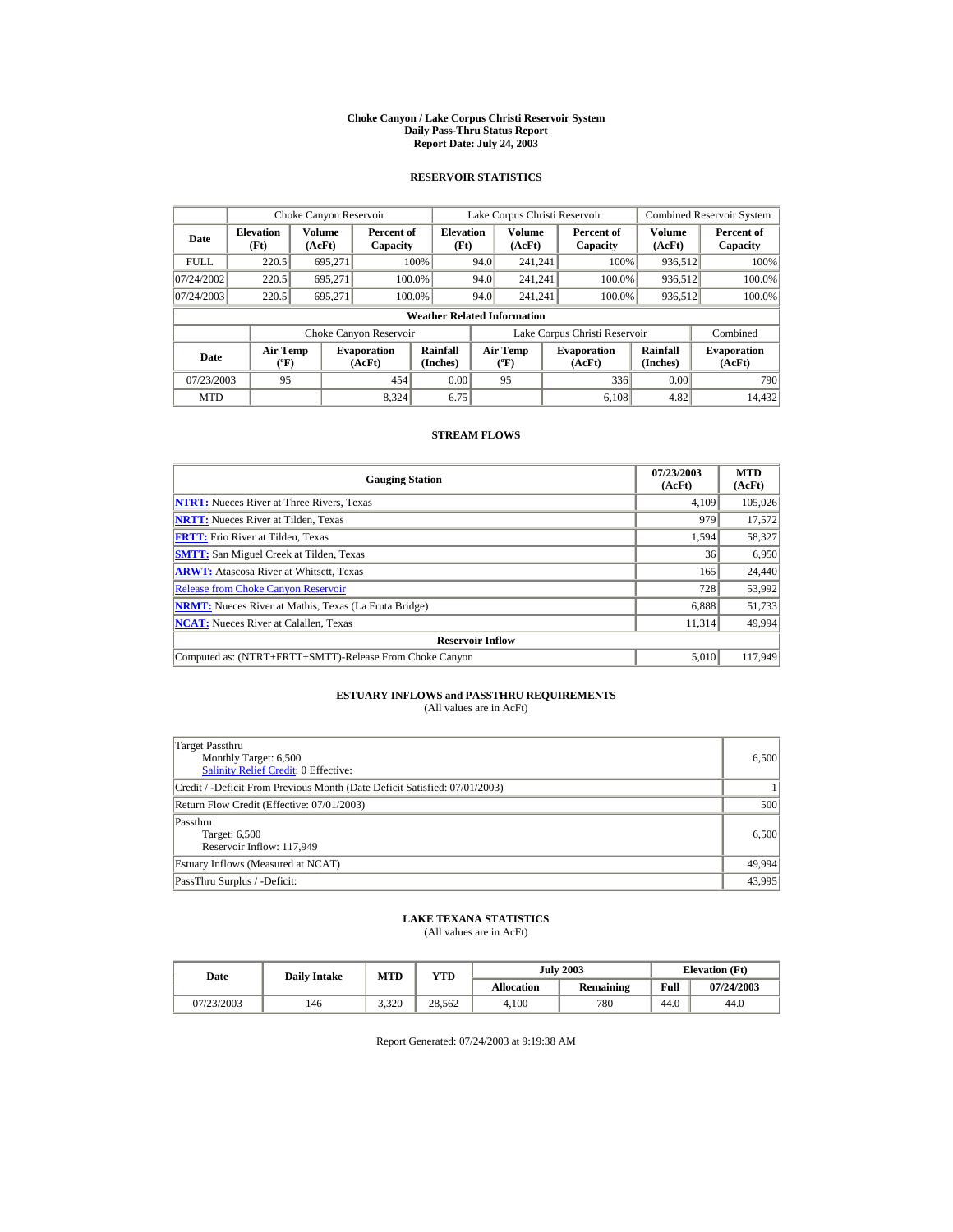#### **Choke Canyon / Lake Corpus Christi Reservoir System Daily Pass-Thru Status Report Report Date: July 25, 2003**

### **RESERVOIR STATISTICS**

|                                    | Choke Canyon Reservoir |                  |                              | Lake Corpus Christi Reservoir | Combined Reservoir System |                  |                               |                             |                              |
|------------------------------------|------------------------|------------------|------------------------------|-------------------------------|---------------------------|------------------|-------------------------------|-----------------------------|------------------------------|
| Date                               | <b>Elevation</b> (Ft)  | Volume (AcFt)    | <b>Percent of Capacity</b>   | <b>Elevation</b> (Ft)         |                           | Volume (AcFt)    | <b>Percent of Capacity</b>    | Volume (AcFt)               | <b>Percent of Capacity</b>   |
| <b>FULL</b>                        | 220.5                  | 695,271          |                              | 100%                          | 94.0                      | 241,241          | 100%                          | 936.512                     | 100%                         |
| 07/25/2002                         | 220.5                  | 695.271          | $100.0\%$                    |                               | 94.0                      | 241.241          | $100.0\%$                     | 936.512                     | 100.0%                       |
| 07/25/2003                         | 220.5                  | 695.271          | 100.0%                       |                               | 94.0                      | 241.241          | $100.0\%$                     | 936,512                     | 100.0%                       |
| <b>Weather Related Information</b> |                        |                  |                              |                               |                           |                  |                               |                             |                              |
|                                    |                        |                  | Choke Canyon Reservoir       |                               |                           |                  | Lake Corpus Christi Reservoir |                             | Combined                     |
| Date                               |                        | Air Temp<br>(°F) | <b>Evaporation</b><br>(AcFt) | <b>Rainfall</b><br>(Inches)   |                           | Air Temp<br>("F) | <b>Evaporation</b><br>(AcFt)  | <b>Rainfall</b><br>(Inches) | <b>Evaporation</b><br>(AcFt) |
| 07/24/2003                         |                        | 95               | 500                          | 0.00                          |                           | 96               | 348                           | 0.00                        | 848                          |
| <b>MTD</b>                         |                        |                  | 8,824                        | 6.75                          |                           |                  | 6,456                         | 4.82                        | 15,280                       |

## **STREAM FLOWS**

| <b>Gauging Station</b>                                       | 07/24/2003<br>(AcFt) | <b>MTD</b><br>(AcFt) |
|--------------------------------------------------------------|----------------------|----------------------|
| <b>NTRT:</b> Nueces River at Three Rivers, Texas             | 2.124                | 107.150              |
| <b>NRTT:</b> Nueces River at Tilden, Texas                   | 1.068                | 18.640               |
| <b>FRTT:</b> Frio River at Tilden, Texas                     | 967                  | 59,294               |
| <b>SMTT:</b> San Miguel Creek at Tilden, Texas               | 28                   | 6,978                |
| <b>ARWT:</b> Atascosa River at Whitsett, Texas               | 125                  | 24,565               |
| Release from Choke Canyon Reservoir                          | 202                  | 54,194               |
| <b>NRMT:</b> Nueces River at Mathis, Texas (La Fruta Bridge) | 3,097                | 54,830               |
| <b>NCAT:</b> Nueces River at Calallen, Texas                 | 11,076               | 61,070               |
| <b>Reservoir Inflow</b>                                      |                      |                      |
| Computed as: (NTRT+FRTT+SMTT)-Release From Choke Canyon      | 2.916                | 120,865              |

# **ESTUARY INFLOWS and PASSTHRU REQUIREMENTS**<br>(All values are in AcFt)

| <b>Target Passthru</b><br>Monthly Target: 6,500<br>Salinity Relief Credit: 0 Effective: | 6,500  |
|-----------------------------------------------------------------------------------------|--------|
| Credit / -Deficit From Previous Month (Date Deficit Satisfied: 07/01/2003)              |        |
| Return Flow Credit (Effective: 07/01/2003)                                              | 500    |
| Passthru<br>Target: 6,500<br>Reservoir Inflow: 120,865                                  | 6,500  |
| Estuary Inflows (Measured at NCAT)                                                      | 61,070 |
| PassThru Surplus / -Deficit:                                                            | 55,071 |

# **LAKE TEXANA STATISTICS** (All values are in AcFt)

| Date       | <b>Daily Intake</b> | MTD   | <b>YTD</b> |                   | <b>July 2003</b> | <b>Elevation</b> (Ft) |            |
|------------|---------------------|-------|------------|-------------------|------------------|-----------------------|------------|
|            |                     |       |            | <b>Allocation</b> | Remaining        | Full                  | 07/25/2003 |
| 07/24/2003 | 146                 | 3,466 | 28.708     | 4.100             | 634              | 44.0                  | 44.0       |

Report Generated: 07/25/2003 at 8:26:20 AM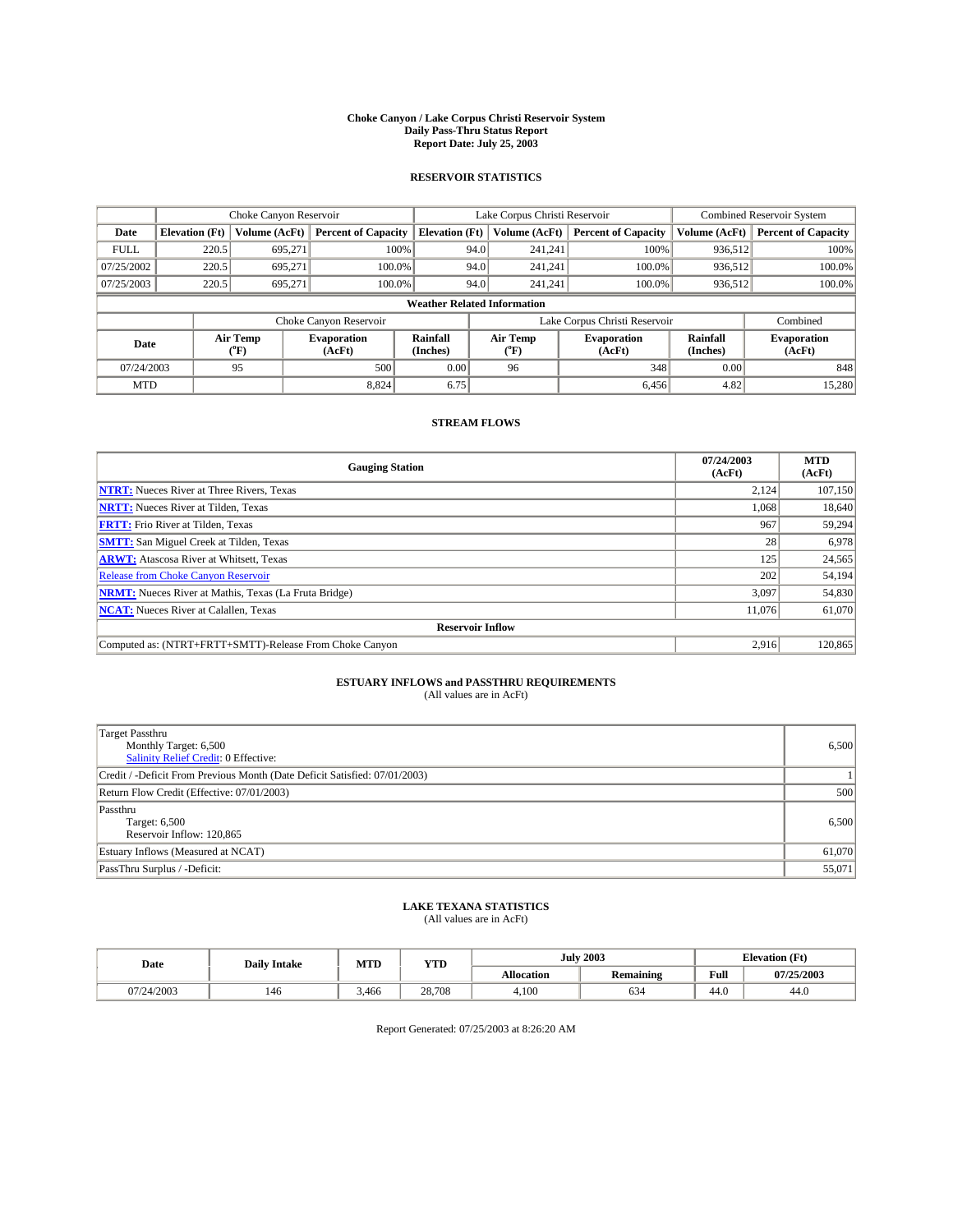#### **Choke Canyon / Lake Corpus Christi Reservoir System Daily Pass-Thru Status Report Report Date: July 26, 2003**

### **RESERVOIR STATISTICS**

|                                    | Choke Canyon Reservoir |                             |                              | Lake Corpus Christi Reservoir | Combined Reservoir System |                  |                               |                             |                              |
|------------------------------------|------------------------|-----------------------------|------------------------------|-------------------------------|---------------------------|------------------|-------------------------------|-----------------------------|------------------------------|
| Date                               | <b>Elevation</b> (Ft)  | Volume (AcFt)               | <b>Percent of Capacity</b>   | <b>Elevation</b> (Ft)         |                           | Volume (AcFt)    | <b>Percent of Capacity</b>    | Volume (AcFt)               | <b>Percent of Capacity</b>   |
| <b>FULL</b>                        | 220.5                  | 695,271                     |                              | 100%                          | 94.0                      | 241,241          | 100%                          | 936.512                     | 100%                         |
| 07/26/2002                         | 220.5                  | 695.271                     | $100.0\%$                    |                               | 94.0                      | 241.241          | $100.0\%$                     | 936.512                     | 100.0%                       |
| 07/26/2003                         | 220.5                  | 695.271                     | 100.0%                       |                               | 94.0                      | 241.241          | $100.0\%$                     | 936,512                     | 100.0%                       |
| <b>Weather Related Information</b> |                        |                             |                              |                               |                           |                  |                               |                             |                              |
|                                    |                        |                             | Choke Canyon Reservoir       |                               |                           |                  | Lake Corpus Christi Reservoir |                             | Combined                     |
| Date                               |                        | Air Temp<br>${}^{\circ}$ F) | <b>Evaporation</b><br>(AcFt) | <b>Rainfall</b><br>(Inches)   |                           | Air Temp<br>("F) | <b>Evaporation</b><br>(AcFt)  | <b>Rainfall</b><br>(Inches) | <b>Evaporation</b><br>(AcFt) |
| 07/25/2003                         |                        | 94                          | 484                          | 0.00                          |                           | 95               | 393                           | 0.00                        | 877                          |
| <b>MTD</b>                         |                        |                             | 9,308                        | 6.75                          |                           |                  | 6,849                         | 4.82                        | 16,157                       |

## **STREAM FLOWS**

| <b>Gauging Station</b>                                       | 07/25/2003<br>(AcFt) | <b>MTD</b><br>(AcFt) |  |  |  |  |
|--------------------------------------------------------------|----------------------|----------------------|--|--|--|--|
| <b>NTRT:</b> Nueces River at Three Rivers, Texas             | 1,872                | 109.022              |  |  |  |  |
| <b>NRTT:</b> Nueces River at Tilden, Texas                   | 1.058                | 19,698               |  |  |  |  |
| <b>FRTT:</b> Frio River at Tilden, Texas                     | 558                  | 59,852               |  |  |  |  |
| <b>SMTT:</b> San Miguel Creek at Tilden, Texas               | 20                   | 6,998                |  |  |  |  |
| <b>ARWT:</b> Atascosa River at Whitsett, Texas               | 103                  | 24,668               |  |  |  |  |
| Release from Choke Canyon Reservoir                          | 66                   | 54,260               |  |  |  |  |
| <b>NRMT:</b> Nueces River at Mathis, Texas (La Fruta Bridge) | 572                  | 55,401               |  |  |  |  |
| <b>NCAT:</b> Nueces River at Calallen, Texas                 | 8,913                | 69,982               |  |  |  |  |
| <b>Reservoir Inflow</b>                                      |                      |                      |  |  |  |  |
| Computed as: (NTRT+FRTT+SMTT)-Release From Choke Canyon      | 2,384                | 123,249              |  |  |  |  |

# **ESTUARY INFLOWS and PASSTHRU REQUIREMENTS**<br>(All values are in AcFt)

| <b>Target Passthru</b><br>Monthly Target: 6,500<br>Salinity Relief Credit: 0 Effective: | 6,500  |
|-----------------------------------------------------------------------------------------|--------|
| Credit / -Deficit From Previous Month (Date Deficit Satisfied: 07/01/2003)              |        |
| Return Flow Credit (Effective: 07/01/2003)                                              | 500    |
| Passthru<br>Target: 6,500<br>Reservoir Inflow: 123,249                                  | 6,500  |
| Estuary Inflows (Measured at NCAT)                                                      | 69,982 |
| PassThru Surplus / -Deficit:                                                            | 63,983 |

# **LAKE TEXANA STATISTICS** (All values are in AcFt)

| Date     | <b>Daily Intake</b> | MTD   | <b>YTD</b> |                   | <b>July 2003</b> | <b>Elevation</b> (Ft) |            |
|----------|---------------------|-------|------------|-------------------|------------------|-----------------------|------------|
|          |                     |       |            | <b>Allocation</b> | <b>Remaining</b> | Full                  | 07/26/2003 |
| /25/2003 | 146                 | 3.612 | 28.854     | 4.100             | 488              | 44.0                  | 44.0       |

Report Generated: 07/26/2003 at 8:12:17 AM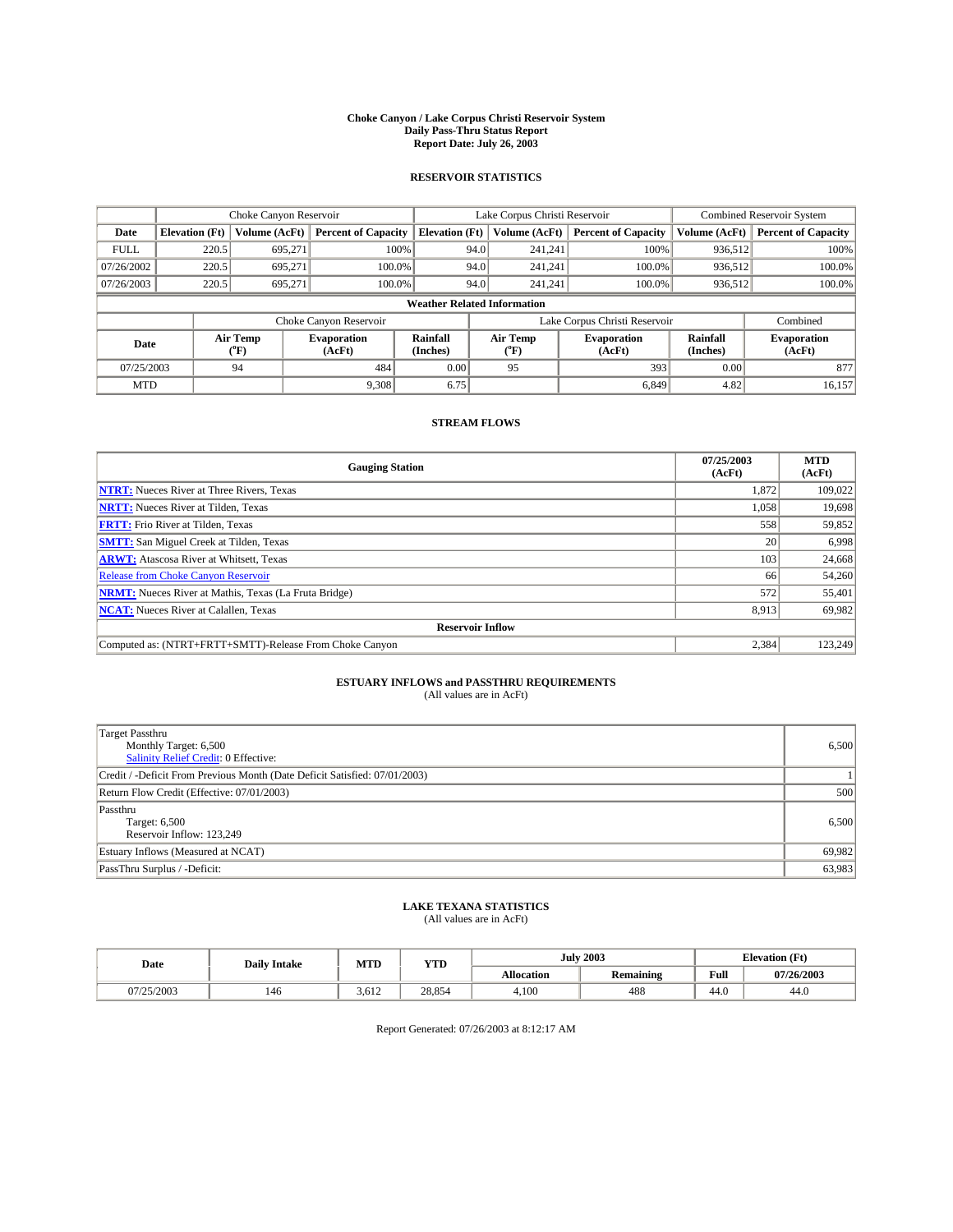#### **Choke Canyon / Lake Corpus Christi Reservoir System Daily Pass-Thru Status Report Report Date: July 27, 2003**

### **RESERVOIR STATISTICS**

|                                    | Choke Canyon Reservoir |                  | Lake Corpus Christi Reservoir |                             |      |                  | Combined Reservoir System     |                      |                              |
|------------------------------------|------------------------|------------------|-------------------------------|-----------------------------|------|------------------|-------------------------------|----------------------|------------------------------|
| Date                               | <b>Elevation</b> (Ft)  | Volume (AcFt)    | <b>Percent of Capacity</b>    | <b>Elevation</b> (Ft)       |      | Volume (AcFt)    | <b>Percent of Capacity</b>    | Volume (AcFt)        | <b>Percent of Capacity</b>   |
| <b>FULL</b>                        | 220.5                  | 695,271          | 100%                          |                             | 94.0 | 241,241          | 100%                          | 936.512              | 100%                         |
| 07/27/2002                         | 220.5                  | 695.271          | 100.0%                        |                             | 94.0 | 241.241          | 100.0%                        | 936.512              | 100.0%                       |
| 07/27/2003                         | 220.5                  | 695.271          | 100.0%                        |                             | 94.0 | 241.241          | 100.0%                        | 936,512              | 100.0%                       |
| <b>Weather Related Information</b> |                        |                  |                               |                             |      |                  |                               |                      |                              |
|                                    |                        |                  | Choke Canyon Reservoir        |                             |      |                  | Lake Corpus Christi Reservoir |                      | Combined                     |
| Date                               |                        | Air Temp<br>(°F) | <b>Evaporation</b><br>(AcFt)  | <b>Rainfall</b><br>(Inches) |      | Air Temp<br>("F) | <b>Evaporation</b><br>(AcFt)  | Rainfall<br>(Inches) | <b>Evaporation</b><br>(AcFt) |
| 07/26/2003                         |                        | 93               | 560                           | 0.00                        |      | 95               | 404                           | 0.00                 | 964                          |
| <b>MTD</b>                         |                        |                  | 9,868                         | 6.75                        |      |                  | 7,253                         | 4.82                 | 17,121                       |

### **STREAM FLOWS**

| <b>Gauging Station</b>                                       | 07/26/2003<br>(AcFt) | <b>MTD</b><br>(AcFt) |  |  |  |  |
|--------------------------------------------------------------|----------------------|----------------------|--|--|--|--|
| <b>NTRT:</b> Nueces River at Three Rivers, Texas             | 1.808                | 110,830              |  |  |  |  |
| <b>NRTT:</b> Nueces River at Tilden, Texas                   | 822                  | 20,520               |  |  |  |  |
| <b>FRTT:</b> Frio River at Tilden, Texas                     | 397                  | 60,249               |  |  |  |  |
| <b>SMTT:</b> San Miguel Creek at Tilden, Texas               | 16 <sup>1</sup>      | 7,014                |  |  |  |  |
| <b>ARWT:</b> Atascosa River at Whitsett, Texas               | 89                   | 24,757               |  |  |  |  |
| Release from Choke Canyon Reservoir                          | 66                   | 54,325               |  |  |  |  |
| <b>NRMT:</b> Nueces River at Mathis, Texas (La Fruta Bridge) | 526                  | 55,927               |  |  |  |  |
| <b>NCAT:</b> Nueces River at Calallen, Texas                 | 3,652                | 73,635               |  |  |  |  |
| <b>Reservoir Inflow</b>                                      |                      |                      |  |  |  |  |
| Computed as: (NTRT+FRTT+SMTT)-Release From Choke Canyon      | 2.156                | 125,405              |  |  |  |  |

## **ESTUARY INFLOWS and PASSTHRU REQUIREMENTS**

(All values are in AcFt)

| <b>Target Passthru</b><br>Monthly Target: 6,500<br>Salinity Relief Credit: 0 Effective: | 6,500  |
|-----------------------------------------------------------------------------------------|--------|
| Credit / -Deficit From Previous Month (Date Deficit Satisfied: 07/01/2003)              |        |
| Return Flow Credit (Effective: 07/01/2003)                                              | 500    |
| Passthru<br>Target: 6,500<br>Reservoir Inflow: 125,405                                  | 6,500  |
| Estuary Inflows (Measured at NCAT)                                                      | 73,635 |
| PassThru Surplus / -Deficit:                                                            | 67,636 |

# **LAKE TEXANA STATISTICS** (All values are in AcFt)

| Date       | <b>Daily Intake</b> | MTD             | <b>YTD</b> |                   | <b>July 2003</b> | <b>Elevation</b> (Ft) |            |
|------------|---------------------|-----------------|------------|-------------------|------------------|-----------------------|------------|
|            |                     |                 |            | <b>Allocation</b> | <b>Remaining</b> | Full                  | 07/27/2003 |
| 07/26/2003 | 146                 | 757<br><u>.</u> | 29,000     | 4.100             | 343              | 44.0                  | 44.0       |

Report Generated: 07/27/2003 at 8:55:28 AM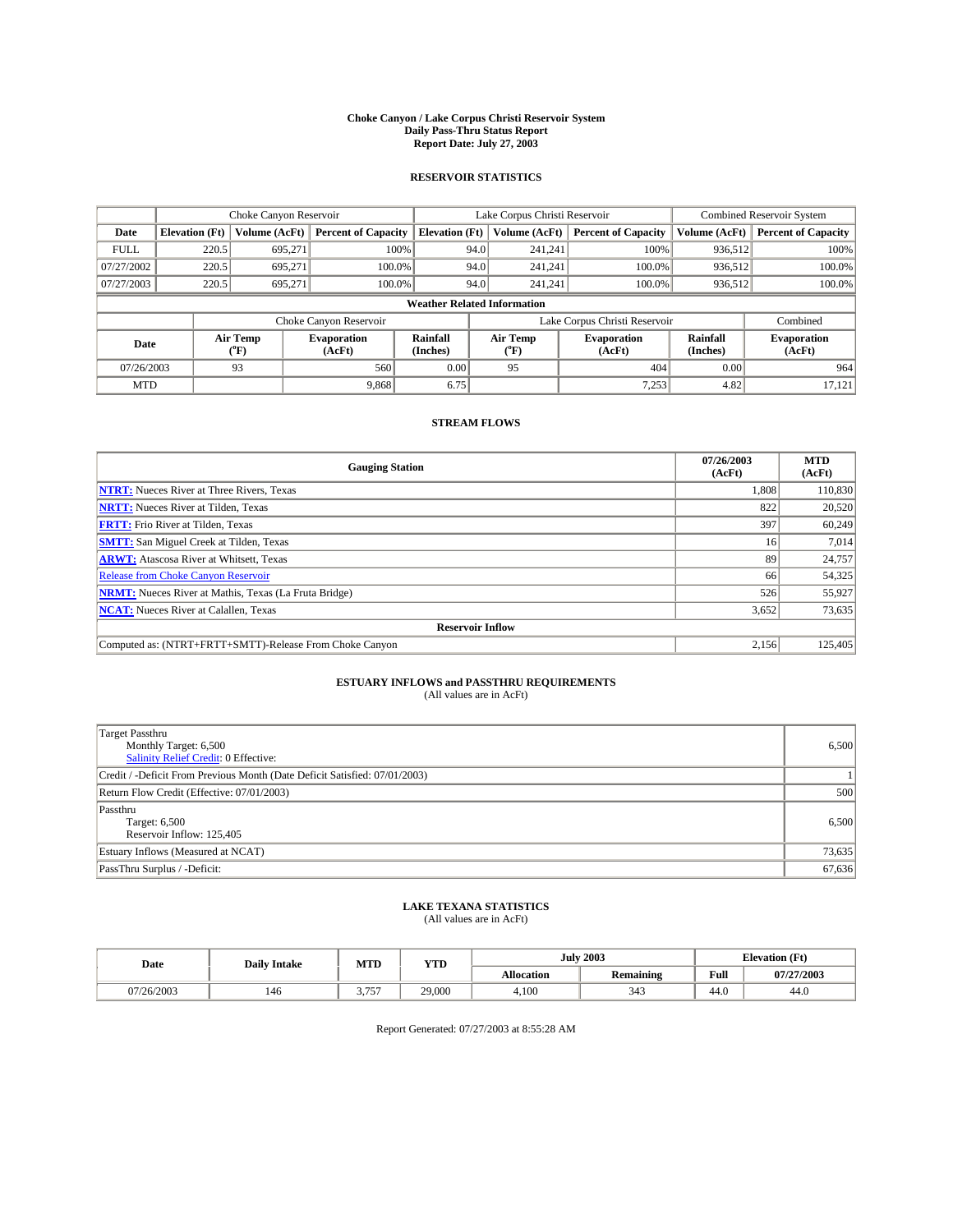#### **Choke Canyon / Lake Corpus Christi Reservoir System Daily Pass-Thru Status Report Report Date: July 28, 2003**

### **RESERVOIR STATISTICS**

|                                    | Choke Canyon Reservoir |                  |                              |                             |                               | Lake Corpus Christi Reservoir | <b>Combined Reservoir System</b> |                             |                              |
|------------------------------------|------------------------|------------------|------------------------------|-----------------------------|-------------------------------|-------------------------------|----------------------------------|-----------------------------|------------------------------|
| Date                               | <b>Elevation</b> (Ft)  | Volume (AcFt)    | <b>Percent of Capacity</b>   | <b>Elevation</b> (Ft)       |                               | Volume (AcFt)                 | <b>Percent of Capacity</b>       | Volume (AcFt)               | <b>Percent of Capacity</b>   |
| <b>FULL</b>                        | 220.5                  | 695,271          |                              | 100%                        | 94.0                          | 241,241                       | 100%                             | 936.512                     | 100%                         |
| 07/28/2002                         | 220.5                  | 695.271          | $100.0\%$                    |                             | 94.0                          | 241.241                       | $100.0\%$                        | 936.512                     | 100.0%                       |
| 07/28/2003                         | 220.5                  | 694,752          | 99.9%                        |                             | 94.0                          | 241.241                       | $100.0\%$                        | 935,993                     | 99.9%                        |
| <b>Weather Related Information</b> |                        |                  |                              |                             |                               |                               |                                  |                             |                              |
|                                    |                        |                  | Choke Canyon Reservoir       |                             | Lake Corpus Christi Reservoir |                               |                                  |                             | Combined                     |
| Date                               |                        | Air Temp<br>(°F) | <b>Evaporation</b><br>(AcFt) | <b>Rainfall</b><br>(Inches) |                               | Air Temp<br>("F)              | <b>Evaporation</b><br>(AcFt)     | <b>Rainfall</b><br>(Inches) | <b>Evaporation</b><br>(AcFt) |
| 07/27/2003                         |                        | 90               | 454                          | 0.58                        |                               | 92                            | 168                              | 0.47                        | 622                          |
| <b>MTD</b>                         |                        |                  | 10.322                       | 7.33                        |                               |                               | 7,421                            | 5.29                        | 17,743                       |

## **STREAM FLOWS**

| <b>Gauging Station</b>                                       | 07/27/2003<br>(AcFt) | <b>MTD</b><br>(AcFt) |  |  |  |  |  |
|--------------------------------------------------------------|----------------------|----------------------|--|--|--|--|--|
| <b>NTRT:</b> Nueces River at Three Rivers, Texas             | 1,556                | 112,387              |  |  |  |  |  |
| <b>NRTT:</b> Nueces River at Tilden, Texas                   | 494                  | 21,014               |  |  |  |  |  |
| <b>FRTT:</b> Frio River at Tilden, Texas                     | 345                  | 60,594               |  |  |  |  |  |
| <b>SMTT:</b> San Miguel Creek at Tilden, Texas               | 14                   | 7,028                |  |  |  |  |  |
| <b>ARWT:</b> Atascosa River at Whitsett, Texas               | 95                   | 24,852               |  |  |  |  |  |
| <b>Release from Choke Canyon Reservoir</b>                   | 66                   | 54,391               |  |  |  |  |  |
| <b>NRMT:</b> Nueces River at Mathis, Texas (La Fruta Bridge) | 605                  | 56,533               |  |  |  |  |  |
| <b>NCAT:</b> Nueces River at Calallen, Texas                 | 1,439                | 75,074               |  |  |  |  |  |
| <b>Reservoir Inflow</b>                                      |                      |                      |  |  |  |  |  |
| Computed as: (NTRT+FRTT+SMTT)-Release From Choke Canyon      | 1,850                | 127,255              |  |  |  |  |  |

# **ESTUARY INFLOWS and PASSTHRU REQUIREMENTS**<br>(All values are in AcFt)

| Target Passthru<br>Monthly Target: 6,500<br>Salinity Relief Credit: 1,625 Effective: 07/28/2003 | 4,875    |
|-------------------------------------------------------------------------------------------------|----------|
| Credit / -Deficit From Previous Month (Date Deficit Satisfied: )                                | $\Omega$ |
| Return Flow Credit (Effective: 07/01/2003)                                                      | 500      |
| Passthru<br>Target: 4,875<br>Reservoir Inflow: 127,255                                          | 4,875    |
| Estuary Inflows (Measured at NCAT)                                                              | 75,074   |
| PassThru Surplus / -Deficit:                                                                    | 70,699   |

# **LAKE TEXANA STATISTICS** (All values are in AcFt)

| Date       | <b>Daily Intake</b> | MTD   | YTD    | <b>July 2003</b>  |                  | <b>Elevation</b> (Ft) |            |
|------------|---------------------|-------|--------|-------------------|------------------|-----------------------|------------|
|            |                     |       |        | <b>Allocation</b> | <b>Remaining</b> | Full                  | 07/28/2003 |
| 07/27/2003 | 146                 | 3.903 | 29.145 | 4.100             | Q7               | 44.0                  | 44.0       |

Report Generated: 07/28/2003 at 9:10:06 AM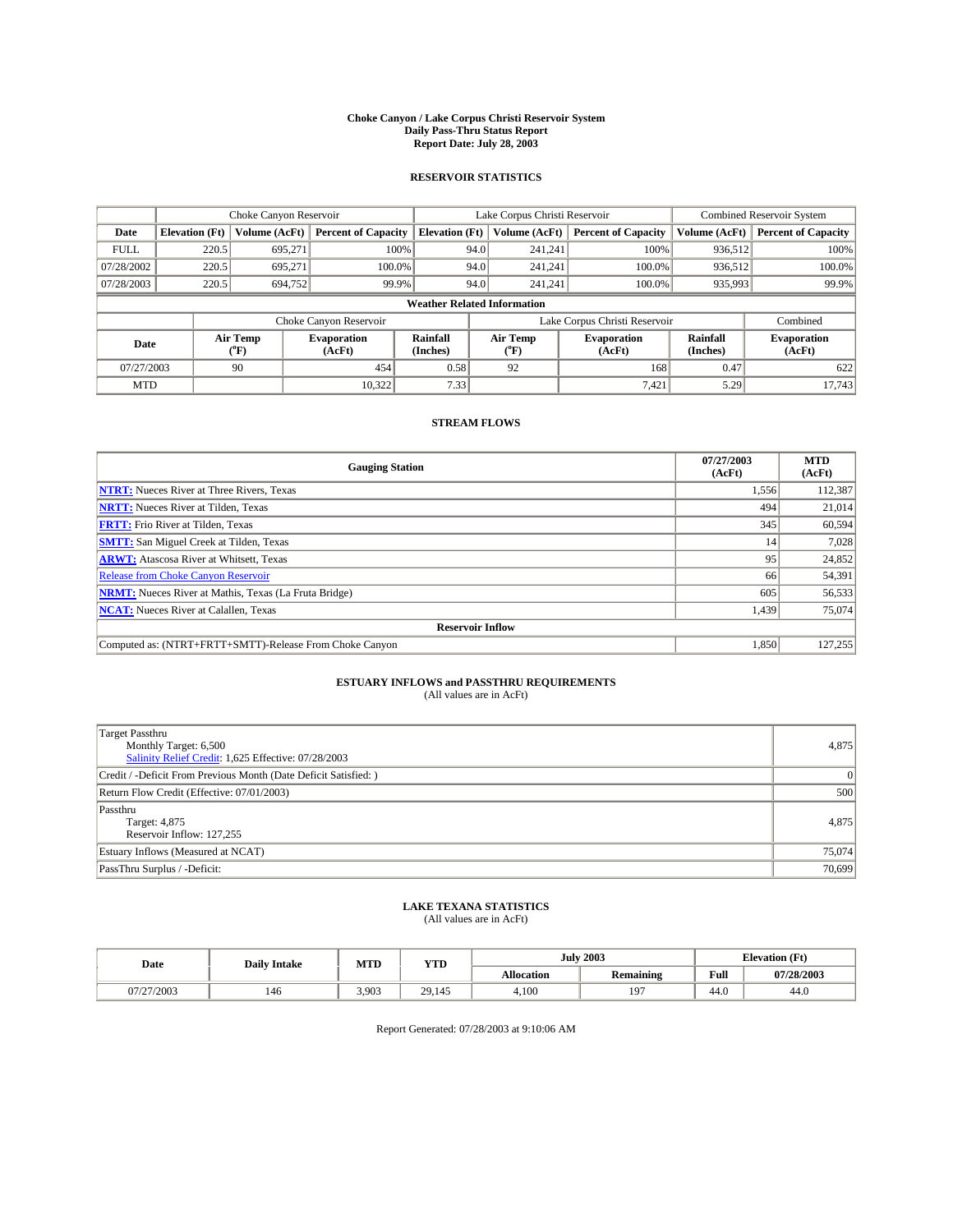#### **Choke Canyon / Lake Corpus Christi Reservoir System Daily Pass-Thru Status Report Report Date: July 29, 2003**

### **RESERVOIR STATISTICS**

|             | Choke Canyon Reservoir             |                  | Lake Corpus Christi Reservoir |                             |                               |                  | Combined Reservoir System    |                             |                              |  |
|-------------|------------------------------------|------------------|-------------------------------|-----------------------------|-------------------------------|------------------|------------------------------|-----------------------------|------------------------------|--|
| Date        | <b>Elevation</b> (Ft)              | Volume (AcFt)    | <b>Percent of Capacity</b>    | <b>Elevation</b> (Ft)       |                               | Volume (AcFt)    | <b>Percent of Capacity</b>   | Volume (AcFt)               | <b>Percent of Capacity</b>   |  |
| <b>FULL</b> | 220.5                              | 695,271          | 100%                          |                             | 94.0                          | 241,241          | 100%                         | 936.512                     | 100%                         |  |
| 07/29/2002  | 220.5                              | 695.271          | $100.0\%$                     |                             | 94.0                          | 241.241          | $100.0\%$                    | 936.512                     | 100.0%                       |  |
| 07/29/2003  | 220.5                              | 695.271          | 100.0%                        |                             | 94.0                          | 241.241          | $100.0\%$                    | 936,512                     | 100.0%                       |  |
|             | <b>Weather Related Information</b> |                  |                               |                             |                               |                  |                              |                             |                              |  |
|             |                                    |                  | Choke Canyon Reservoir        |                             | Lake Corpus Christi Reservoir |                  |                              |                             | Combined                     |  |
| Date        |                                    | Air Temp<br>(°F) | <b>Evaporation</b><br>(AcFt)  | <b>Rainfall</b><br>(Inches) |                               | Air Temp<br>("F) | <b>Evaporation</b><br>(AcFt) | <b>Rainfall</b><br>(Inches) | <b>Evaporation</b><br>(AcFt) |  |
| 07/28/2003  |                                    | 87               | 227                           | 0.04                        |                               | 91               | 179                          | 0.08                        | 406                          |  |
| <b>MTD</b>  |                                    |                  | 10.549                        | 7.37                        |                               |                  | 7,600                        | 5.37                        | 18.149                       |  |

## **STREAM FLOWS**

| <b>Gauging Station</b>                                       | 07/28/2003<br>(AcFt) | <b>MTD</b><br>(AcFt) |
|--------------------------------------------------------------|----------------------|----------------------|
| <b>NTRT:</b> Nueces River at Three Rivers, Texas             | 1.169                | 113,556              |
| <b>NRTT:</b> Nueces River at Tilden, Texas                   | 318                  | 21,332               |
| <b>FRTT:</b> Frio River at Tilden, Texas                     | 316                  | 60,910               |
| <b>SMTT:</b> San Miguel Creek at Tilden, Texas               | 12                   | 7.040                |
| <b>ARWT:</b> Atascosa River at Whitsett, Texas               | 530                  | 25,382               |
| Release from Choke Canyon Reservoir                          | 66                   | 54,456               |
| <b>NRMT:</b> Nueces River at Mathis, Texas (La Fruta Bridge) | 1,362                | 57,895               |
| <b>NCAT:</b> Nueces River at Calallen, Texas                 | 981                  | 76,055               |
| <b>Reservoir Inflow</b>                                      |                      |                      |
| Computed as: (NTRT+FRTT+SMTT)-Release From Choke Canyon      | 1,431                | 128,687              |

# **ESTUARY INFLOWS and PASSTHRU REQUIREMENTS**<br>(All values are in AcFt)

| Target Passthru<br>Monthly Target: 6,500<br>Salinity Relief Credit: 1,625 Effective: 07/28/2003 | 4,875    |
|-------------------------------------------------------------------------------------------------|----------|
| Credit / -Deficit From Previous Month (Date Deficit Satisfied: )                                | $\Omega$ |
| Return Flow Credit (Effective: 07/01/2003)                                                      | 500      |
| Passthru<br>Target: 4,875<br>Reservoir Inflow: 128,687                                          | 4,875    |
| Estuary Inflows (Measured at NCAT)                                                              | 76,055   |
| PassThru Surplus / -Deficit:                                                                    | 71,680   |

# **LAKE TEXANA STATISTICS** (All values are in AcFt)

| Date       | <b>Daily Intake</b> | MTD   | <b>YTD</b> |                   | <b>July 2003</b> | <b>Elevation</b> (Ft) |            |
|------------|---------------------|-------|------------|-------------------|------------------|-----------------------|------------|
|            |                     |       |            | <b>Allocation</b> | <b>Remaining</b> | Full                  | 07/29/2003 |
| 07/28/2003 | 146                 | 4.049 | 29.291     | 4.100             | ◡                | $\sim$<br>44.U        | 44.1       |

Report Generated: 07/29/2003 at 9:22:40 AM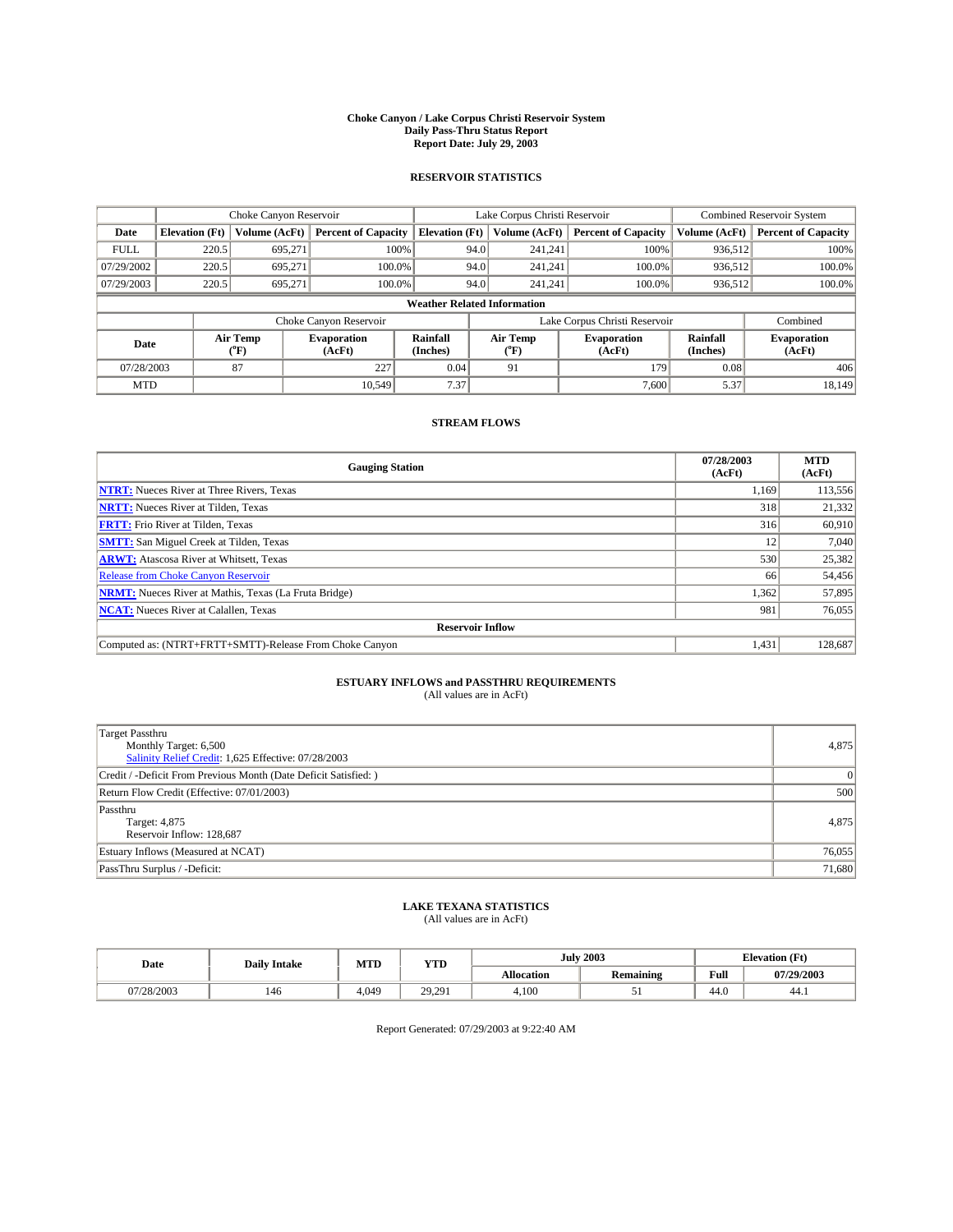#### **Choke Canyon / Lake Corpus Christi Reservoir System Daily Pass-Thru Status Report Report Date: July 30, 2003**

### **RESERVOIR STATISTICS**

|             | Choke Canyon Reservoir             |                  |                              | Lake Corpus Christi Reservoir | Combined Reservoir System     |                  |                              |                             |                              |  |
|-------------|------------------------------------|------------------|------------------------------|-------------------------------|-------------------------------|------------------|------------------------------|-----------------------------|------------------------------|--|
| Date        | <b>Elevation</b> (Ft)              | Volume (AcFt)    | <b>Percent of Capacity</b>   | <b>Elevation</b> (Ft)         |                               | Volume (AcFt)    | <b>Percent of Capacity</b>   | Volume (AcFt)               | <b>Percent of Capacity</b>   |  |
| <b>FULL</b> | 220.5                              | 695,271          |                              | 100%                          | 94.0                          | 241,241          | 100%                         | 936.512                     | 100%                         |  |
| 07/30/2002  | 220.5                              | 695.271          | $100.0\%$                    |                               | 94.0                          | 241.241          | $100.0\%$                    | 936.512                     | 100.0%                       |  |
| 07/30/2003  | 220.5                              | 695,012          | 100.0%                       |                               | 94.0                          | 241.241          | $100.0\%$                    | 936,253                     | 100.0%                       |  |
|             | <b>Weather Related Information</b> |                  |                              |                               |                               |                  |                              |                             |                              |  |
|             |                                    |                  | Choke Canyon Reservoir       |                               | Lake Corpus Christi Reservoir |                  |                              |                             | Combined                     |  |
| Date        |                                    | Air Temp<br>(°F) | <b>Evaporation</b><br>(AcFt) | <b>Rainfall</b><br>(Inches)   |                               | Air Temp<br>("F) | <b>Evaporation</b><br>(AcFt) | <b>Rainfall</b><br>(Inches) | <b>Evaporation</b><br>(AcFt) |  |
| 07/29/2003  |                                    | 91               | 272                          | 0.00                          |                               | 92               | 303                          | 0.00                        | 575                          |  |
| <b>MTD</b>  |                                    |                  | 10.821                       | 7.37                          |                               |                  | 7.903                        | 5.37                        | 18,724                       |  |

## **STREAM FLOWS**

| <b>Gauging Station</b>                                       | 07/29/2003<br>(AcFt) | <b>MTD</b><br>(AcFt) |  |  |  |  |  |
|--------------------------------------------------------------|----------------------|----------------------|--|--|--|--|--|
| <b>NTRT:</b> Nueces River at Three Rivers, Texas             | 929                  | 114,485              |  |  |  |  |  |
| <b>NRTT:</b> Nueces River at Tilden, Texas                   | 234                  | 21,566               |  |  |  |  |  |
| <b>FRTT:</b> Frio River at Tilden, Texas                     | 298                  | 61,207               |  |  |  |  |  |
| <b>SMTT:</b> San Miguel Creek at Tilden, Texas               | 11                   | 7,051                |  |  |  |  |  |
| <b>ARWT:</b> Atascosa River at Whitsett, Texas               | 71                   | 25,454               |  |  |  |  |  |
| <b>Release from Choke Canyon Reservoir</b>                   | 66                   | 54,522               |  |  |  |  |  |
| <b>NRMT:</b> Nueces River at Mathis, Texas (La Fruta Bridge) | 1.181                | 59,076               |  |  |  |  |  |
| <b>NCAT:</b> Nueces River at Calallen, Texas                 | 2,223                | 78,278               |  |  |  |  |  |
| <b>Reservoir Inflow</b>                                      |                      |                      |  |  |  |  |  |
| Computed as: (NTRT+FRTT+SMTT)-Release From Choke Canyon      | 1.172                | 129,859              |  |  |  |  |  |

# **ESTUARY INFLOWS and PASSTHRU REQUIREMENTS**<br>(All values are in AcFt)

| Target Passthru<br>Monthly Target: 6,500<br>Salinity Relief Credit: 1,625 Effective: 07/28/2003 | 4,875    |
|-------------------------------------------------------------------------------------------------|----------|
| Credit / -Deficit From Previous Month (Date Deficit Satisfied: )                                | $\Omega$ |
| Return Flow Credit (Effective: 07/01/2003)                                                      | 500      |
| Passthru<br>Target: 4,875<br>Reservoir Inflow: 129,859                                          | 4,875    |
| Estuary Inflows (Measured at NCAT)                                                              | 78,278   |
| PassThru Surplus / -Deficit:                                                                    | 73,903   |

# **LAKE TEXANA STATISTICS** (All values are in AcFt)

| Date       | <b>Daily Intake</b>   | MTD   | YTD    |                   | <b>July 2003</b> | <b>Elevation</b> (Ft) |            |  |
|------------|-----------------------|-------|--------|-------------------|------------------|-----------------------|------------|--|
|            |                       |       |        | <b>Allocation</b> | <b>Remaining</b> | Full                  | 07/30/2003 |  |
| 07/29/2003 | $\overline{1}$<br>147 | 4.195 | 29.438 | 4.100             |                  | 44.0                  | 44.0       |  |

Report Generated: 07/30/2003 at 8:08:06 AM